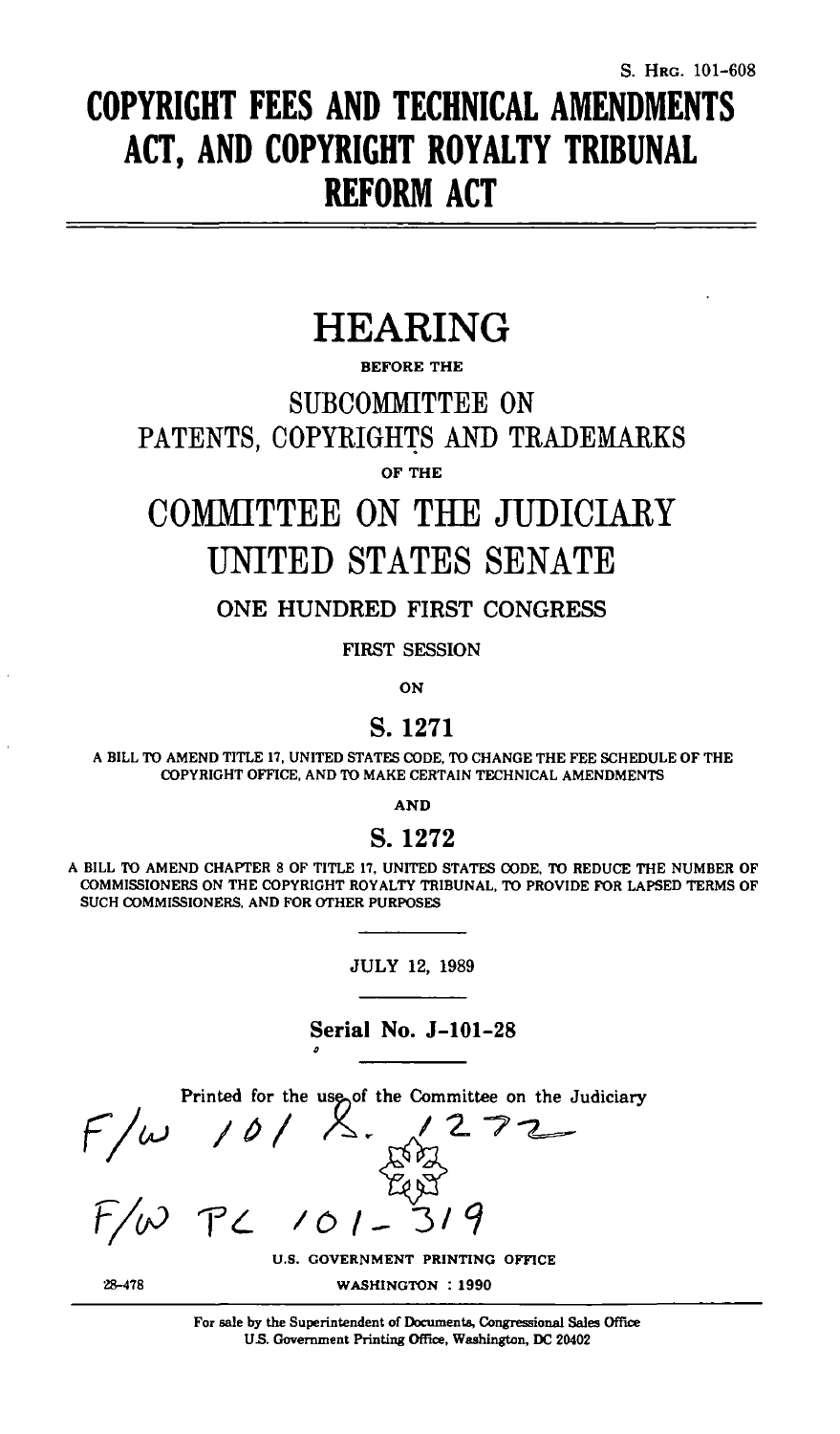## COMMITTEE ON THE JUDICIARY

JOSEPH R. BIDEN, JR., Delaware, *Chairman* 

EDWARD M. KENNEDY, Massachusetts STROM THURMOND, South Carolina HOWARD M. METZENBAUM, Ohio PATRICK J. LEAHY, Vermont CHARLES E. GRASSLEY, Iowa HOWELL HEFLIN, Alabama ARLEN SPECTER, Pennsylvania HERBERT KOHL, Wisconsin

ORRING. HATCH, Utah<br>ALAN K. SIMPSON, Wyoming<br>CHARLES E. GRASSLEY, Iowa PAUL SIMON, Illinois GORDON J. HUMPHREY, New Hampshire

#### RONALD A. KLAIN, *Chief Counsel*  DIANA HUFFMAN, *Staff Director*  JEFFREY J. PECK, *General Counsel*  TERRY L. WOOTEN, *Minority Chief Counsel and Staff Director*

## SUBCOMMITTEE ON PATENTS, COPYRIGHTS AND TRADEMARKS

DENNIS DECONCINI, Arizona, *Chairman* 

EDWARD M. KENNEDY, Massachusetts ORRIN G. HATCH, Utah PATRICK J. LEAHY, Vermont ALAN K. SIMPSON, Wy HOWELL HEFLIN, Alabama

ALAN K. SIMPSON, Wyoming<br>CHARLES E. GRASSLEY, Iowa

 $\bullet$ 

EDWARD H. BAXTER, *Chief Counsel and Staff Director*  MARK DISLER, *Minority Chief Counsel* 

**(II)**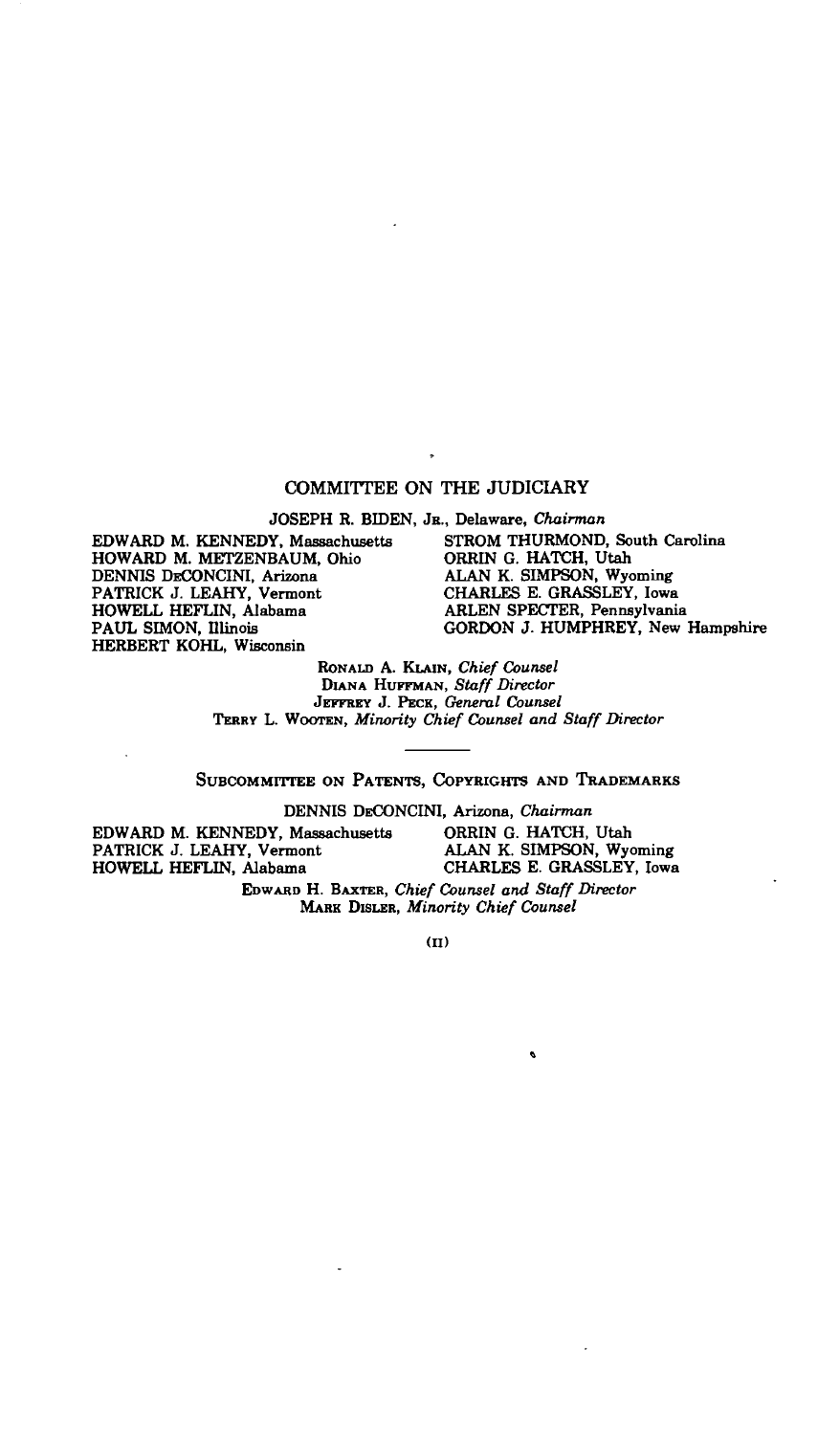## CONTENTS

#### OPENING STATEMENT

| DeConcini, Hon. Dennis, a U.S. Senator from the State of Arizona                                                                                                                                                                                                                                                                                                                                  | Page           |
|---------------------------------------------------------------------------------------------------------------------------------------------------------------------------------------------------------------------------------------------------------------------------------------------------------------------------------------------------------------------------------------------------|----------------|
| PROPOSED LEGISLATION                                                                                                                                                                                                                                                                                                                                                                              |                |
| S. 1271, a bill to amend title 17, United States Code, to change the fee<br>schedule of the Copyright Office, and to make certain technical amend-                                                                                                                                                                                                                                                | $\mathbf{2}$   |
| S. 1272, a bill to amend chapter 8 of title 17, United States Code, to reduce<br>the number of Commissioners on the Copyright Royalty Tribunal, to pro-<br>vide for lapsed terms of such Commissioners, and for other purposes                                                                                                                                                                    | 8              |
| CHRONOLOGICAL LIST OF WITNESSES                                                                                                                                                                                                                                                                                                                                                                   |                |
| Edward W. Ray, Chairman and Commissioner, Copyright Royalty Tribunal,<br>accompanied by J.C. Argetsinger, Commissioner; Mario E. Aguero, Com-<br>missioner; and Robert Cassler, general counsel<br>Ralph Oman, Register of Copyrights, accompanied by Dorothy Schrader<br>Irwin Karp, counsel for office organizations involved in Copyright Revision<br>ALPHABETICAL LIST AND MATERIAL SUBMITTED | 10<br>30<br>44 |
| Karp, Irwin:                                                                                                                                                                                                                                                                                                                                                                                      | 44<br>49<br>58 |
| Oman, Ralph:<br>Letter to Senator DeConcini, with additional information for the record,                                                                                                                                                                                                                                                                                                          | 30<br>32<br>39 |
| Ray, Edward W.:                                                                                                                                                                                                                                                                                                                                                                                   | 10<br>11       |

#### APPENDIX

Appendix I: Breakdown of 1989 budget 22 Appendix II: Status of royalty fee funds 23 Appendix III: Appeals record since July 1985 24

#### ADDITIONAL SUBMISSIONS FOR THE RECORD

Letters to Hon. DeConcini, chairman, Subcommittee on Patents, Copyrights and Trademarks, from: Jason S. Berman, president, RIAA, Washington, DC, July 11, 1989 63

| Jason S. Berman, president, RIAA, Washington, DC, July 11, 1989       | 63. |
|-----------------------------------------------------------------------|-----|
| Carol A. Risher, director of copyright, Washington, DC, July 17, 1989 | 64  |
| Marsha S. Carow, vice president, HBJ, Washington, DC, July 20, 1989   | 65  |
| Joseph R. Magnone, chairman, PTC section, the Bar Association of the  |     |
|                                                                       | 67  |
|                                                                       |     |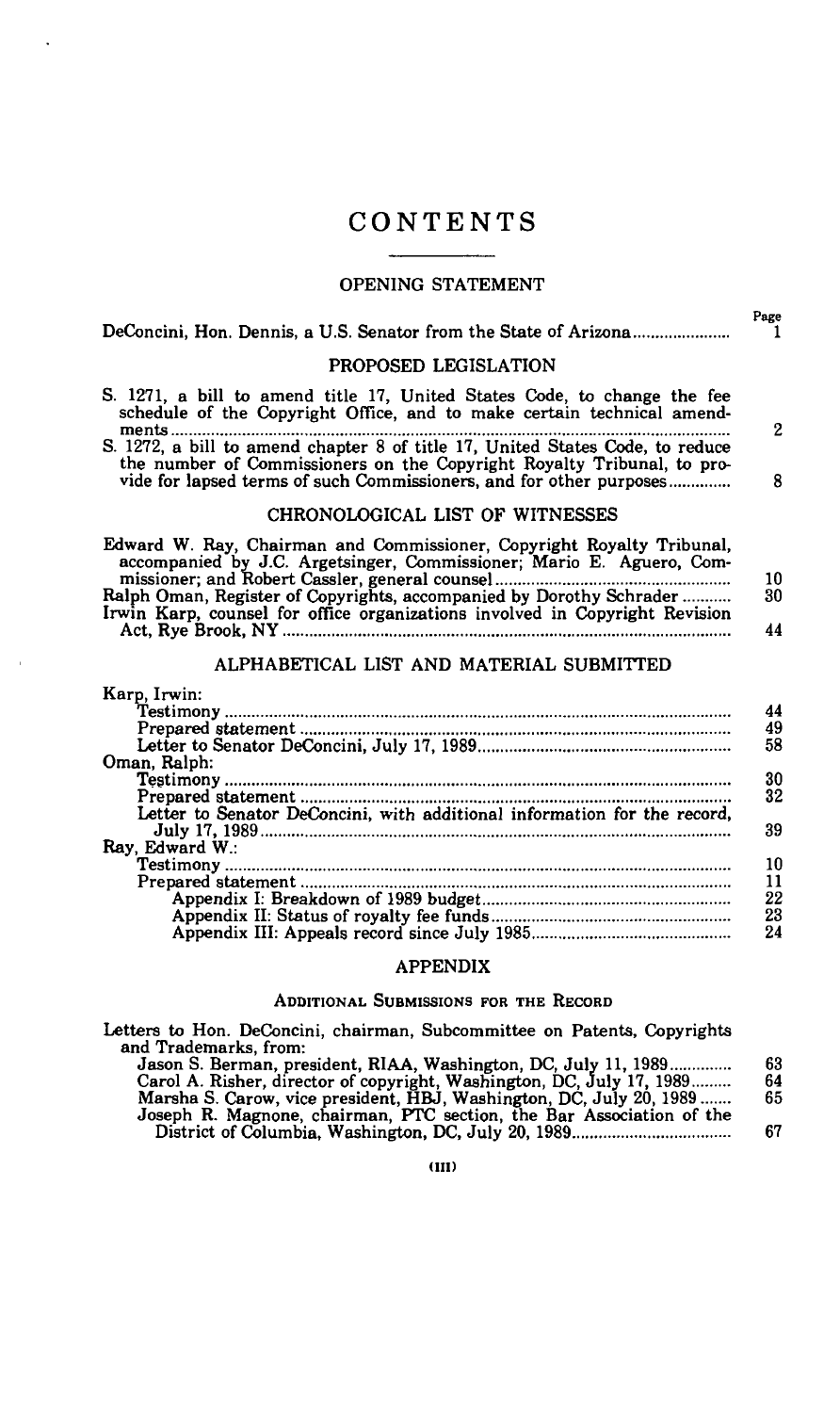## COPYRIGHT FEES AND TECHNICAL AMEND-MENTS ACT, AND COPYRIGHT ROYALTY TRI-BUNAL REFORM ACT

## WEDNESDAY, JULY 12, 1989

U.S. SENATE, COMMITTEE ON THE JUDICIARY, SUBCOMMITTEE ON PATENTS, COPYRIGHTS AND TRADEMARKS, *Washington, DC.* 

The subcommittee met, pursuant to notice, at 10:07 a.m., in room 226, Dirksen Senate Office Building, Hon. Dennis DeConcini (chairman of the subcommittee) presiding.

Also present: Senator Grassley.

## OPENING STATEMENT OF HON. DENNIS DeCONCINI, A U.S. SENATOR FROM THE STATE OF ARIZONA

Senator DECONCINI. The Subcommittee on Patents, Copyrights and Trademarks will come to order. Gentlemen, thank you for waiting. I'm sorry, there was a little traffic coming in from northern Virginia. I'm pleased to be here as chairman of the committee.

Today we're going to discuss S. 1271 and S. 1272, bills I introduced at the request of the Copyright Office, and the Copyright Royalty Tribunal. I'm glad to have been able to schedule these hearings promptly, for there are some very important matters that need to be resolved regarding these bills. Both bills are scheduled for markup on July 26, and hopefully we can meet that date.

I want to thank the three Copyright Royalty Tribunal Commissioners that are here today to discuss S. 1272. It is especially important that we act on this bill, because without its provision, the tribunal could be without a quorum in just 2 months. S. 1272 reduces the number of Commissioners on the Copyright Royalty Tribunal. It changes the salary level for those commissioners, and provides for a commissioner to retain his seat, or her seat, on the Commission after his or her term has expired until the successor is named.

Today we will also discuss S. 1271, a bill that increases the registration fees charged by the Copyright Office from \$10, the fee set 10 years ago, to \$20. It is time for Congress to increase the Copyright Registration fees to account for inflation over the last 10 years. I'm glad to have Mr. Irwin Karp's well thought of suggestions that he has presented in his testimony. I will definitely take them under consideration. And I welcome Mr. Oman, the Register of Copyrights, who will explain some of the policies and regulations of the Copyright Office for the record.

[Copies of S. 1271 and S. 1272 follow:]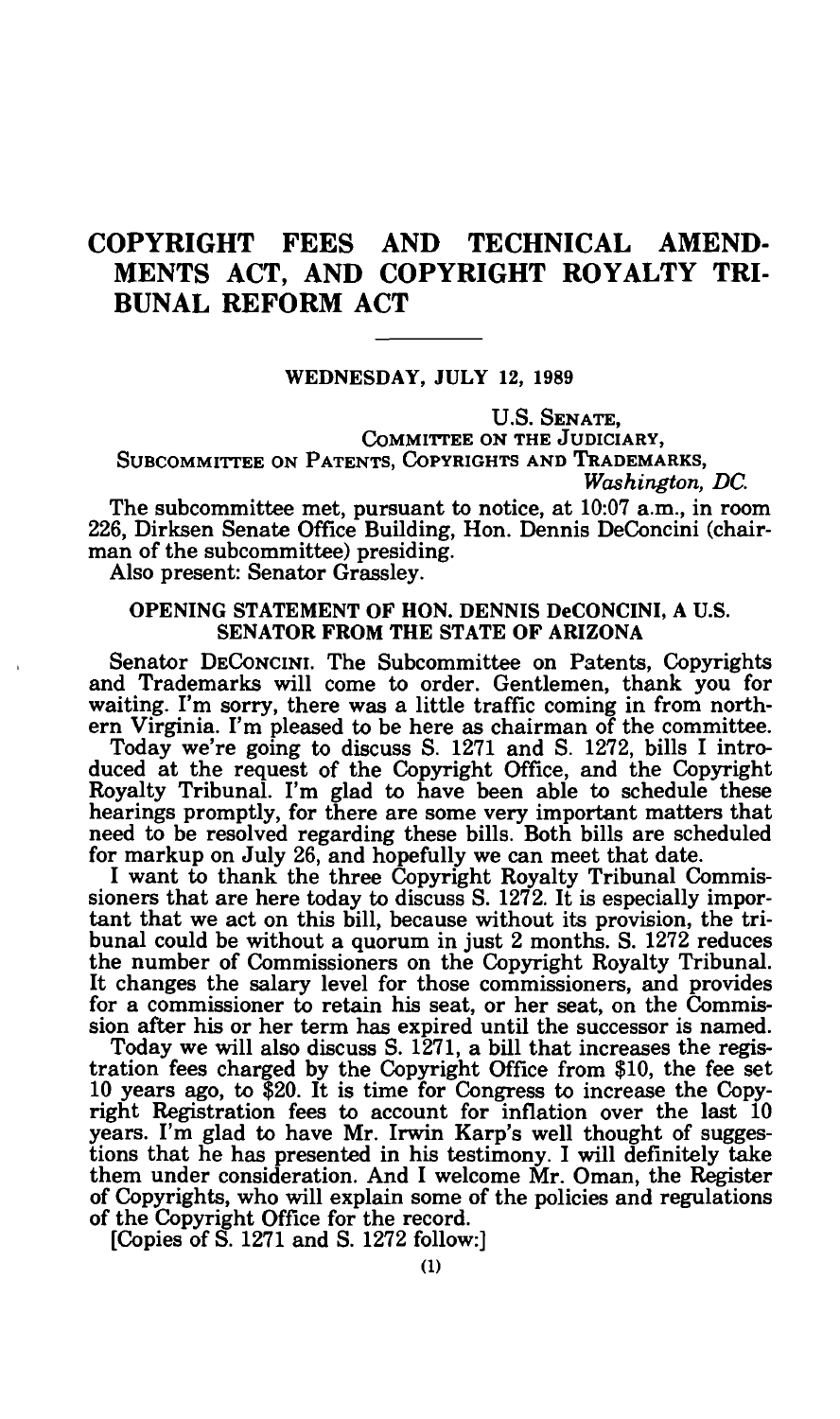## 101st **CONGRESS**<br>1st SESSION **S.** 1271

To amend title 17, United States Code, to change the fee schedule of the Copyright Office, and to make certain technical amendments.

## LN THE SENATE OF THE UNITED STATES

JUNE 23 (legislative day, JANUARY 3), 1989

Mr. DECONCINI (by request) introduced the following bill; which was read twice and referred to the Committee on the Judiciary

## **A BILL**

- To amend title 17, United States Code, to change the fee schedule of the Copyright Office, and to make certain technical amendments.
- 

1 *Be it enacted by the Senate and House of Representa-*

- 2 *tives of the United States of America in Congress assembled,*
- **3 SECTION 1. SHORT TITLE.**

4 This Act may be cited as the "Copyright Fees and 5 Technical Amendments Act of 1989".

- **6 SEC. 2. FEES OF COPYRIGHT OFFICE.**
- 7 (a) FEB SCHEDULE.—Section 708(a) of title 17, United 8 States Code, is amended to read as follows:

9 "(a) The following fees shall be paid to the Register of 10 Copyrights: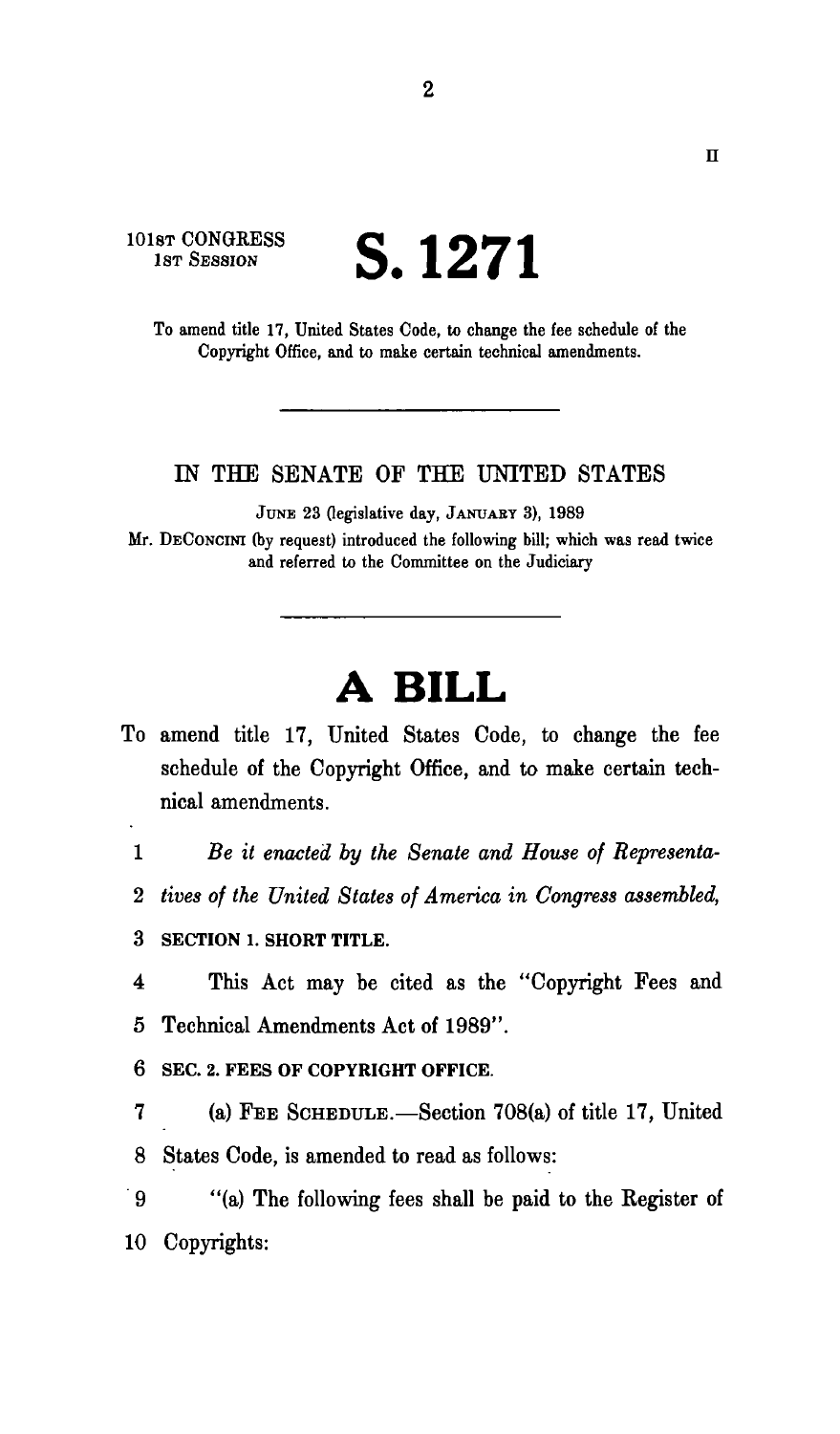1 "(1) on filing each application under section 408 2 for registration of a copyright claim or for a supple-3 mentary registration, including the issuance of a certifi-4 cate of registration if registration is made, \$20; 5 "(2) on filing each application for registration of a 6 claim for renewal of a subsisting copyright in its first

7 term under section 304(a), including the issuance of a 8 certificate of registration if registration is made, \$12; 9 "(3) for the issuance of a receipt for a deposit 10 under section 407, \$4;

11 "(4) for the recordation, as provided by section 12 205, of a transfer of copyright ownership or other doc-13 ument covering not more than one title, \$20; for addi-14 tional titles, \$10 for each group of not more than 10 15 titles;

16 "(5) for the filing, under section 115(b), of a 17 notice of intention to obtain a compulsory license, \$12; 18 "(6) for the recordation, under section 302(c), of a 19 statement revealing the identity of an author of an 20 anonymous or pseudonymous work, or for the recorda-21 tion, under section 302(d), of a statement relating to 22 the death of an author, \$20 for a document covering

24 "(7) for the issuance, under section 706, of an ad-25 ditional certificate of registration, \$8;

23 not more than one title; for each additional title, \$2;

**3**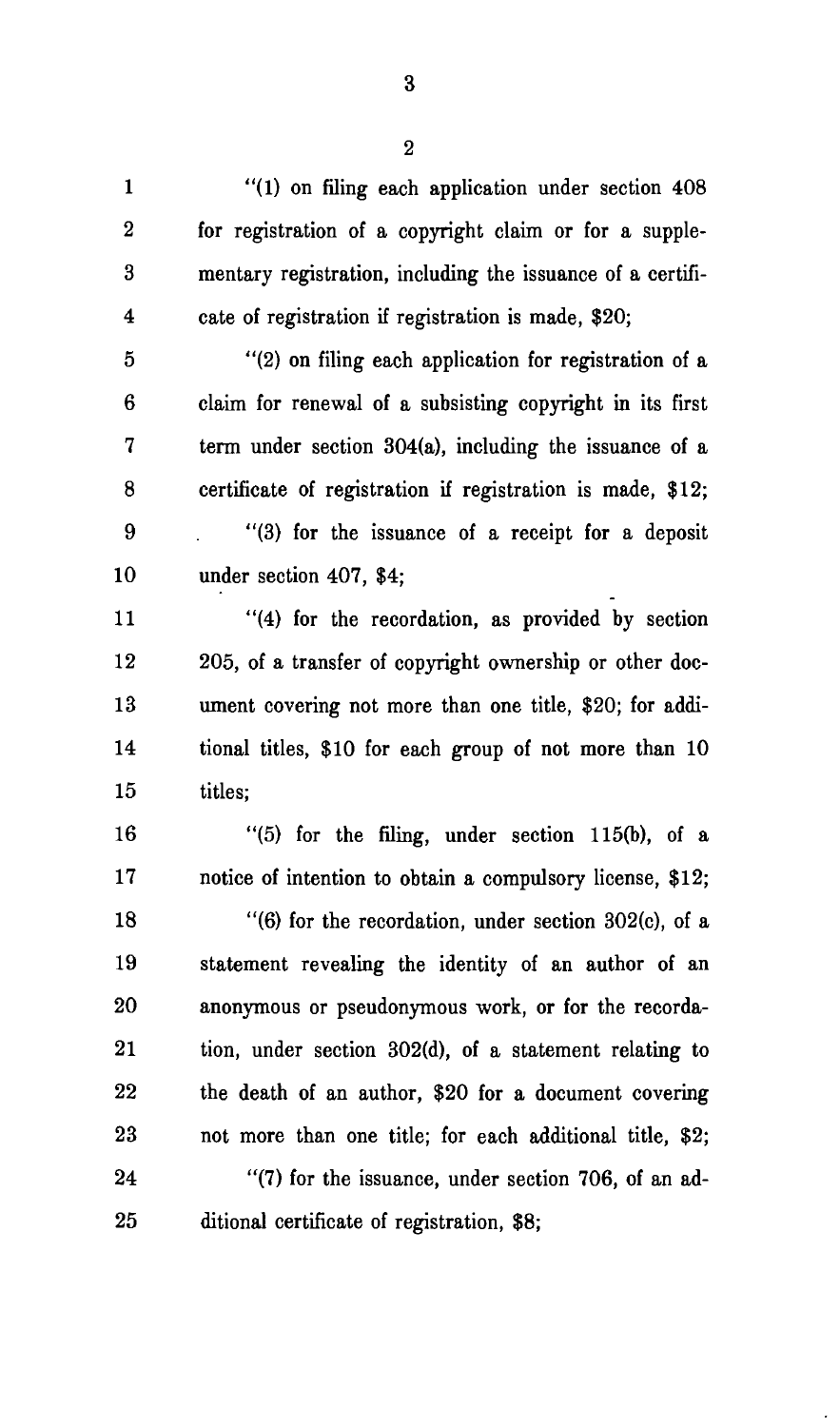1 "(8) for the issuance of any other certification, 2 \$20 for each hour or fraction of an hour consumed 3 with respect thereto;

4 "(9) for the making and reporting of a search as 5 provided by section 705, and for any related services, 6 \$20 for each hour or fraction of an hour consumed 7 with respect thereto; and

8 "(10) for any other special services requiring a 9 substantial amount of time or expense, such fees as the 10 Kegister of Copyrights may fix on the basis of the cost 11 of providing the service.

12 The Register of Copyrights is authorized to fix the fees for 13 preparing copies of Copyright Office records, whether or not 14 such copies are certified, on the basis of the cost of such 15 preparation.".

16 (b) ADJUSTMENT OF FEES.—Section 708 of title 17, 17 United States Code, is amended—

18 (1) by redesignating subsections (b) and (c) as sub-19 sections (c) and (d), respectively; and

20 (2) by inserting after subsection (a) the following: 21 "(b) In calendar year 1995 and in each subsequent fifth 22 calendar year, the Register of Copyrights, by regulation, may 23 increase the fees specified in subsection (a) by the percent 24 change in the annual average, for the preceding calendar 25 year, of the Consumer Price Index published by the Bureau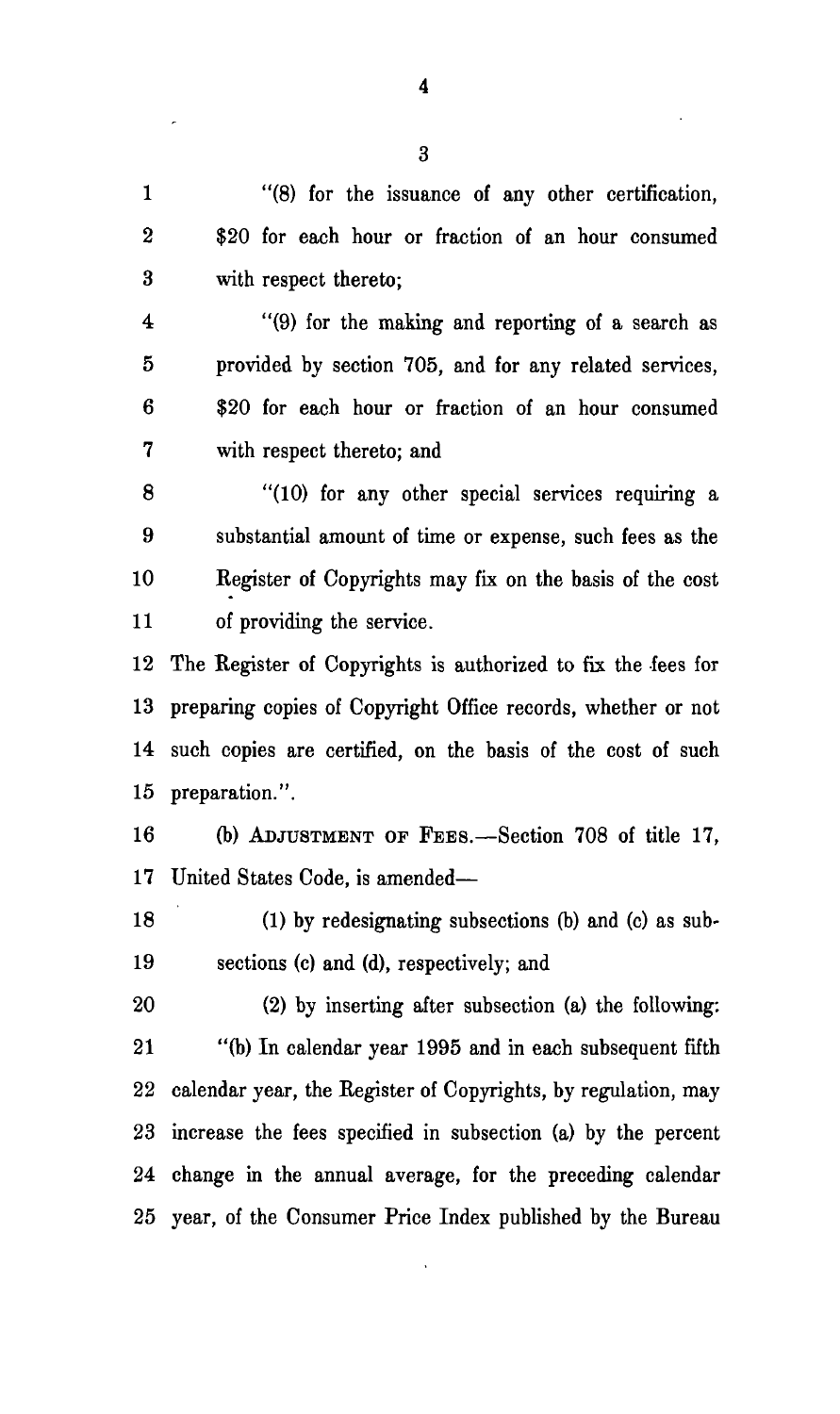1 of Labor Statistics, over the annual average of the Consumer 2 Price Index for the fifth calendar year preceding the calendar 3 year in which such increase is authorized.".

4 (c) EFFECTIVE DATE.—

5 (1) IN GENERAL.—The amendments made by this 6 section shall take effect 6 months after the date of the 7 enactment of this Act and shall apply to—

8 (A) claims to original, supplementary, and 9 renewal copyright received for registration, and to 10 items received for recordation in the Copyright 11 Office, on or after such effective date, and

12 (B) other requests for services received on or 13 after such effective date, or received before such 14 effective date for services not yet rendered as of 15 such date.

16 (2) PBIOB CLAIMS.—Claims to original, supple-17 mentary, and renewal copyright received for registra-18 tion and items received for recordation in acceptable 19 form in the Copyright Office before the effective date 20 set forth in paragraph (1), and requests for services 21 which are rendered before such effective date shall be 22 governed by section 708 of title 17, United States 23 Code, as in effect before such effective date.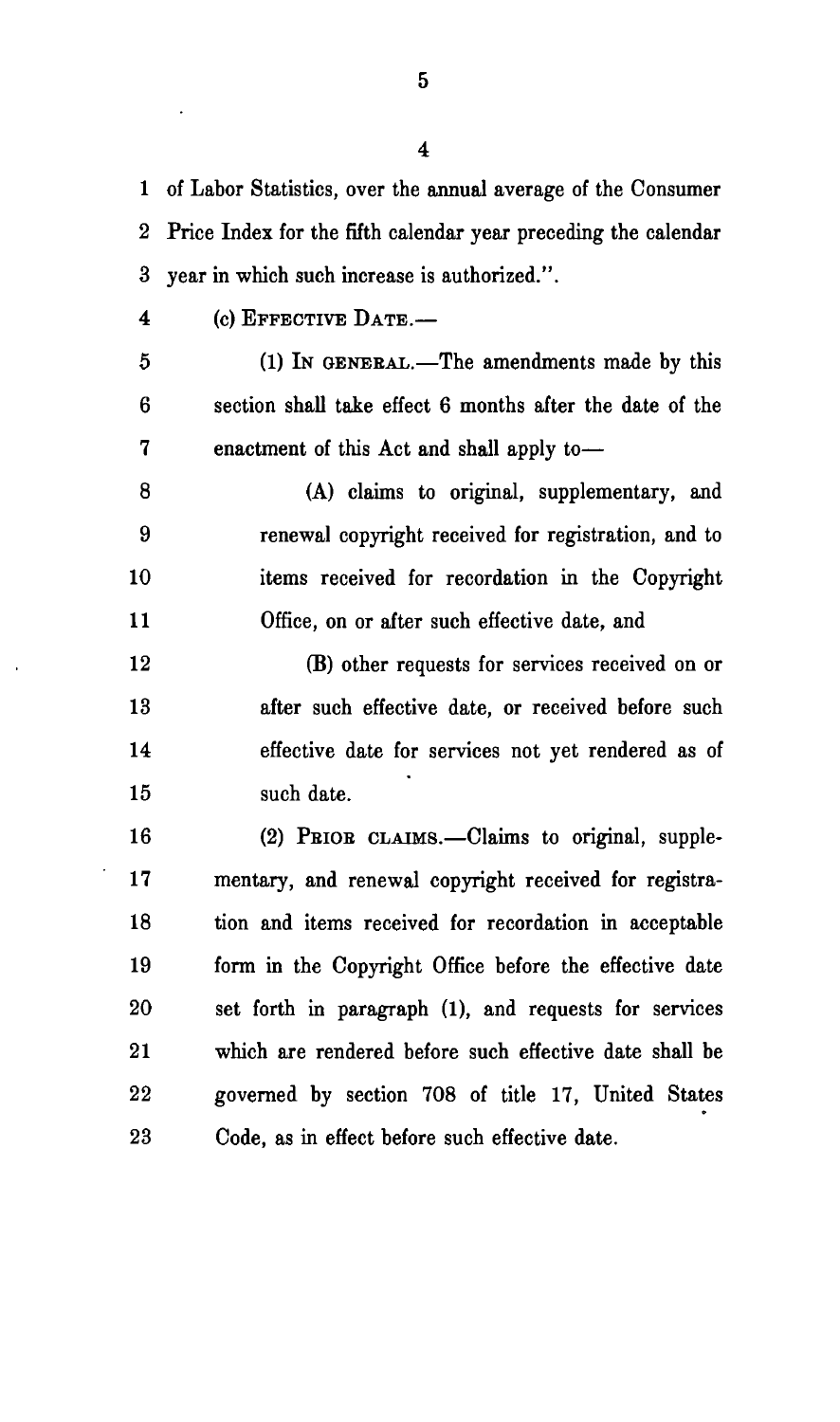|        | 5                                                                |  |  |  |  |  |
|--------|------------------------------------------------------------------|--|--|--|--|--|
| 1      | SEC. 3. TECHNICAL AMENDMENTS.                                    |  |  |  |  |  |
| 2      | (a) SECTION 111.-Section 111 of title 17, United                 |  |  |  |  |  |
| 3      | States Code, is amended—                                         |  |  |  |  |  |
| 4      | (1) in subsection $(c)(2)(B)$ by striking out "record-           |  |  |  |  |  |
| 5      | ed the notice specified by subsection (d) and"; and              |  |  |  |  |  |
| 6      | $(2)$ in subsection $(d)$ —                                      |  |  |  |  |  |
| 7      | (A) in paragraph (2) by striking out "para-                      |  |  |  |  |  |
| 8      | graph (1)" and inserting in lieu thereof "clause                 |  |  |  |  |  |
| 9      | $(1)$ ";                                                         |  |  |  |  |  |
| 10     | (B) in paragraph (3) by striking out "clause                     |  |  |  |  |  |
| 11     | (5)" and inserting in lieu thereof "clause (4)"; and             |  |  |  |  |  |
| 12     | (C) in paragraph (3)(B) by striking out                          |  |  |  |  |  |
| 13     | "clause (2)(A)" and inserting in lieu thereof                    |  |  |  |  |  |
| 14     | "clause $(1)(A)$ ".                                              |  |  |  |  |  |
| 15     | (b) SECTION 801.-Section 801(b)(2)(D) of title 17,               |  |  |  |  |  |
| 16     | United States Code, is amended by striking out $"111(d)(2)$      |  |  |  |  |  |
| 17     | (C) and (D)" and inserting in lieu thereof " $111(d)(1)$ (C) and |  |  |  |  |  |
| 18     | $(D)$ ".                                                         |  |  |  |  |  |
| 19     | (c) SECTION 804.—Section $804(a)(2)(C)(i)$ of title 17,          |  |  |  |  |  |
| $20\,$ | United States Code, is amended by striking out "115" and         |  |  |  |  |  |
| $21\,$ | inserting in lieu thereof "116".                                 |  |  |  |  |  |
| 22     | (d) SECTION 106.-Section 106 of title 17, United                 |  |  |  |  |  |
|        | 23 States Code, is amended by striking out "118" and inserting   |  |  |  |  |  |
| $24\,$ | in lieu thereof "119".                                           |  |  |  |  |  |
|        |                                                                  |  |  |  |  |  |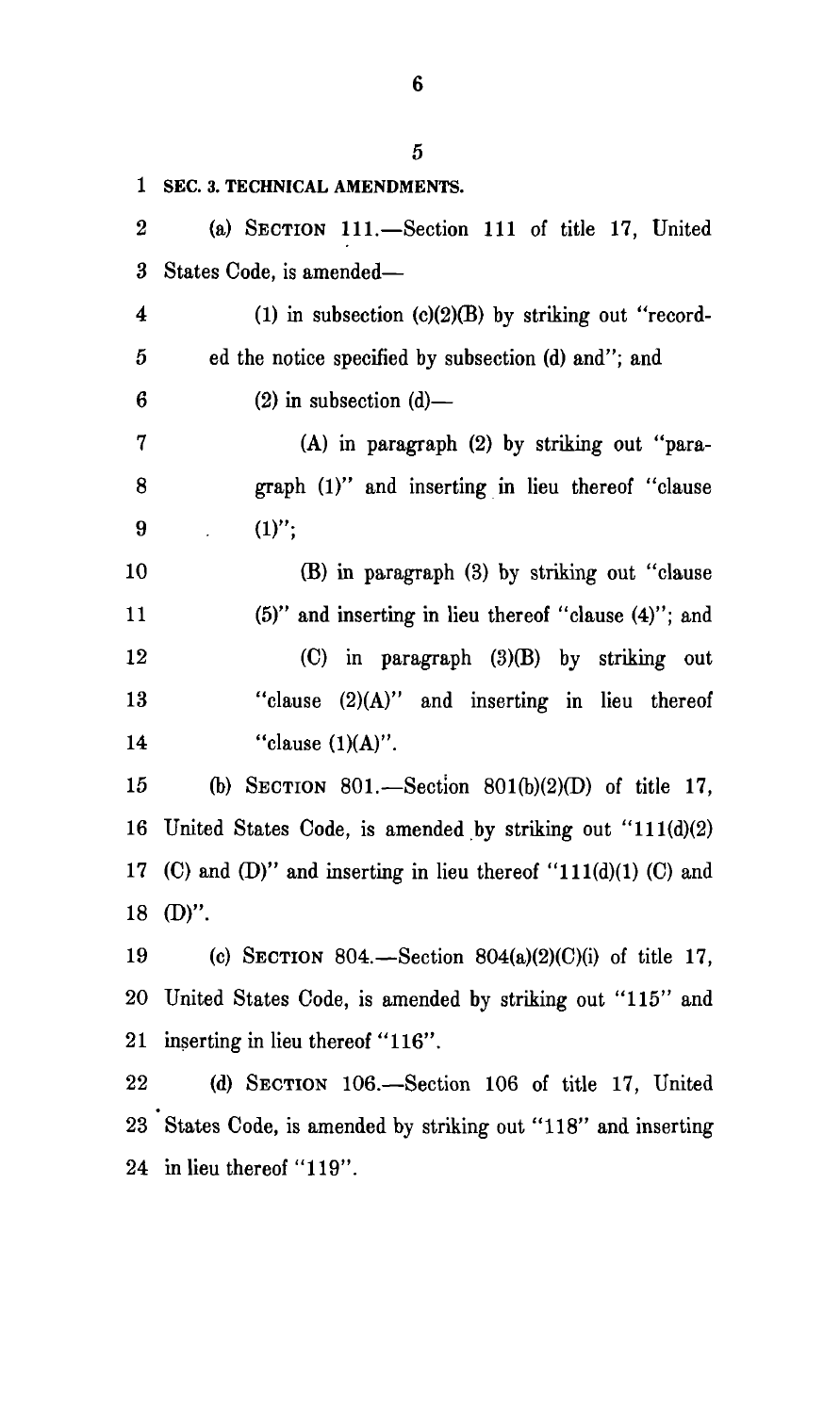1 (e) EFFECTIVE DATE.—(1) The amendments made by 2 subsections (a) and (b) shall be effective as of August 27, 3 1986.

4 " (2) The amendment made by subsection (c) shall be 5 effective as of October 31, 1988.

6 (2) The amendment made by subsection (d) shall be 7 effective as of November 16, 1988.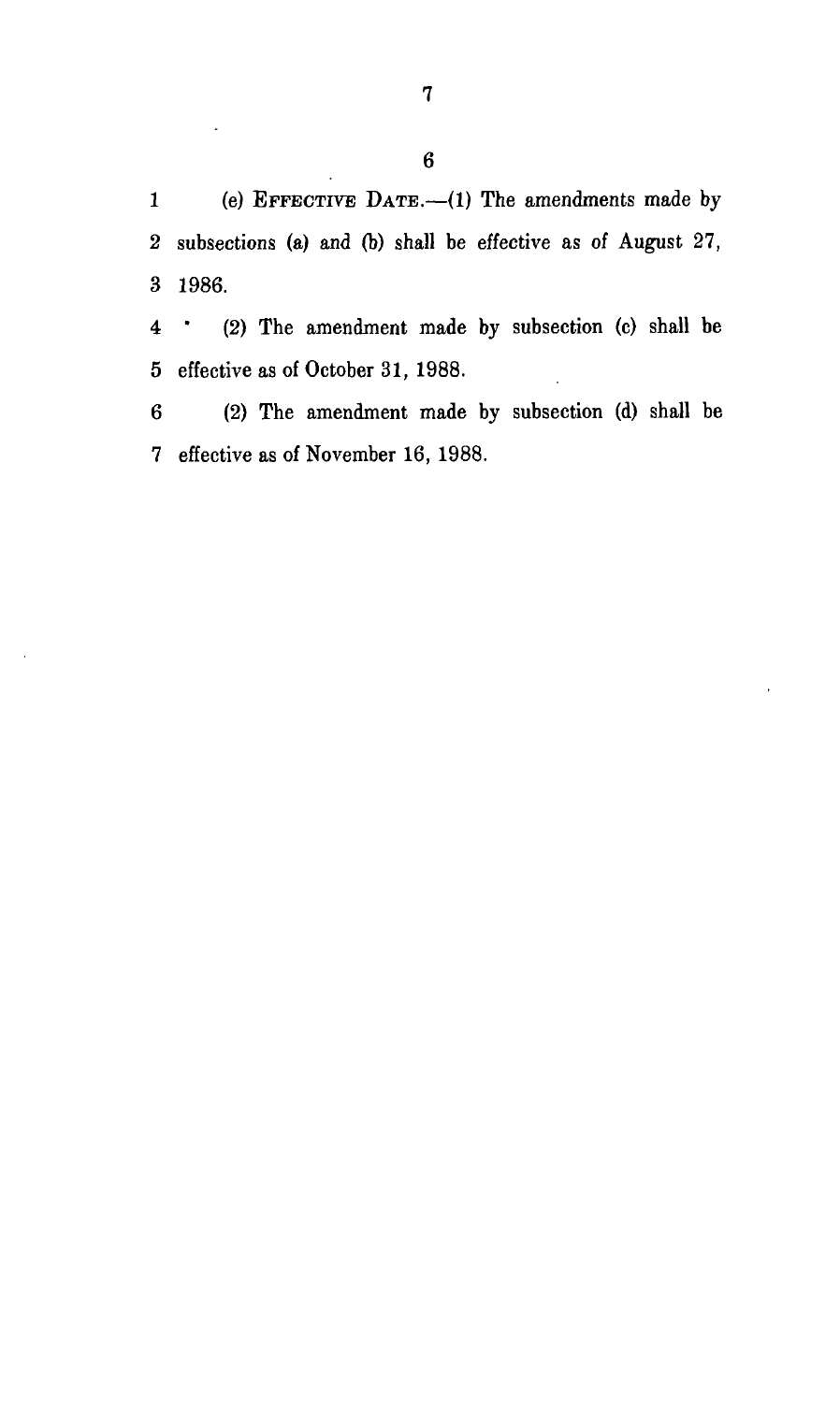101st CONGRESS<br>1st Session 1ST SESSION **S. 1272** 

To amend chapter 8 of title 17, United States Code, to reduce the number of Commissioners on the Copyright Royalty Tribunal, to provide for lapsed terms of such Commissioners, and for other purposes.

**8** 

## LN THE SENATE OF THE UNITED STATES

JUNE 23 (legislative day, JANUARY 3), 1989

Mr. DECONCINI (by request) introduced the following bill; which was read twice and referred to the Committee on the Judiciary

## **A BILL**

- To amend chapter 8 of title 17, United States Code, to reduce the number of Commissioners on the Copyright Royalty Tribunal, to provide for lapsed terms of such Commissioners, and for other purposes.
	- 1 *Be it enacted by the Senate and House of Representa-*
	- 2 *tives of the United States of America in Congress assembled,*
	- 3 SECTION 1. SHORT TITLE.
	- 4 This Act may be cited as the "Copyright Royalty Tribu-
	- 5 nal Reform Act of 1989".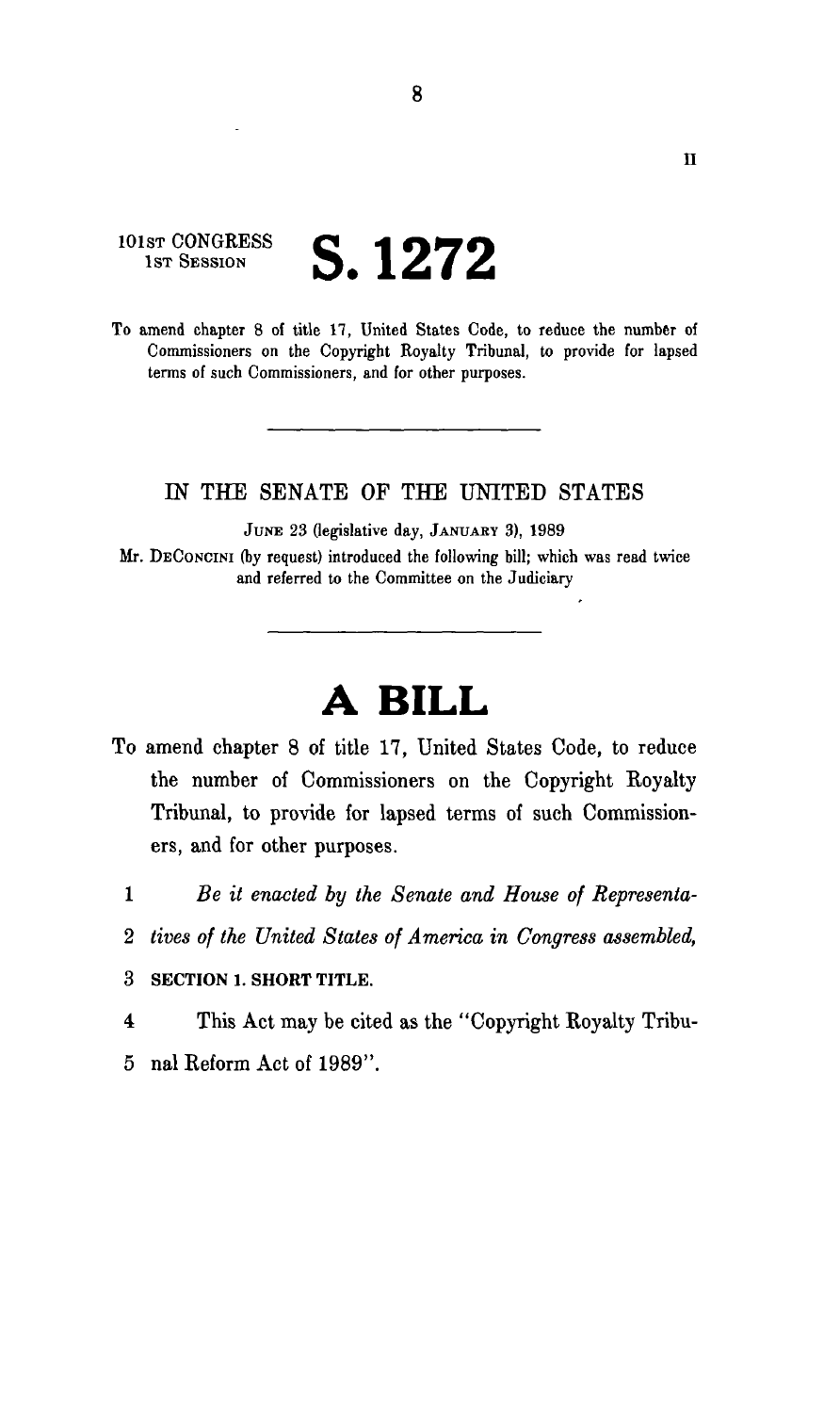**1 SEC. 2. MEMBERSHIP OF THE COPYRIGHT ROYALTY 2 TRIBUNAL.** 

3 Section 802(a) of title 17, United States Code, is 4 amended to read as follows:

5 "(a) The Tribunal shall be composed of three commis-6 sioners appointed by the President, by and with the advice 7 and consent of the Senate. The term of office of any individ-8 ual appointed as a Commissioner shall be seven years, except 9 that a Commissioner may serve after the expiration of his or 10 her term until a successor has taken office. Each Commis-11 sioner shall be compensated at the rate of pay in effect for 12 level V of the Executive Schedule under section 5332 of title 13 5, United States Code.".

**14 SEC. 3. EFFECTIVE DATE; BUDGET ACT.** 

15 (a) EFFECTIVE DATE.—The amendment made by sec-16 tion 2 shall take effect immediately.

17 (b) BUDGET ACT.—Any new spending authority (within 18 the meaning of section 401 of the Congressional Budget Act 19 of 1974) which is provided under this Act shall be effective 20 for any fiscal year only to the extent or in such amounts as 21 are provided in appropriations Acts.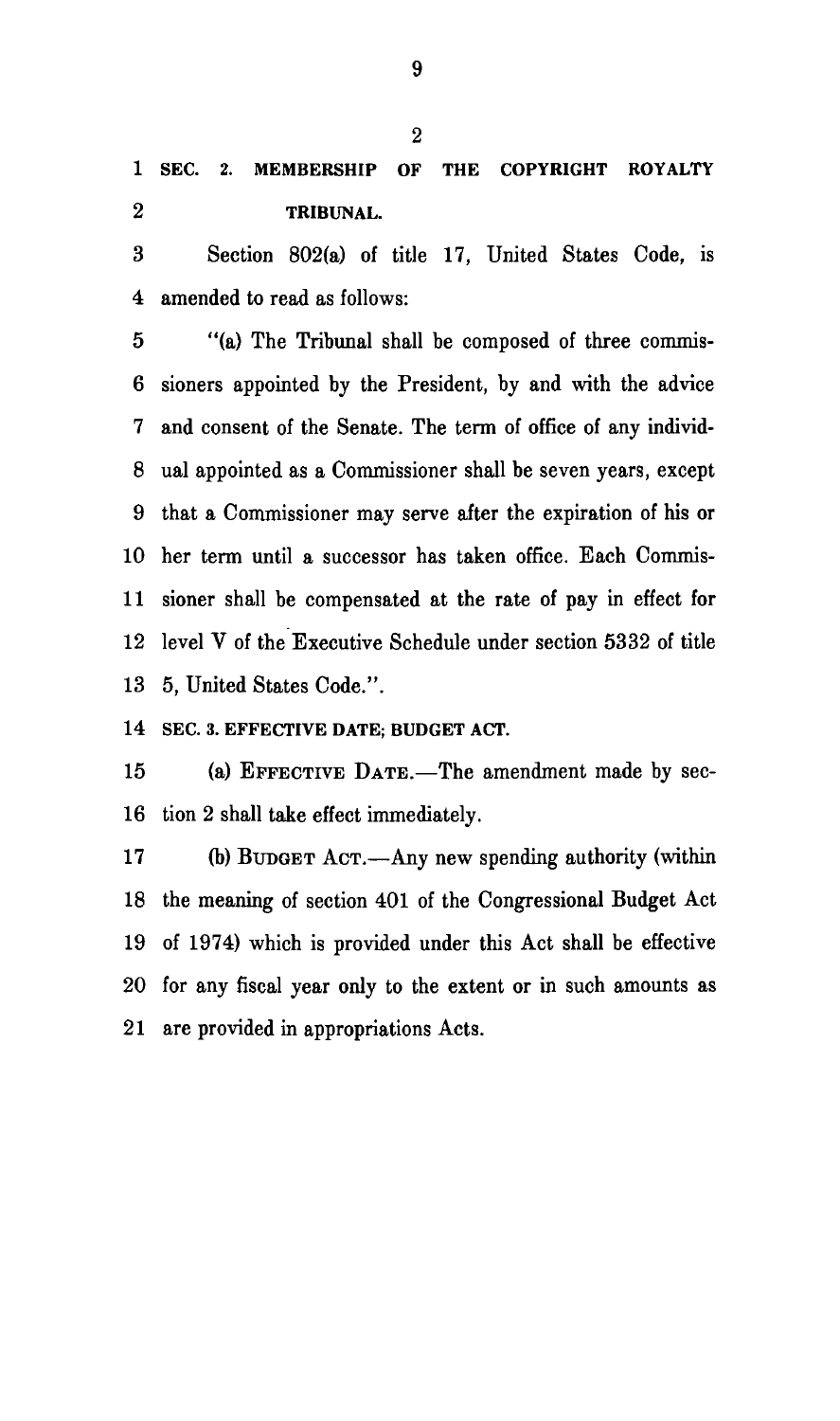Senator DECONCINI. At this time, I'd invite Mr. Edward Ray, Chairman of the Commission of the Copyright Royalty Tribunal, and Mr. Argetsinger, and Mr. Aguero, Commissioners of the Copyright Royalty Tribunal, to testify. And gentlemen, I would appreciate it if you would limit your testimony to 5 minutes. Your full testimony will appear in the record, in full, for our files and for our markup, so we can use all of your information.

Would you please begin, Mr. Ray?

## STATEMENT OF EDWARD W. RAY, CHAIRMAN AND COMMISSION-ER, COPYRIGHT ROYALTY TRIBUNAL, ACCOMPANIED BY J.C. ARGETSINGER, COMMISSIONER, MARIO E. AGUERO, COMMIS-SIONER, AND ROBERT CASSLER, GENERAL COUNSEL

Mr. RAY. Thank you, Mr. Chairman. I assure you it will take less than 5 minutes for our total testimony.

As you noted, we do have with us Commissioner Aguero and Commissioner Argetsinger, along with our general counsel, Mr. Robert Cassler. For the record, we represent here in this hearing about 70 percent of the total agency. So we're not a very large agency, as you can see.

Mr. Chairman, we are pleased to have the opportunity to appear before you and the subcommittee. As you know, we are a small agency in the legislative branch vested with the responsibility of administering the copyright compulsory licenses. Because we do not fall within the purview of the executive branch and OMB, we look to you and to your committee for guidance. We were, therefore, especially pleased that you introduced S. 1272 regarding our agency and that you were able to arrange a hearing so quickly.

In sum, Mr. Chairman, we are currently satisfied with the statutes which pertain to the tribunal in all matters of substance. However, there are a number of problems relating to administration which your legislation will solve. These matters are the statutory language which permits the lapsing of Commissioners' terms and what we consider the obsolete fixing of Commissioners' salaries at GS-18 level, a grade that has been phased out in the executive branch since the 1978 Civil Service Reform Act. Thus, we believe that S. 1272, if enacted, would be of benefit to our agency.

We have discussed these suggested amendments further, as well as the tribunal's procedures and workload, in our prepared statement. We would be pleased to discuss any of these matters or others which you may wish.

Thank you, Mr. Chairman.

[The prepared statement of Mr. Ray follows:]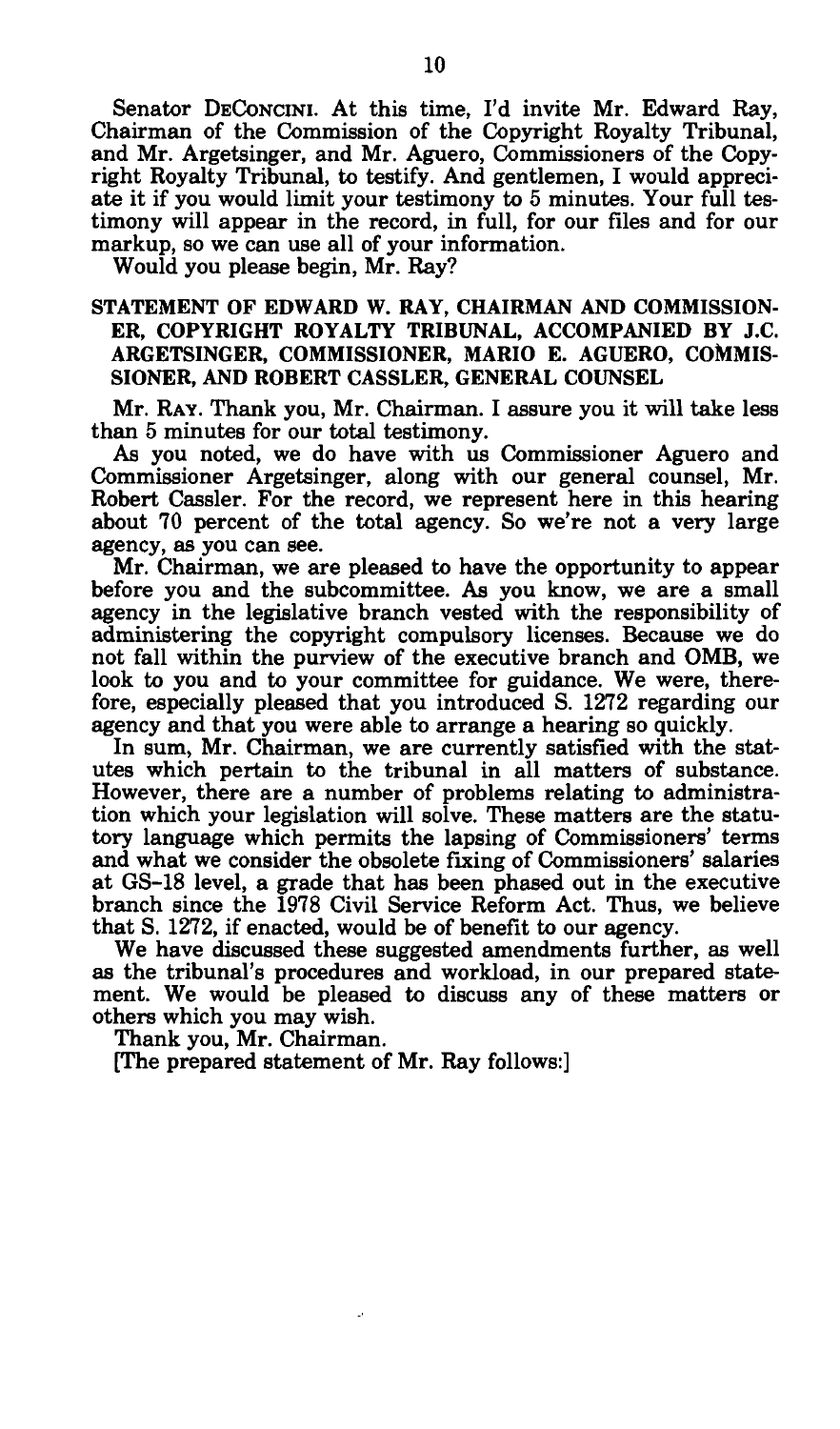

**1111 20th** *Sam.* **N.W. Washington, D.C 20036**<br>
(202) 653-5175

#### **Edward W. Ray, Chairman Copyright Royalty Tribunal July 12, 1989**

#### **SOMMARY STATEMENT**

**Mr. Chairman,** 

**We are pleased to have the opportunity to appear before you and**  the Subcommittee. As you know, we are a small agency in the Legisla-<br>tive Branch vested with the responsibility of administering the<br>copyright compulsory licenses. Because we do not fall within the<br>purview of the Executive **you introduced S. 1272 regarding our agency and that you were able to arrange a hearing so quickly.** 

**We are pleased to report that our statute is working well and that the procedures which we have implemented have been successful. Our proceedings engender spirited advocacy among the various competing interests who appear before us. For the past four years, as in the previous seven years, nearly every Tribunal decision has been appealed to the Circuit Courts of Appeal. The D.C. Circuit has observed that the Tribunal faces "a highly litigious copyright-owner subculture." However, despite the number of appeals, all Tribunal decisions have been upheld.** 

**We expect some increased activity due to the passage of the Berne Convention Implementation Act and the Satellite Home viewer Act, and we have four 1987 Phase II controversies and the petitions filed by CATA and NCTA for cable rate adjustment to consider this fall. However, we have thoroughly reviewed both laws and find that the Tribunal will have no difficulty in carrying out its prescribed roles.** 

**In sum, Mr. Chairman, we are currently satisfied with the statutes which pertain to the Tribunal in all matters of substance. However, there are a few small matters relating to administration which your**  legislation deals with. These matters are the statutory language<br>which permits the lapsing of Commissioners' terms and what we consider<br>the "obsolete" fixing of Commissioners' salaries at G.S. 18 level, a **grade that is being phased out in the Executive Branch since the 1978 Civil Service Reform Act. Thus, we believe that S. 1272, if enacted, would be of benefit to our agency.** 

**We have discussed these suggested amendments further, as well as the Tribunal's procedures and workload, in our prepared statement. We would be pleased to discuss any of these matters or others which you may wish.**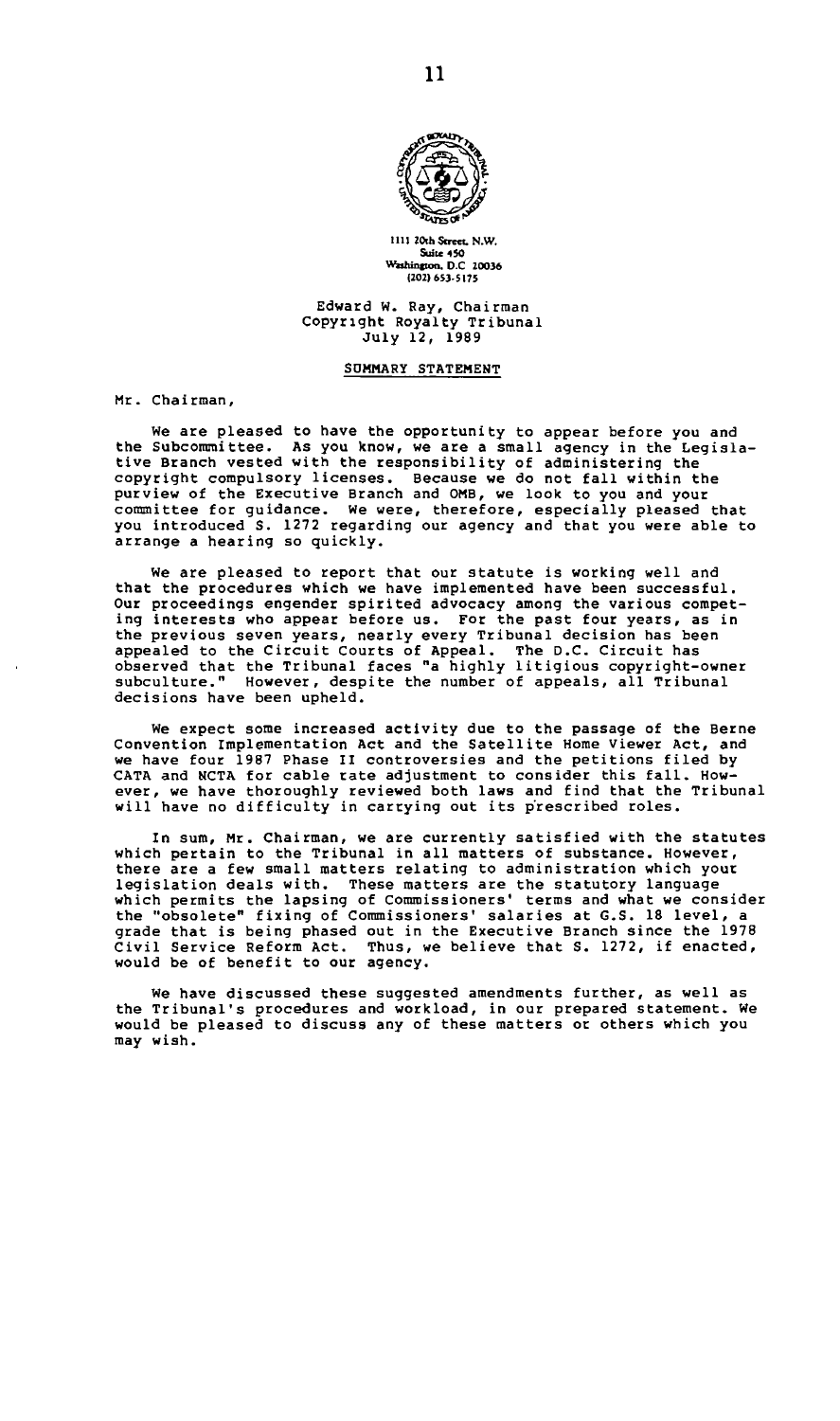## **STATEMENT OF EDWARD W. RAY, CHAIRMAN COPYRIGHT ROYALTY TRIBUNAL**

Mr. Chairman:

We are pleased to have the opportunity to appear before you and the Subcommittee. As you know, we are a small agency in the Legislative Branch. Because we do not fall within the purview of the Executive Branch and in particular, OMB, we look to you and your committee for assistance and guidance. We are pleased that you have been able to arrange a hearing so quickly on the legislation which you introduced pertaining to our agency, S. 1272.

We will enter for the record a brief review of our history for the benefit of the newer members, and then discuss our need for enactment of S. 1272. We will be pleased to discuss further any of these matters or others which you or the Subcommittee may wish.

#### **Creation** and **Membership**

The Copyright Royalty Tribunal (Tribunal) was created in 1976 by the General Revision of the Copyright Law of that year. Its primary function is the distribution funds collected under compulsory license for cable and satellite retransmitted television signals and for jukebox and to set rates in these areas as well as in the area of phonorecords and noncommercial educational broadcasters.

The Tribunal is authorized to have five Commissioners who are appointed for seven-year terms by the President with the advice and consent of the Senate. At present, the Tribunal is composed of three Commissioners, with two positions vacant. In recent years, the Appropriations Committees have only provided funds for three positions. The chairmanship rotates annually on December 1 to the most senior commissioner who has not previously served as chairman.

The legislative history of the Copyright Act reflects the intention that the Tribunal remain an independent agency in which the commissioners perform all professional responsibilities themselves. The only staff of the Tribunal is a personal assistant to each commissioner and a general counsel. The general counsel position, added in 1985, has proven beneficial to the functioning of the Tribunal. In addition to the assistants and counsel positions, the Tribunal conducts a law student extern program to utilize the services of law students for which the law students receive academic credit.

#### **General Administration & Budget**

The Chairman of the Copyright Royalty Tribunal is chiefly responsible for its administration. The Library of Congress provides the Tribunal with the necessary administrative services.

 $\overline{2}$ 

 $\cdot$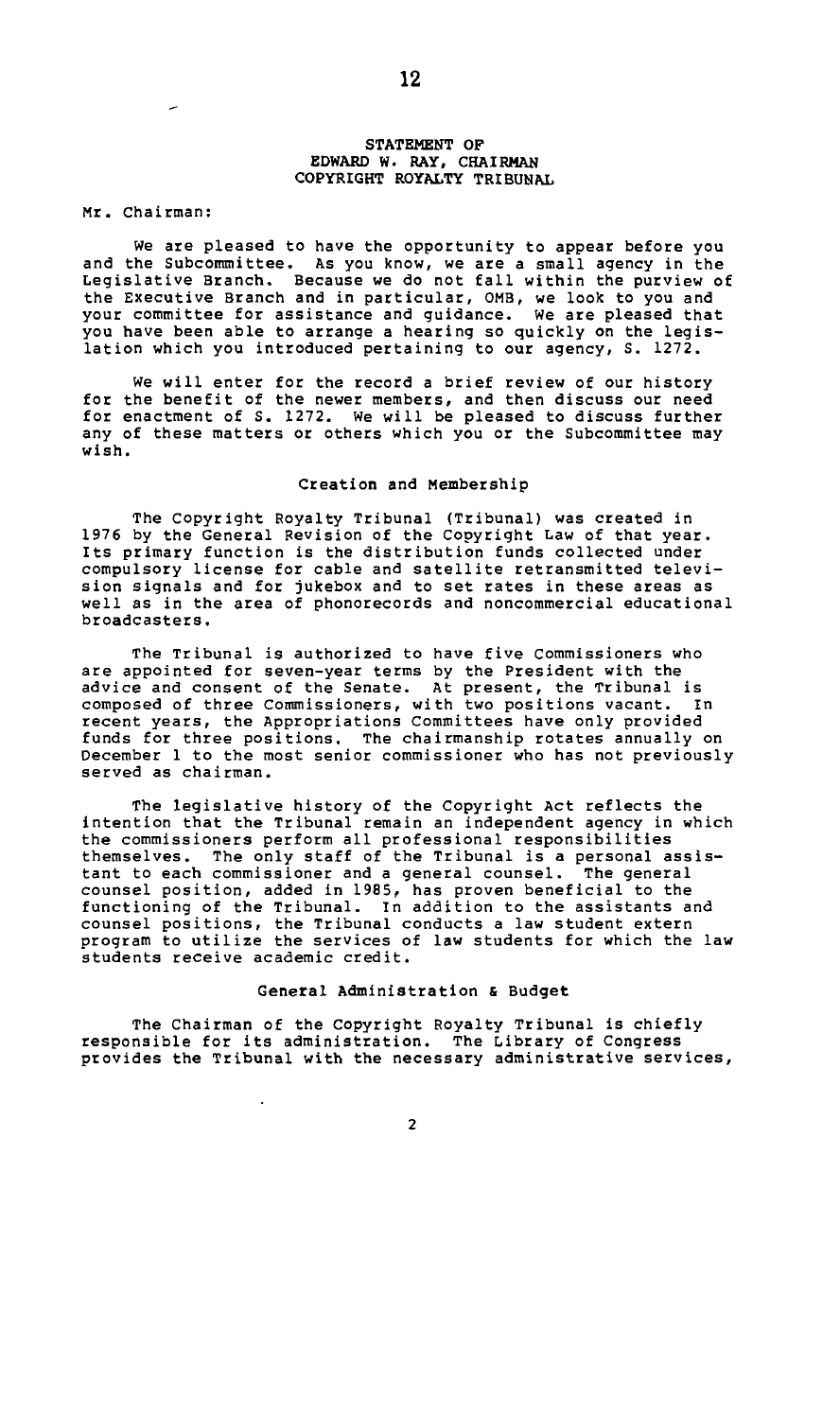including those related to budgeting, accounting, financial reporting, travel, personnel, and procurement. Pursuant to Sec. 806(a) of Title 17 U.S.C., the Library of Congress was paid 320,000 from the Tribunal's authorized FY 1988 appropriation in remuneration for these administrative services. The Library is authorized to disburse funds for the Tribunal, under regulations prescribed jointly by the Librarian of Congress and the Tribunal.

The Tribunal's budget for fiscal 1989 is \$633,000. It has requested \$674,000 for fiscal 1990. A breakdown of the budget is found at Appendix 1.

#### **Statutory Responsibilities**

Specifically, the Tribunal's statutory responsibilities are<br>detailed in sections 111, 115, 116, 118, 119 and 801 et seq. of<br>Title 17 U.S.C. The Tribunal is involved in rulemaking and in<br>adjudication. The rulemaking proceed which are:

- 1) secondary transmissions of copyrighted works by cable systems (1111),
- 2) production and distribution of phonorecords of nondramatic musical works (1115),
- 3) public performances of nondramatic musical works by coin-operated phonorecord players (jukeboxes) ({116),
- 4) the use of certain copyrighted works in connection with noncommercial broadcasting ({118).
- 5) retransmission by satellite carriers of broadcast signals to private home viewers ({119)

Additionally, the Tribunal's adjudicatory functions are to distribute the cable, satellite carrier and jukebox royalties collected to the copyright owners. The Tribunal does not dis-tribute royalties for phonorecords ({115) or noncommercial educational broadcasting ({118). This is handled privately by the parties involved.

#### **New Statutory Responsibilities**

Last Congress, this Subcommittee initiated two laws which affect the responsibilities of the Tribunal - the Berne Convention Implementation Act of 1988 and the Satellite Home Viewer Act of 1988, item 5 above. Although we have not previously commented on this legislation, we have thoroughly reviewed it and are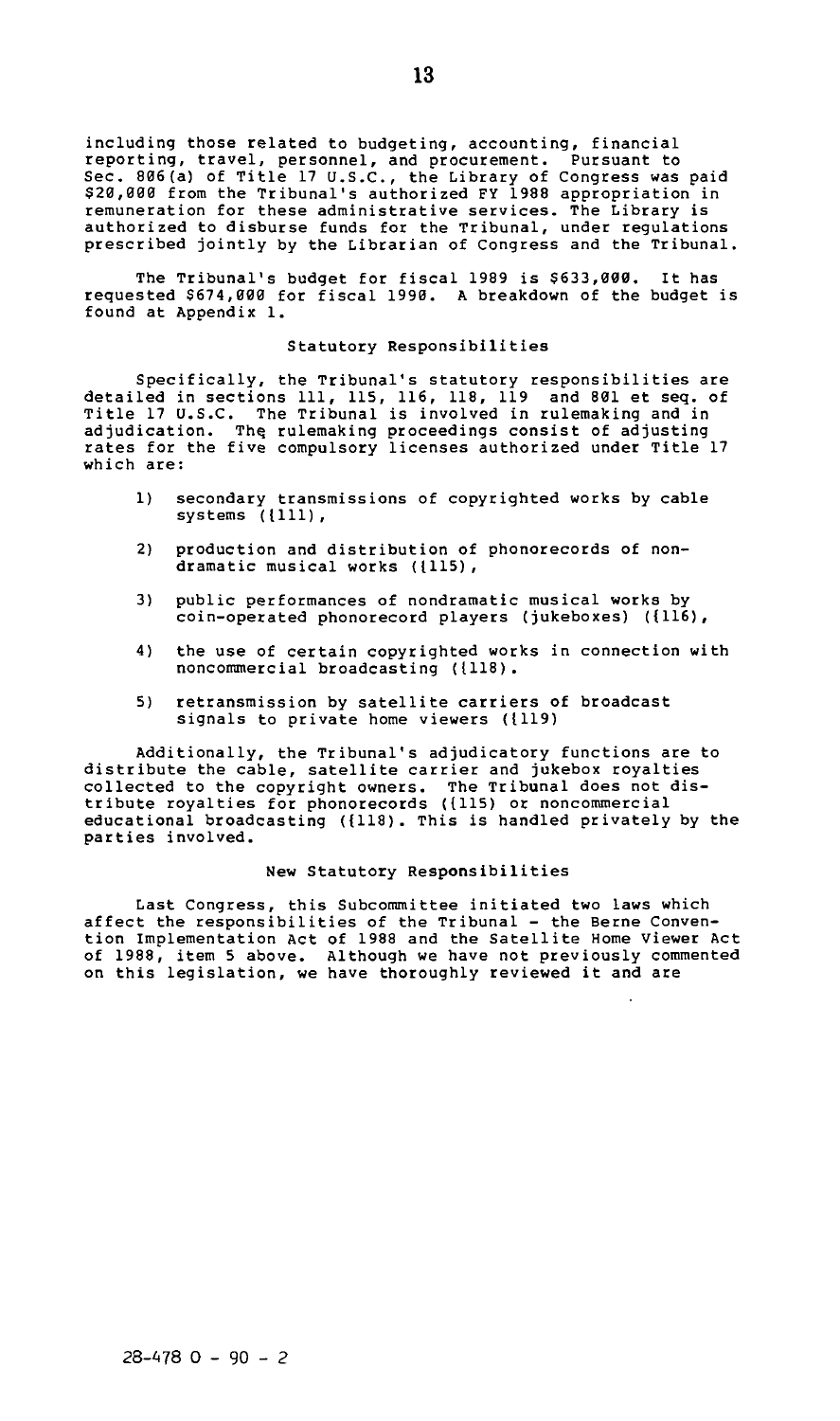pleased to report that it will pose no undue difficulties for the Tribunal to administer.

**The Berne Convention Implementation Act** modifies U.S. copyright law to bring the U.S. into conformance with the minimal copyright standards required by the International Berne Conven-tion of all its members. Since the Berne Convention guarantees to copyright owners of musical works the exclusive right to perform their works publicly. Congress decided that the jukebox compulsory license should continue to exist only as a back-up to a preferred voluntary license between owners and users.

Consequently, the Berne Convention Implementation Act calls on music owners and jukebox operators to attempt by negotiation or arbitration to reach a voluntary license. These negotiations must begin immediately after the effective date of the Act, March 1, 1989. By April 30, 1989, the Copyright Royalty Tribunal must be notified of the commencement of negotiations. If no negotiations have begun, the Tribunal is directed to announce the. date and location of negotiations to start no later than May 30, 1989. We are pleased to report that negotiations have begun, and consequently the Tribunal did not have to establish negotiation dates.

The parties could choose to have their negotiations conducted by arbitration in which case the Tribunal may set by regulation the time of such arbitration.

By March 1, 1990, the Tribunal must make a finding whether enough voluntary licenses have been reached between owner and user to equal substantially the amount of music that has been formerly subject to the jukebox compulsory license. If enough voluntary licenses have been reached, the jukebox compulsory license is suspended. If not enough voluntary licenses have been reached, the jukebox compulsory license is still in effect for those persons who have not reach voluntary licenses.

Section 116A(g) makes clear that the jukebox compulsory license will stay in effect (a) temporarily, until enough voluntary licenses have been reached; (b) permanently, if not enough voluntary licenses have been reached; and (c) whenever the terms of the voluntary licenses end, if no new voluntary licenses have been reached.

Consequently, the responsibilities for the Tribunal for the<br>jukebox compulsory license will increase in 1989 and 1990, and<br>will decrease in the years after 1990 if negotiations prove<br>successful. Currently, the Tribunal is tiations, there will still be the 1988 and 1989 funds to distribute, which, presumably will occur in 1990 and 1991. If the negotiations are successful, the jukebox compulsory license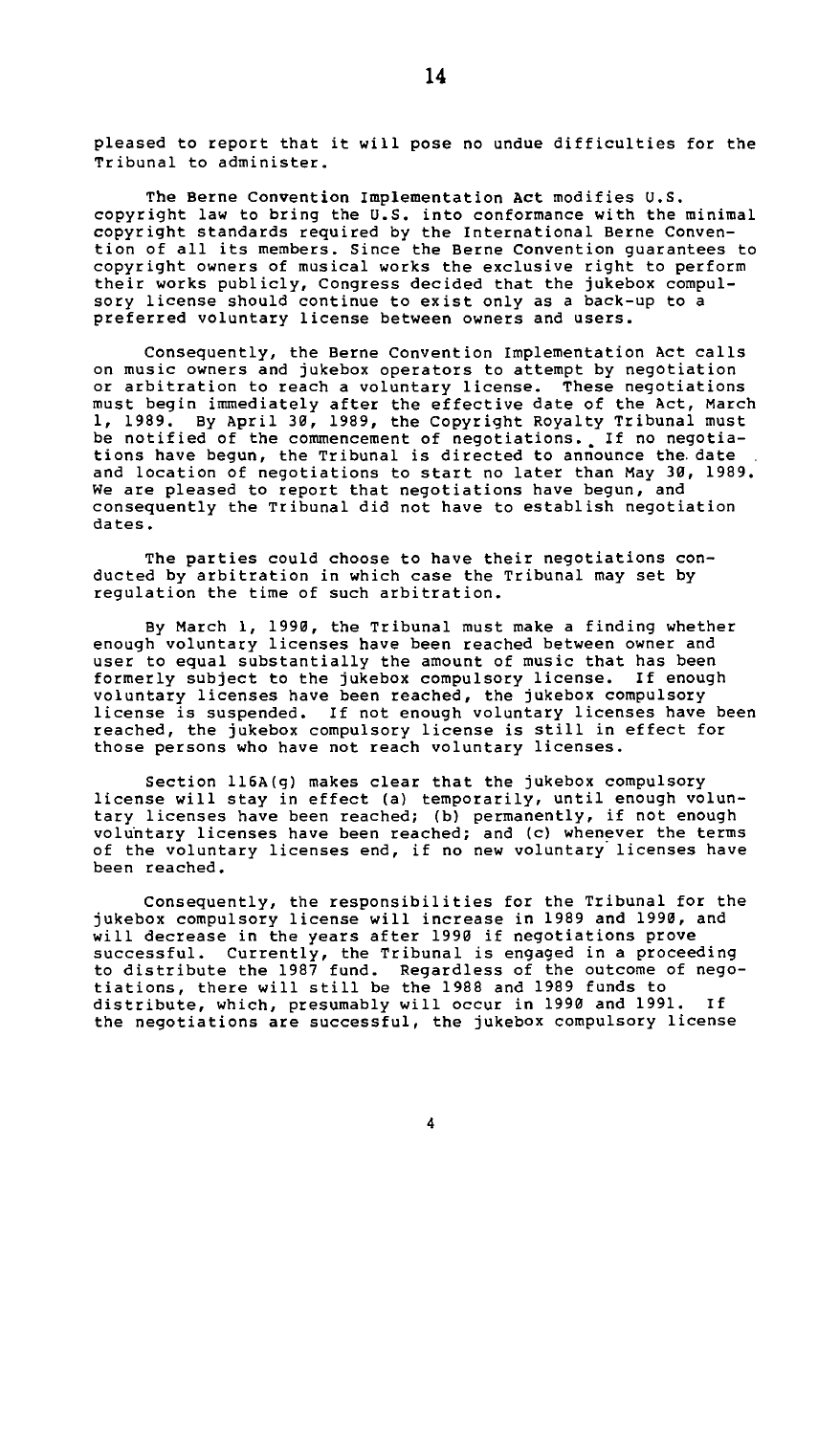will end in 1990 and no 1990 fund will be created, and no 1990 rate adjustment proceeding will be held. However, if negotia-tions are not successful, there will be a 1990 fund, and there will be the statutorily-scheduled 1990 jukebox rate adjustment proceeding.

**The Satellite Home Viewer Act of 1988** became effective January 1, 1989, and it creates a new compulsory license. The license permits satellite carriers to retransmit television broadcast signals to the owners of satellite earth stations for their private home viewing at a Congressionally established royalty rate. The rate to be paid by satellite carriers is 12 cents per subscriber per month for the retransmission of each independent broadcast station, and 3 cents per subscriber per month for the retransmission of each network-affiliated broadcast station.

As a result of the Satellite Home Viewer Act, there will be established a 1989 satellite carrier fund, as well as a satellite carrier fund for each year following. The Tribunal has proposed establish regulations for the filing of satellite carrier claims. The first claims will be filed during July, 1990 for the 1989 fund. After August 1, 1990, the Tribunal will determine whether the copyright owners can agree concerning the distribution of the 1989 satellite carrier fund. If they cannot agree, the Tribunal will hold distribution hearings.

The satellite carrier funds will be held in accounts separate from the cable funds and the jukebox funds. The Tribunal will be making decisions concerning when and how'much of the satellite carrier fund to distribute or reinvest on the same basis it has made its decisions concerning the cable and jukebox funds, that is, on how much of the fund is in controversy.

No satellite carrier rate adjustment proceedings are scheduled under the Act. Instead, the Act calls for negotiations between satellite carriers, distributors and copyright owners, for which the Tribunal is given certain monitoring responsibilities. If the parties choose to go to arbitration, the Tribunal has additional responsibilities for adopting procedures and monitoring its progress. When the arbitration panel reports its conclusions to the Tribunal, the Tribunal shall adopt the panel's decision unless the Tribunal finds that the decision is clearly inconsistent with the rate criteria established in the Act. If the Tribunal rejects the panel's decision, the Tribunal shall by April 30, 1992, publish its own determination, subject to court review.

The new satellite carrier rate will be effective until December 31, 1994, at which time the satellite carrier compulsory license will expire unless renewed by Congress.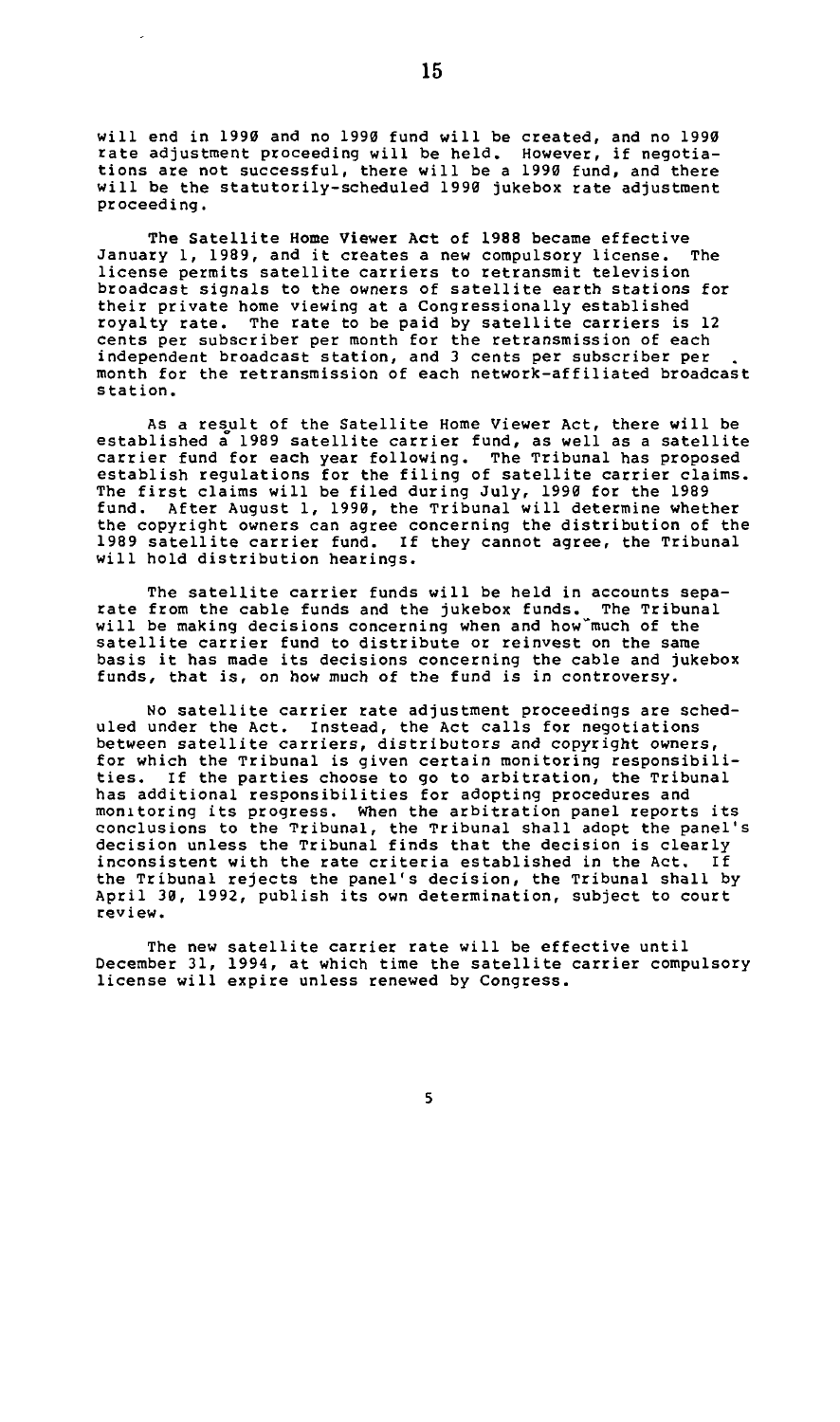#### **Distribution and Rate Adjustment Proceedings**

Before the passage of the Satellite Home Viewer Act of 1988, the Tribunal had six functions. The Tribunal adjusted four<br>copyright royalty rates - cable, mechanical, jukebox and public<br>broadcasting - and distributed two copyright royalty funds -cable<br>and jukebox. With the enactment o Act, the Tribunal has been given two additional functions. The Tribunal will distribute the satellite carrier copyright royalty fund and it will have certain monitoring and review functions concerning the adjustment of the satellite carrier rate scheduled for 1991-1992.

The Tribunal carries out its functions by holding hearings and issuing a final determination, unless the parties are able to settle their differences beforehand. The Tribunal's policy is at all times to foster settlements wherever possible.

#### **Rate Adjustment Proceedings**

The Copyright Act schedules periodic adjustments of the rates subject to the Tribunal's jurisdiction during certain "window" years. The cable rate may be adjusted in any year<br>ending in a 0 or a 5. The mechanical rate (phonorecord) may be adjusted in any year ending in a 7. The jukebox rate may be<br>adjusted in any year ending in a 0. The public broadcasting rate<br>may be adjusted in any year ending in a 2 or a 7. In addition,<br>the Copyright Act provides that an rules regarding the distant importation of broadcast signals, or regarding syndicated exclusivity, the Tribunal may be petitioned to adjust the cable copyright rate accordingly.

Rate adjustment proceedings begin with a petition filed with the Tribunal by someone who has a significant interest in the subject copyright rate (except for the public broadcasting rate adjustment which commences automatically). Once the Tribunal finds that the petitioner does indeed have a significant interest in the copyright rate, a proceeding is initiated. Hearings are held in which the expert testimony from all interested parties is heard. After the hearing is concluded, the Tribunal issues a final determination, which by law must be published in the Federal Register within a year from the commencement of the rate Parties have 30 days to appeal to the adjustment proceeding.<br>U.S. Court of Appeals.

Since 1985, the Tribunal has held three rate adjustment proceedings. The statutory cable rates were adjusted for infla-tion in 1985, the mechanical rate was adjusted in 1987, and the public broadcasting rates were adjusted in 1987. Petitions were filed in 1985 to adjust the cable 3.75% rate and the syndicated exclusivity rates, but the parties withdrew their petitions before the commencement of hearings.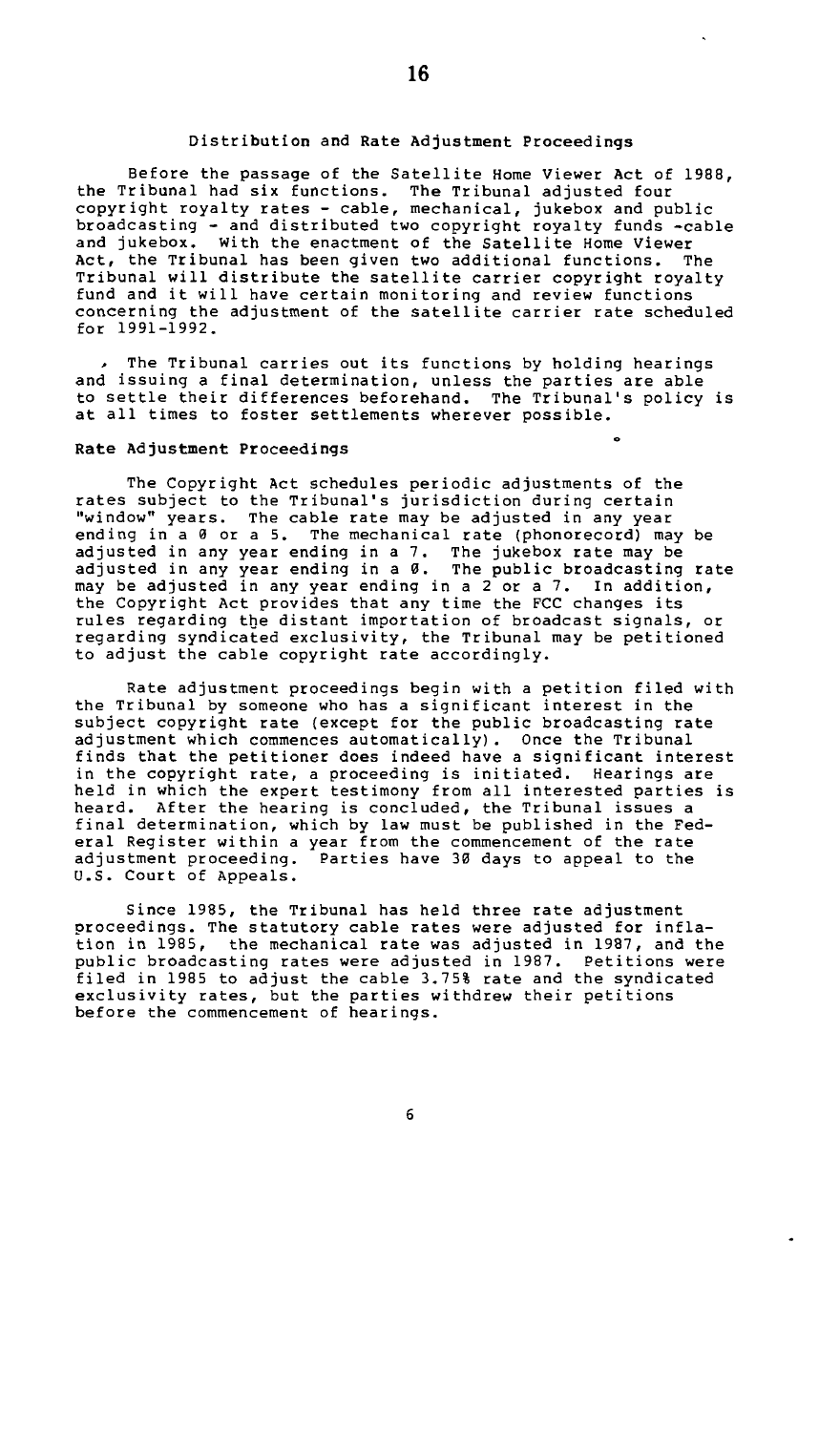The cable inflation adjustments and the mechanical rate adjustments were made primarily by settlement. Through the encouragement of the Tribunal, the major parties interested in the cable and mechanical rates met and reached agreement. These agreements were then proposed by the Tribunal to the public. No opposing comments were received, and the rate adjustments were adopted as proposed. In the case of the public broadcasting rate adjustment hearing, the major public broadcasting entities, PBS and NPR, were able to reach a privately negotiated license with the major performing rights societies - ASCAP, BMI and SESAC -thereby obviating the need for the Tribunal to establish a rate for them. For the other public broadcasting entities, such as college radio stations and noncommercial educational religious broadcasters, the Tribunal took testimony and established rates.

Currently, the Tribunal has two petitions pending from the National Cable Television Association (NCTA) and Community Antenna Television Association (CATA) which request that the Tribunal adjust the cable rate in light of the FCC's action reinstating the syndicated exclusivity blackout rules. Comments on these petitions are due August 1, 1989.

#### Distribution Proceedings

For two of the compulsory licenses, cable and jukebox, the Copyright Act requires cable and jukebox operators who wish to obtain a compulsory license to make appropriate payments to the Copyright Office. The Copyright Office maintains these payments in discrete calendar year funds in interest-bearing accounts. The Tribunal's function is to distribute these funds to the proper copyright owners each year. A similar procedure is being established pertaining to the satellite compulsory license

Each January, copyright owners who believe they are entitled<br>to some portion of the jukebox royalty fund file a claim with the<br>Tribunal. Traditionally, the Tribunal receives five claims.<br>Three are from the three performing who are not signed up with any performing rights society - Asociacion de Compositores y Editores de Musica Latinoamericana (ACEMLA) and Italian Book Corporation.

Each July, copyright owners who believe they are entitled to some portion of the cable royalty fund file their claims. Ap-proximately 700 claims are filed each year, but many more than 700 copyright owners share in the cable fund, because the Tribunal allows joint claims. For example, NPR files on its own behalf and on behalf of approximately 130 affiliated stations, so its one claim represent 130 plus copyright owners.

After the claims have been filed, the Tribunal publishes a notice in the Federal Register asking the claimants if there exists any controversies concerning the proper distribution of that particular calendar year's fund. If the parties are able to

7

 $\sim$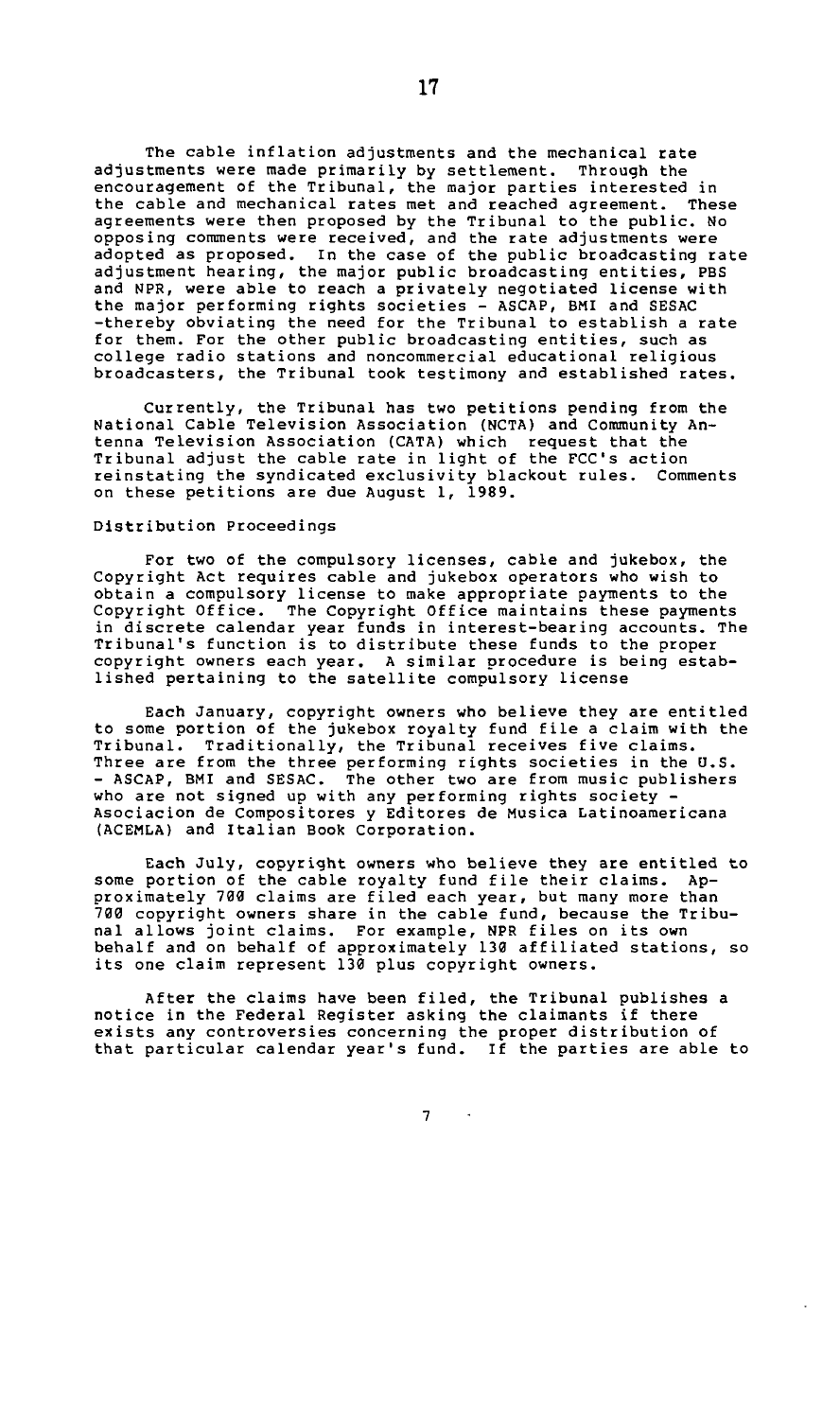reach a settlement, the Tribunal can make an immediate distribu-tion. If the parties cannot reach a settlement, the Tribunal can distribute only that portion of the fund that is not in controversy.

After the parties indicate that controversies exist, the Tribunal publishes notice of this in the Federal Register and the proceeding commences. Hearings are held in which the parties submit evidence to demonstrate the amount of entitlement to the royalty fund that they believe they deserve. Within a year after commencement of the proceeding, the Tribunal publishes its final determination in the Federal Register, and parties have 30 days to appeal the Tribunal's determination to the U.S. Court of Appeals.

In the case of cable distributions, the Tribunal holds its hearings in two phases. In Phase I, the Tribunal allocates the fund among eight program categories - Program Suppliers (MPAA, Multimedia, NAB), Sports (Major League Baseball, the National Basketball Association, the National Hockey League, the National Collegiate Athletic Association), Noncommercial Television (PBS), Music (ASCAP, BMI, SESAC), U.S. Commercial Television (NAB), the Devotional Claimants (the Inspirational Network, Old-Time Gospel Hour, Christian Broadcasting Network, Christian Television Network, In Touch Ministries, Oral Roberts, First Century Broadcasting), the Canadian Claimants (CBC, CTV) and Noncommercial Radio (NPR). After this allocation is performed, if there are any disputes within a category, the Tribunal moves to Phase II and makes a further allocation within a category. For example, in the past, within the Program Suppliers category, the 90 plus syndicators represented by Motion Picture Association of America (MPAA) have not been able to reach an agreement with Multimedia Entertainment or with station-produced syndicated programs represented by NAB. The Tribunal has held hearings to resolve these controversies, and makes its allocations according to the evidence presented.

Since 1985, the Tribunal has concluded five jukebox distribution proceedings and four cable distribution proceedings. Currently, the Tribunal is engaged in Phase II of the 1987 cable distribution proceeding.

The status of royalty funds distributed as of January 31st is found at Appendix 2.

#### Appellate Record

Copyright Royalty Tribunal decisions are the focal point for many contending interests, each interest believing that it should have gotten a greater share of the royalty distributions, or believing that it should have gotten a higher or lower royalty rate. Consequently, regardless of the decision reached by the Tribunal, appeals to the U.S. courts have been taken nearly as a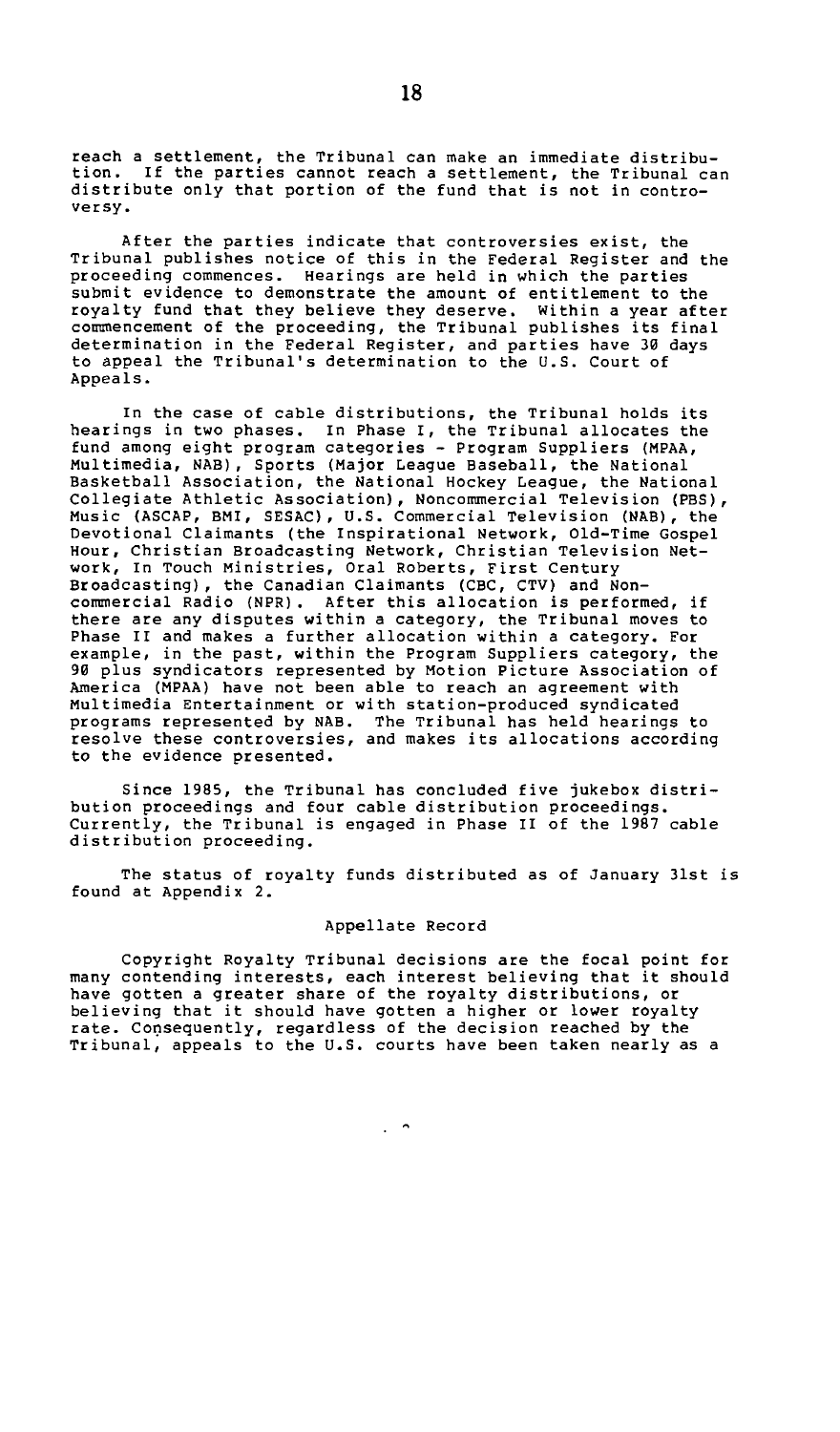matter of course. The United States Court of Appeals for the District of Columbia Circuit expressed its stern disapproval of this situation in 1985:

"Given the potential monetary stakes, the claimants studied tack to date of 'boundless litigiousness. ' 720 F. 2d at 1319, directed at the various nooks and crannies of the Tribunal's decisions is perhaps understandable. But with today's decision joining the ranks of our two prior exercises of review, the broad discretion necessarily conferred upon the Copyright Royalty Tribunal in making its distributions is emphatically clear. We will not hesitate henceforth, should this tack of litigation-to-the-hilt continue to characterize the aftermath of CRT distribution decisions, to refrain from elaborately responding to the myriad of claims and contentions advanced by a highly litigious copyright-owner<br>subculture." National Association of Broadcasters v.<br>Copyright Royalty Tribunal, 772 F. 2d 922, at 958 (D.C. Cir. 1985) .

Despite the "highly litigious" nature of the claimants before the Tribunal, since the Tribunal last appeared before Congress in July, 1985, every decision rendered by the Tribunal has been either affirmed in all respects on appeal, or not ap-pealed at all. Seven decisions have been appealed and affirmed; six decisions have not been appealed. A record of these appeals is found at Appendix 3.

#### **Projected Workload**

Although there have continued to be appeals of our decisions, the strong language of the courts in affirming may have had good effect in recent years. Many of the major parties to our proceedings have engaged in negotiation and have frequently settled major issues before hearings. For example, the present proceeding, in which we are involved, the 1986 cable distribution, was delayed at the parties' request from March 1988 until a major agreement was reached amongst most parties in December 1988. There were left only a few items in controversy which will result in a greatly reduced hearing schedule, saving both the parties and the Tribunal expense.

In those particular proceedings which have resulted in decreased hearing days, the Tribunal has experienced a corre-sponding increase in motions filed by the parties with which the Tribunal must deal. The Tribunal believes that its resolution of some of these preliminary motions has contributed to the settlements. The Tribunal finds that negotiation settlements are beneficial in most instances and will therefore continue to encourage such activity.

With amounts in the cable royalty fund growing rapidly, 1984, 5100 million, 1988 estimated at 5200 million, there is the increased potential for spirited competition for even small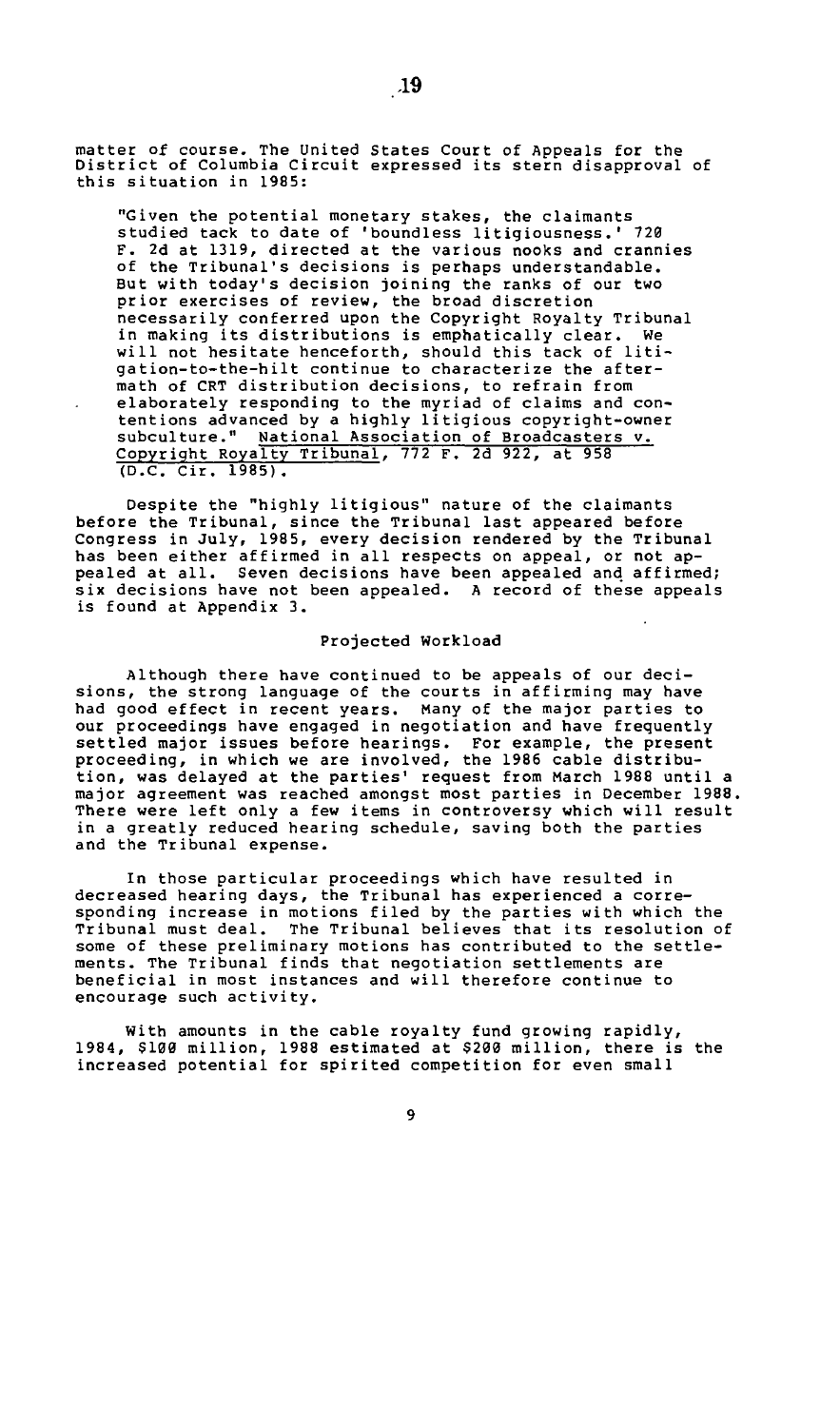percentages of the total distribution. Thus, it is impossible to state with certainty whether the number of hearing dates will decline in the future.

In addition to the annual distribution proceedings, the Tribunal expects to be petitioned in the near future regarding the FCC's changes in syndicated exclusivity. Such a petition may result in additional hearings. It is also expected that the satellite legislation will result in some additional hearings. This year the Tribunal will be involved in drafting regulations pertinent to this new legislation. Although as earlier noted, the Berne Convention will eventually greatly reduce the Tribu-nal's role regarding jukeboxes, it will still have responsibility for carrying out the 1987, '88 and '89 distributions, which will take place this year, in 1990 and 1991. Assuming the parties reach major agreement by 1990, the Tribunal will then have an essentially "standby" role regarding jukeboxes.

In sum, it appears that the workload will continue over the next few years at about the same level as in the recent past. We have again reviewed our situation and find that we need no major revisions of our statute to carry out our responsibilities.

#### **Suggested Statutory Amendments**

There are two minor areas, however, relating to the admini-stration of the Tribunal which should be addressed by amending our statute. These items are reflected in S. 1272. They are the statutory language which permit the lapsing of Commissioner's terms and what we consider the "obsolete" fixing of Commissioners at the GS-18 level.

#### **Lapsed Terms**

Unlike other entities which have Commissioners appointed for fixed terms, the CRT has no provisions for lapsed terms. This is of special concern now that the CRT has three Commissioners, rather than five.

The FCC and FTC authorizations, for example, provide that a Commissioner will serve, beyond the expiration of his term, until a new Commissioner is confirmed..

At present, one CRT Commissioner's term expires September, 1989; the other two September, 1991. It would be difficult to function with less than three Commissioners for a period of time until additional ones can be appointed and confirmed. This is especially so, given the fact there is only a small staff and that much of the work must be carried out personally by the Commissioners. Under normal, and optimal, circumstances, it seems to take 6 to 8 months to screen candidates, nominate and complete Senate confirmation.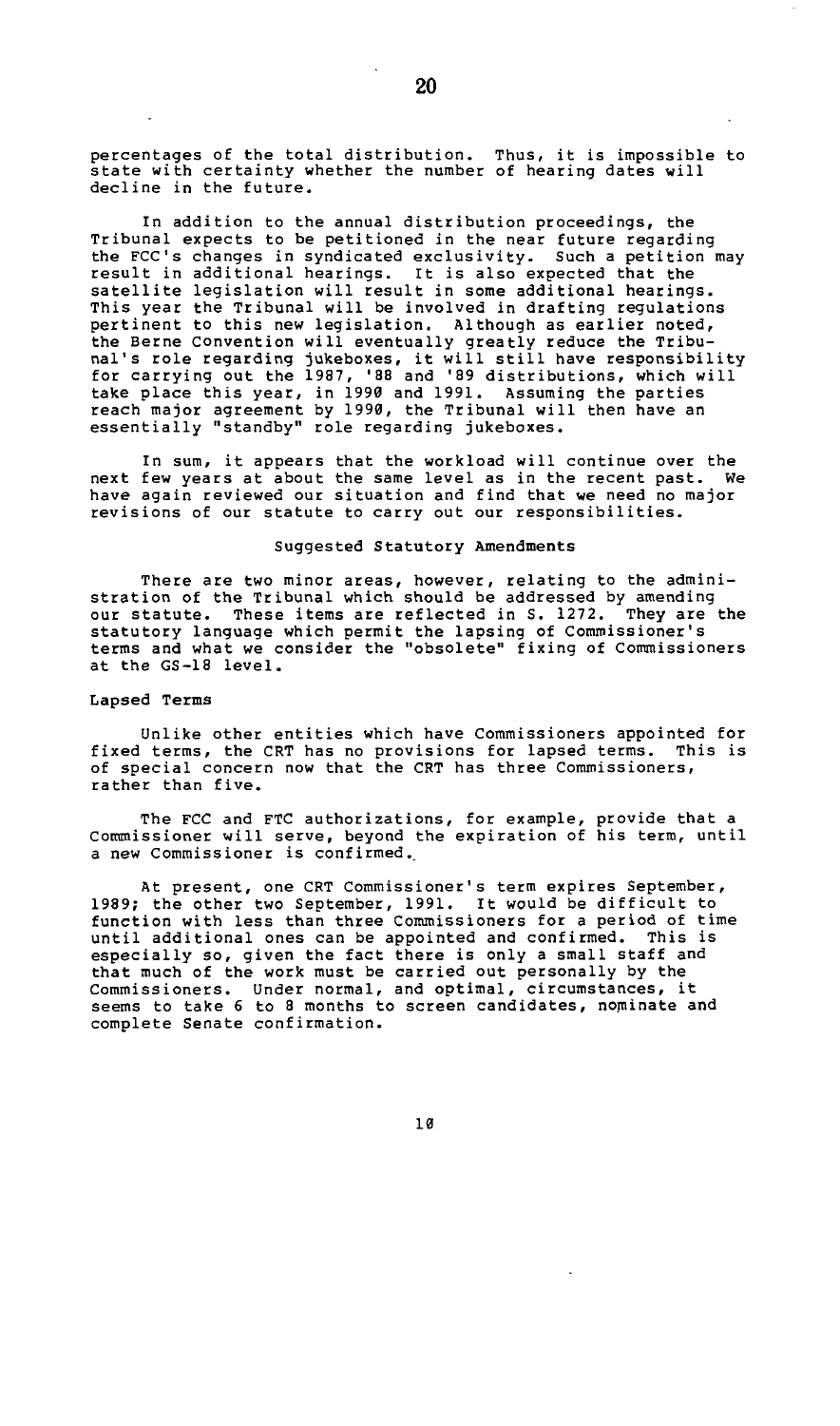with a new Administration having just taken office, it can reasonably be expected that there will be a several month lapse in the CRT Commissioner position which expires this year.

This lapse could be easily avoided by inserting one clause or sentence in the CRT authorization to the effect that Commissioners may serve beyond the expiration of their term until their successor is confirmed and qualified.

#### Salary Classification Levels

The Commissioners salaries are authorized at the GS-18 level of the General Schedule. At the time of authorization, 1976, this was the highest level for Civil Service employees and equal to the entry level for Presidential appointees in the Executive Branch, Exec Level V. Subsequently, Congress, in 1978, revised the "supergrade" system supplementing it with the Senior Executive Service (SES). Since then nearly all career GS-18 positions have been converted to SES. The GS-18 position has been somewhat obsolete, with only a handful of government employees remaining in that classification. As a result, the last two recommendations of the President's Quadrennial Pay Commission did not revise the general schedule which prescribes GS-18 compensation, but did propose substantial increases for both the SES and Exec Level V. Thus, the presidentially appointed Tribunal Commissioners could receive substantially less than both the entry level Executive Branch Presidential appointees and top Civil Service employees. In order to maintain the previous parity, the Commissioners compensation should be authorized the Exec V level.

Both your bill, Mr. Chairman, S. 1272, and a similar one in the House, H.R. 1621, deal with the problems outlined above and we urge their passage.

#### Conclusion

Mr. Chairman, we state again our appreciation for the Subcommittee's continued interest in the Tribunal. We always welcome the Subcommittee's inquiries and suggestions and would be pleased to respond to any questions at this time or any written questions which may be submitted at a subsequent date.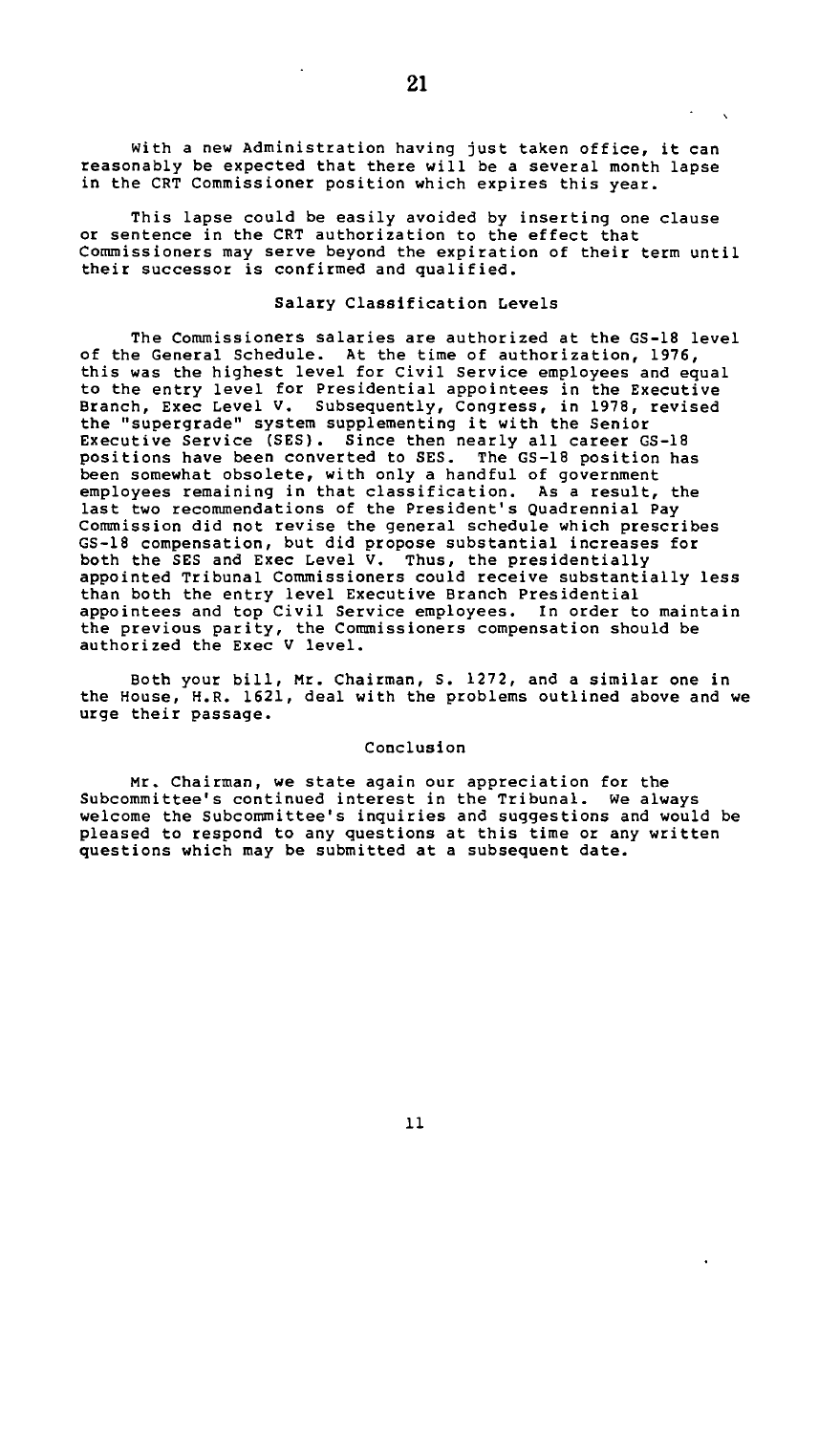## **APPENDIX I**

 $\overline{\phantom{a}}$ 

 $\bar{\mathcal{A}}$ 

 $\epsilon$ 

 $\ddot{\phantom{a}}$ 

## **COPYRIGHT ROYALTY TRIBUNAL**

## **FY 1989**

## **FY 1990**

 $\ddot{\phantom{a}}$ 

| Salaries & Comp                  | 8 pos | \$398,000 |  | 8 pos \$427,000 |
|----------------------------------|-------|-----------|--|-----------------|
| Personnel Benefits               |       | 64,000    |  | 69.000          |
| Travel & trans                   |       | 2,000     |  | 1,000           |
| Meetings & Conferences           |       | 2,000     |  | 2,000           |
| Postage                          |       | 1,000     |  | 1,000           |
| Local telephone                  |       | 3,000     |  | 3,000           |
| Long distance telephone          |       | 1,000     |  | 1,000           |
| Rental of equipment              |       | ø         |  | ø               |
| Rental of Space                  |       | 90,000    |  | 94,000          |
| Printing, forms                  |       | 20.000    |  | 23,000          |
| Other services, misc.            |       | 1,000     |  | 1,000           |
| Services of other agencies/LOC   |       | 20,000    |  | 20,000          |
| Tuition & Training               |       | 2,000     |  | 2,000           |
| Repair of equipment              |       | 3,000     |  | 4,000           |
| Cost of hearings                 |       | 25,000    |  | 20,000          |
| Office supplies                  |       | 2,000     |  | 3,000           |
| Books & Library materials        |       | 2,000     |  | 2,000           |
| Equipment                        |       | 1,000     |  | 1,000           |
| 1988 Summit Reduction            |       | $-4,000$  |  |                 |
| Total CRT Budget                 |       | \$633,000 |  | \$674,000       |
| Less transfer from royalty funds |       | 510,000   |  | 539,000         |
| Total Regular Bill Funds         |       | \$123,000 |  | \$135,000       |

12

 $\bar{z}$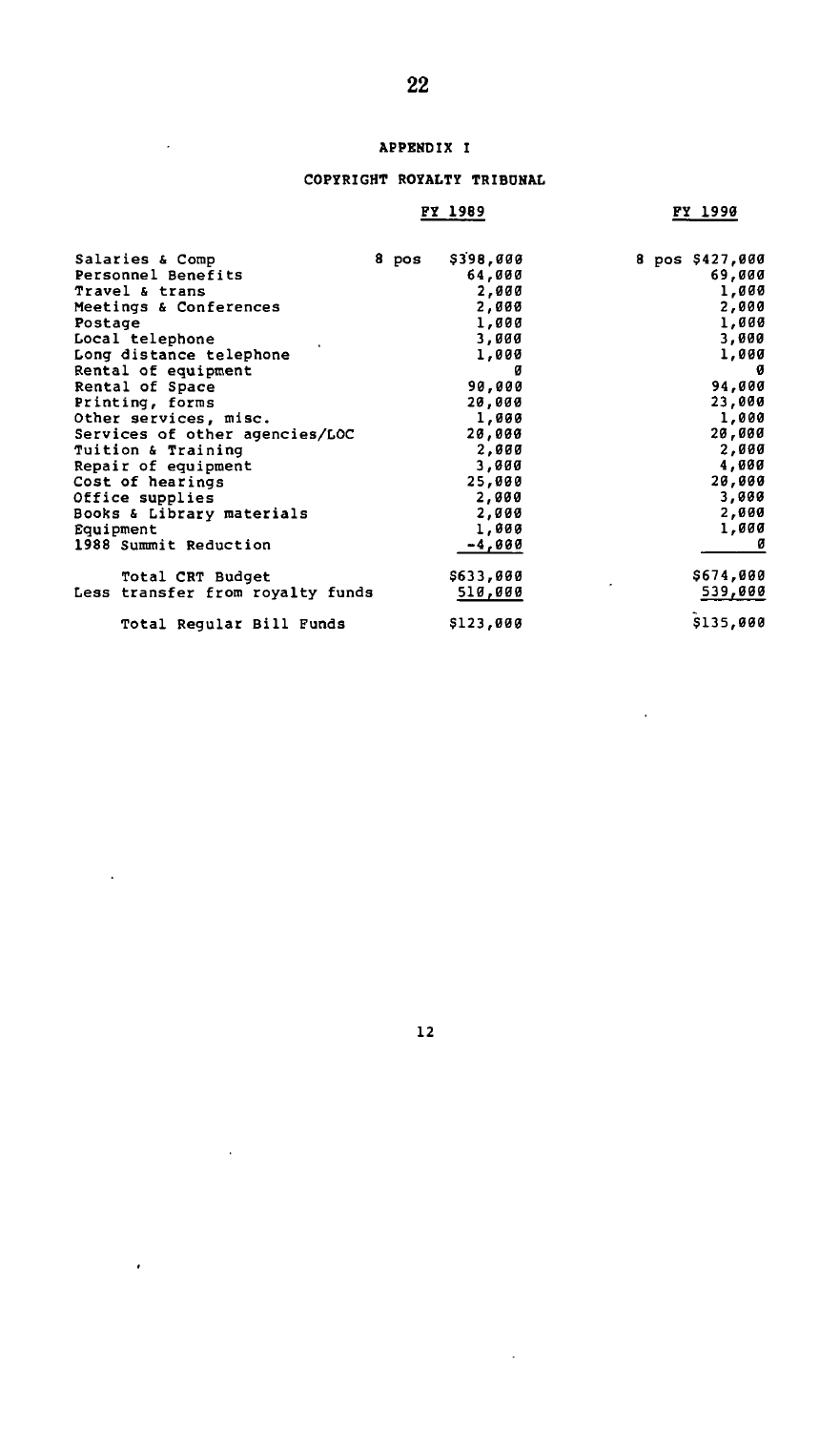## **APPENDIX II**

## CABLE ROYALTY FEE FUND

| Current<br>Value<br>of fund<br>Year |              | Total Amount<br>Distributed<br>as of 6/30/89 |                       | Total Amount Remaining<br>in Fund Pending Resolution<br>of Controversy |        |  |
|-------------------------------------|--------------|----------------------------------------------|-----------------------|------------------------------------------------------------------------|--------|--|
| 1978                                | \$17,717,000 | \$17,717,000                                 | (1008)                | Ş<br>ø                                                                 | (93)   |  |
| 1979                                | 23,732,000   | 23,732,000                                   | (1001)                | Ø                                                                      | (93)   |  |
| 1980                                | 28, 052, 000 | 28,052,000                                   | (1003)                | Ø                                                                      | (93)   |  |
| 1981                                | 35,559,000   | 35,559,000.                                  | $(100$ <sup>8</sup> ) | Ø                                                                      | (93)   |  |
| 1982                                | 44,375,000   | 44,375,000                                   | (1008)                | ø                                                                      | (93)   |  |
| 1983                                | 84.317.000   | 84, 317, 000                                 | (1008)                | ø                                                                      | (03)   |  |
| 1984                                | 100.465.000  | 100,465,000                                  | (1003)                | Ø                                                                      | (01)   |  |
| 1985                                | 113,782,000  | 113,782,000                                  | (1008)                | Ø                                                                      | (03)   |  |
| 1986                                | 128,796,000  | 128,796,000                                  | (1003)                | Ø                                                                      | (03)   |  |
| 1987                                | 171.125,000  | 170,854,000                                  | (998)                 | 271,102                                                                | (13)   |  |
| 1988                                | 197,527,000  | ø                                            | (03)                  | 197,527,000                                                            | (1008) |  |

#### JUKEBOX ROYALTY FEE FUND

| Year | Total Amount<br>Current<br>Distributed<br>Value<br>as of 6/30/89<br>of fund |             | of Controversy |   | Total Amount Remaining<br>in Fund Pending Resolution |  |
|------|-----------------------------------------------------------------------------|-------------|----------------|---|------------------------------------------------------|--|
| 1978 | \$1,124,000                                                                 | \$1,124,000 | (1003)         | ø | (93)                                                 |  |
| 1979 | 1,359,000                                                                   | 1,359,000   | (1008)         | ø | (93)                                                 |  |
| 1980 | 1,227,000                                                                   | 1,227,000   | (1003)         | ø | (03)                                                 |  |
| 1981 | 1,183,000                                                                   | 1,183,000   | (1003)         | ø | (93)                                                 |  |
| 1982 | 3,319,000                                                                   | 3,319,000   | (1003)         | ø | (93)                                                 |  |
| 1983 | 3,166,000                                                                   | 3,166,000   | (1008)         | ø | (03)                                                 |  |
| 1984 | 5,991,000                                                                   | 5,991,000   | (1008)         | ø | (03)                                                 |  |
| 1985 | 5,507,000                                                                   | 5,507,000   | (1008)         | ø | (03)                                                 |  |
| 1986 | 5,340,000                                                                   | 5,340,000   | (1008)         | ø | (03)                                                 |  |
| 1987 | 6,516,000                                                                   | 6,516,000   | (1008)         | ø | (93)                                                 |  |
| 1988 | 6,631,000                                                                   | ø           | (03)           |   | (1008)                                               |  |

 $\hat{\boldsymbol{\beta}}$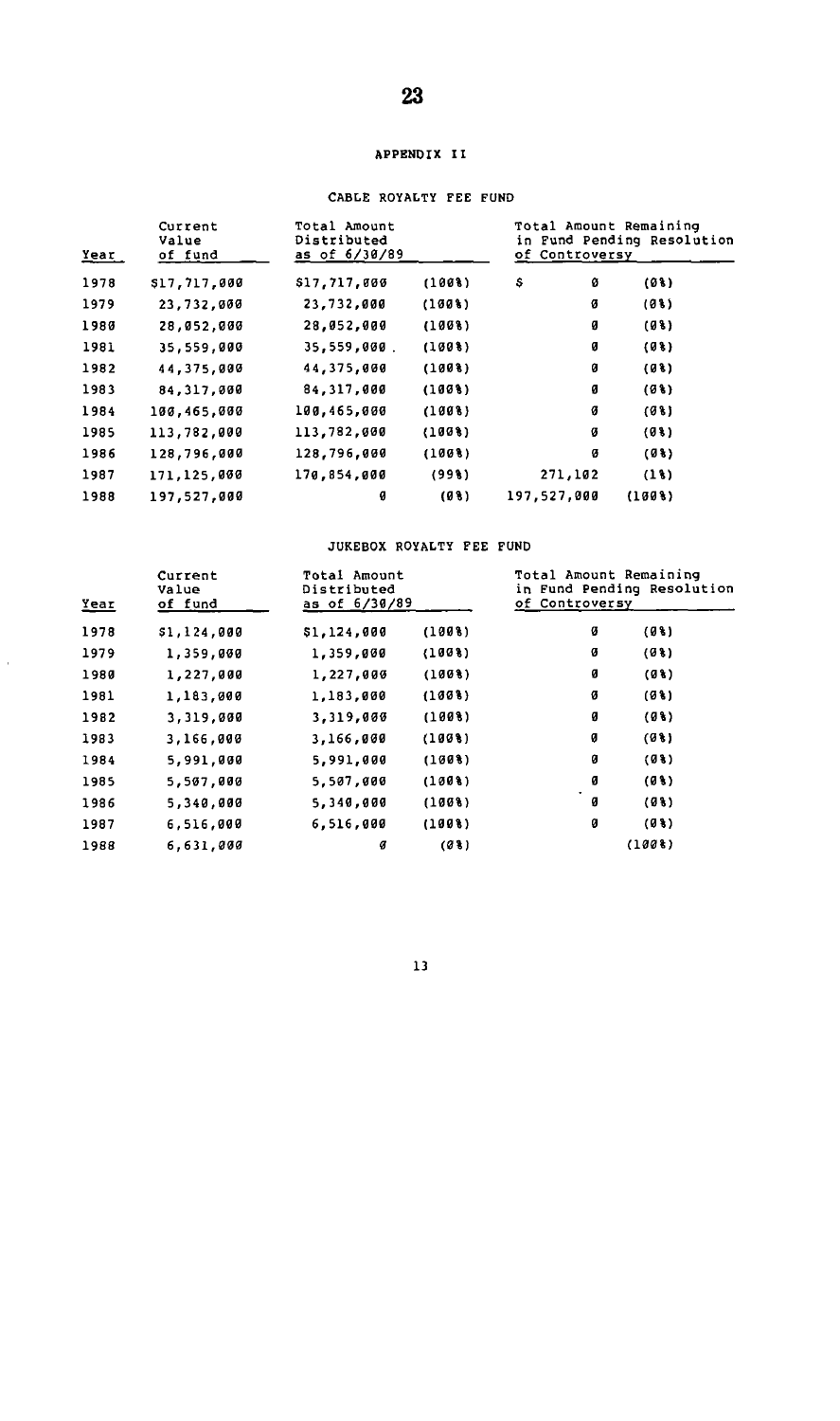#### **APPENDIX III**

#### Appeals Record Since July, 1985

#### Cable Decisions:

National Association of Broadcasters v. Copyright Royalty Tribunal, 772 F. 2d 922 (D.C. Cir. 1985), cert, denied, 106 S. Ct. 1245 (1986). Affirmed in all respects.

National Association of Broadcasters v. Copyright Royalty Tribunal, 809 F. 2d 172 (2d. Cir. 1986). Affirmed in all respects.

National Broadcasting Company v. Copyright Royalty Tribunal, 848 F. 2d 1289 (D.C. Cir. 1988). Affirmed in all respects.

ACEMLA v. Copyright Royalty Tribunal, 854 F. 2d 10 (2d. Cir. 1988). Affirmed in all respects.

Jukebox Decisions

ACEMLA v. Copyright Royalty Tribunal, 809 F. 2d 906 (D.C. Cir. 1987) Affirmed in all respects.

ACEMLA v. Copyright Royalty Tribunal, 835 F. 2d 446 (2d. Cir. 1987). Affirmed in all respects.

ACEMLA and Italian Book Corporation v. Copyright Royalty Tribunal, 851 F. 2d 39 (2d. Cir. 1988). Affirmed in all respects.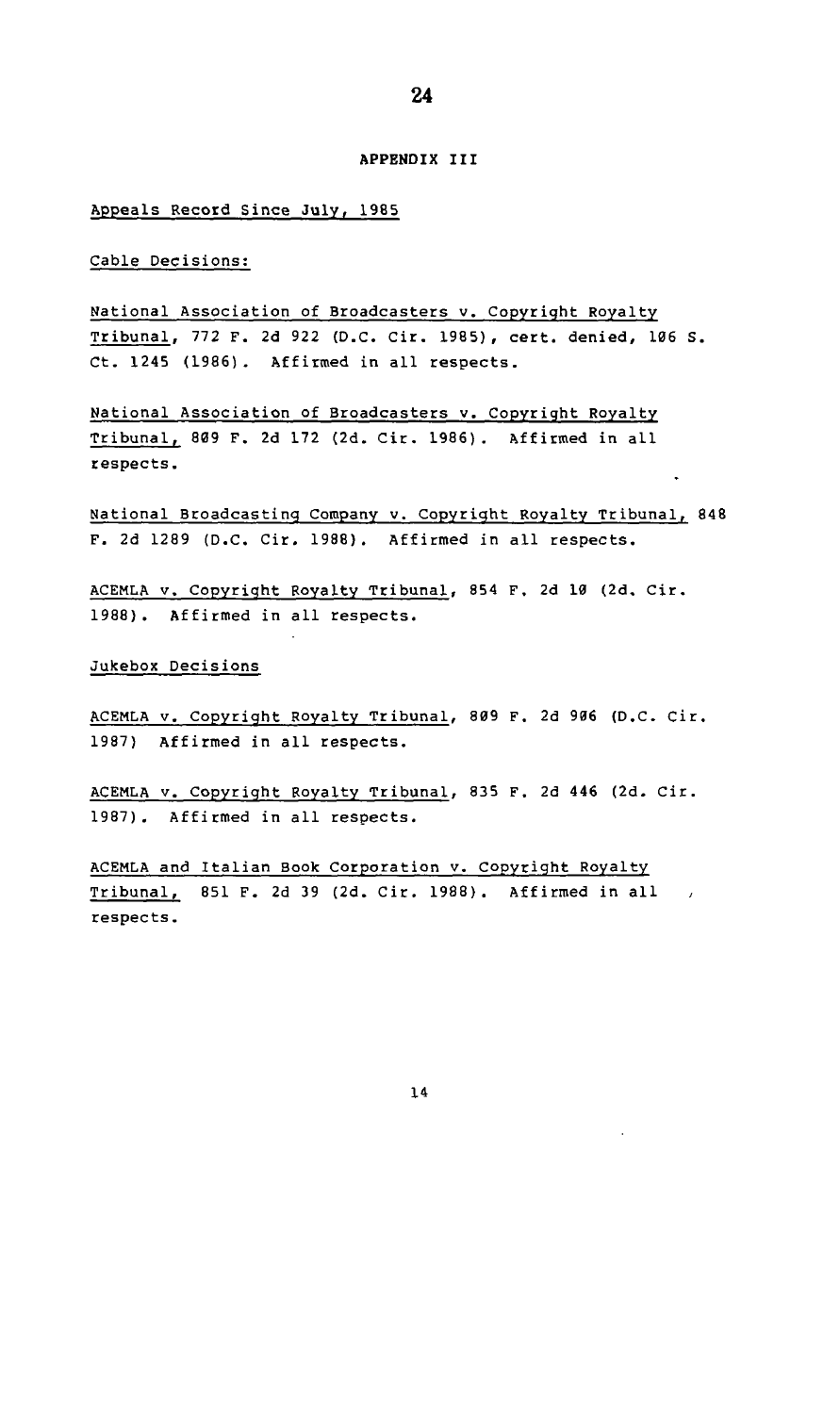### **APPENDIX III** (Continued)

Tribunal Decisions Which Were Not Appealed

 $\frac{1}{2}$  and  $\frac{1}{2}$  and  $\frac{1}{2}$  and  $\frac{1}{2}$  and  $\frac{1}{2}$ 

Rate Adjustments

1985 Cable Inflation Adjustment, 50 FR 18480 (May 1, 1985).

1987 Mechanical Rate Adjustment, 52 FR 22637 (June 23, 1987).

1987 Public Broadcasting Rate Adjustment, 52 FR 49010 (Dec. 29, 1987) .

Distribution Determinations

1986 Jukebox Royalty Distribution, 53 FR 36362 (Sept. 19, 1988).

1987 Jukebox Royalty Distribution, 54 FR 19599 (May 8, 1989).

1986 Cable Royalty Distribution, 54 FR 16148 (April 21, 1989).

÷.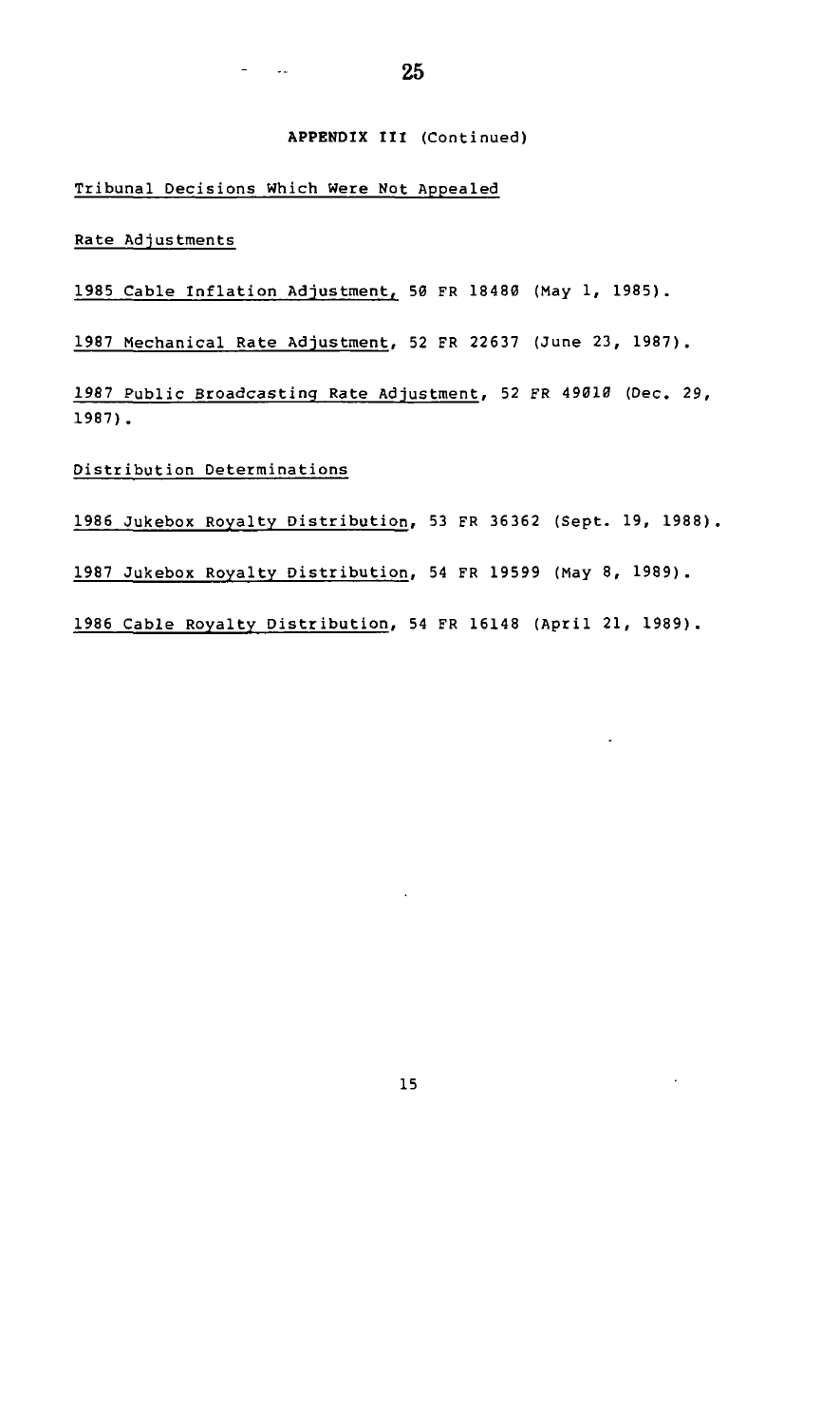Senator DECONCINI. Mr. Chairman, I want to thank you very much, and your other members for being here. You have served well, in my judgment, and I think that it is important just to have you come up here and testify so that some recognition can be granted to some very, very fine public servants.

Commissioner Ray, you expressed concern that current legislation has no provision for lapsed terms, as is the case with the FCC and the Federal Trade Commission Authorization Act. Has there ever been a need for such a provision, that you know of, other than what may face us 2 months from now?

Mr. RAY. So far, it has not caused any problems, at least not since I have been here. And I've been with the Agency for 7 years.

Senator DECONCINI. So the record is very clear that if the statute stays as is, and if the President does not appoint, or if he appoints and the Senate does not confirm, at the termination of one of the Commissioners here in roughly 60 or so days, you would have no quorum and you would not be able to act, is that correct?

Mr. RAY. I don't believe it's correct, sir, that we would have no quorum, because we have briefly, in the past, had only two Commissioners.

Senator DECONCINI. YOU have had that experience? When was that?

Mr. RAY. Yes, only two Commissioners. It was I believe in 1985, from May 1985 to November, Mr. Aguero and myself. The problem that you have, sir, in a situation like this, we were involved in a very, very important procedure, the 3.75 and other cable rate and distribution proceedings. If Commissioner Aguero and I had been unable to reach a consensus for the final determination, not only would we have been unable to reach the deadline set by statute, but it would have been hundreds of thousands of dollars of money and resources down the drain for the parties, as well as for the Agency.

Senator DECONCINI. Then I take it from that, that you can function

Mr. RAY. Oh, yes, sir.

Senator DECONCINI. Or you can have a quorum under your rules with only two members, is that correct?

Mr. RAY. Yes, sir.

Senator DECONCINI. I see.

Mr. ARGETSINGER. If I could add to that, Mr. Chairman.

Senator DECONCINI. Yes, Mr. Argetsinger.

Mr. ARGETSINGER. In 1985 when this transpired, it was with the acquiescence of the parties. The parties agreed. They were anxious to have the case decided. It has never been litigated. Previously we had five Commissioners. Beginning about 1984 there was no appropriation for the two additional Commissioners, so this would have never been a problem in the past. Presumably, there were five commissioners, and if there was one lapsed term, well, that would have been all right. We'd really rather not

We have some very heated hearings coming up this fall, and we'd really rather not try this concept of whether we have a quorum or not.

Senator DECONCINI. I see. It's not practical, and quite frankly, puts a great deal of pressure to perhaps find a consensus when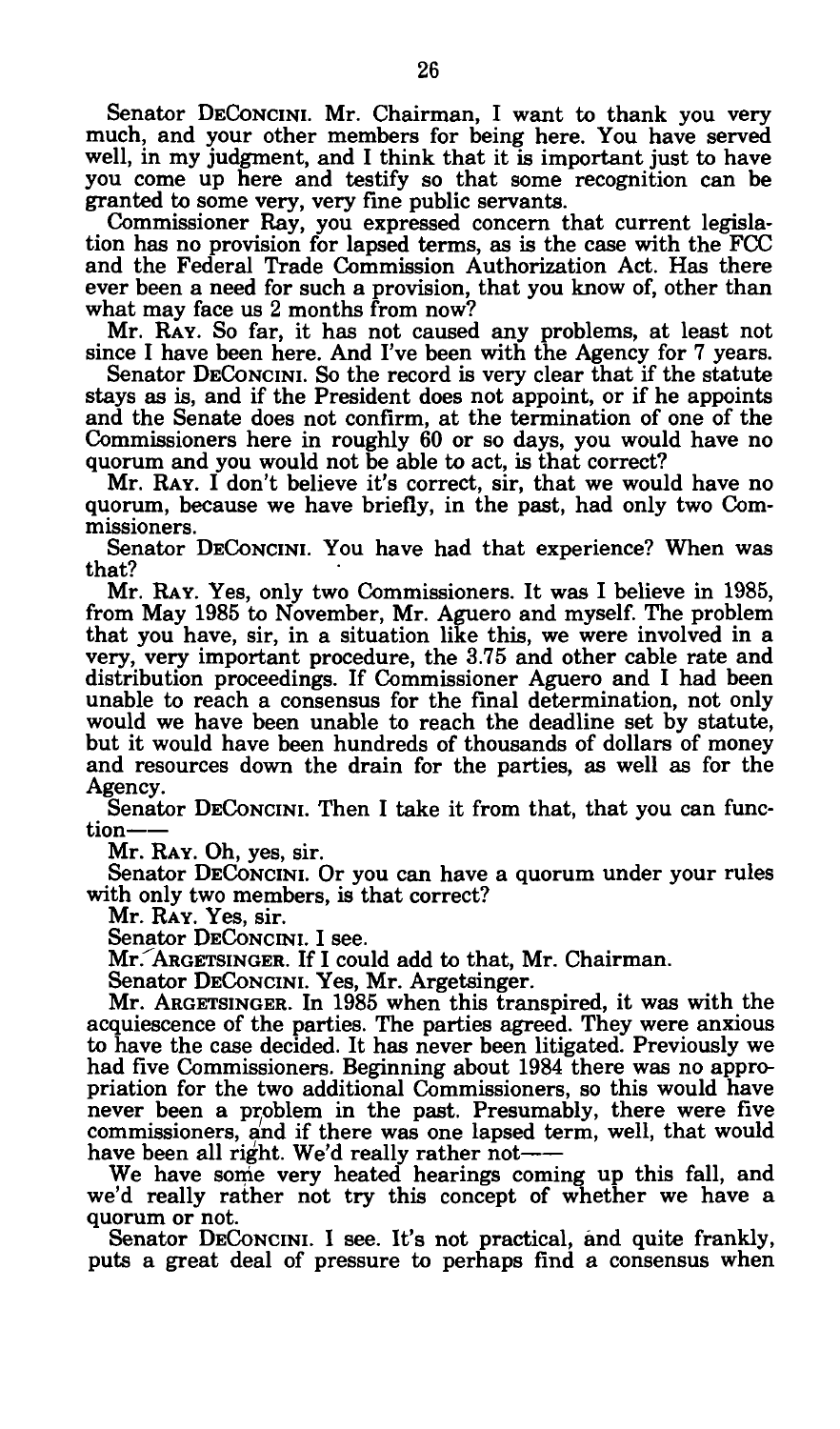there may be some honest disagreements among Commissioners

Mr. RAY. Yes, sir.

Senator DECONCINI. If you had a full bank.

Mr. RAY. Yes.

Mr. ARGETSINGER. And even on matters of motions and objections during the hearings.

Senator DECONCINI. Now, you've indicated, Commissioner Ray, Chairman Ray, projected increased workloads, at least over the next year. You project your workload to increase substantially.

Mr. RAY. Yes, sir.

Senator DECONCINI. This is due to an increased number of motions filed and increased potential for spirited competition for distribution, because of the growth in the Cable Royalty Fund, and increased number of hearings based on the tribunal's expectations that it will be petitioned in the near future regarding the FCC changes in syndicated exclusivity, and an increased number of hearings resulting from the expected satellite legislation. Will three Commissioners be satisfactory to handle this increased caseload that you project?

Mr. RAY. Well, Mr. Chairman, it has always been my position, and I've taken the position, on record on several occasions, that three, in my opinion—even though I think there's disagreement here—three Commissioners are sufficient in my opinion to do an effective job. I don't believe it's the number of Commissioners that make the difference. The difference is in the other resources that should be made available to us if we need it, like some outside and we have requested in the past, and the Appropriations Committee gave it to us—some additional resources for some outside studies and things of that nature. But I believe three Commissioners could adequately do the job.

Senator DECONCINI. Let me ask the other Commissioners, is there unanimity about Commissioners here? Does anybody care to express a different view? Mr. Aguero?

Mr. AGUERO. Yes, sir.

Well, I disagreed with Commissioner Ray a few years ago on the consent of the two Commissioners, because my worries were always that if a Commissioner passed away or had an accident, we run with the same program, run it with only two Commissioners. But in the last 4 years, Commissioner Ray, Commissioner Argetsinger, and myself, I think that we did an excellent job, and today, I agree with Commissioner Ray. Three Commissioners would be enough.

Senator DECONCINI. And of course, if we change the statute where a commissioner can retain his position until a successor is confirmed

Mr. AGUERO. That would be excellent, and I hope that Commissioner Ray, who's term expires on September 26, 1989, will stay with us until the new Commissioner joins the tribunal.

Senator DECONCINI. Thank you, Mr. Aguero.

Mr. RAY. IS there an increase in salary? I'm only kidding. [Laughter.]

Senator DECONCINI. I'm going to get to that question in just a minute.

Mr. Argetsinger, do you have any--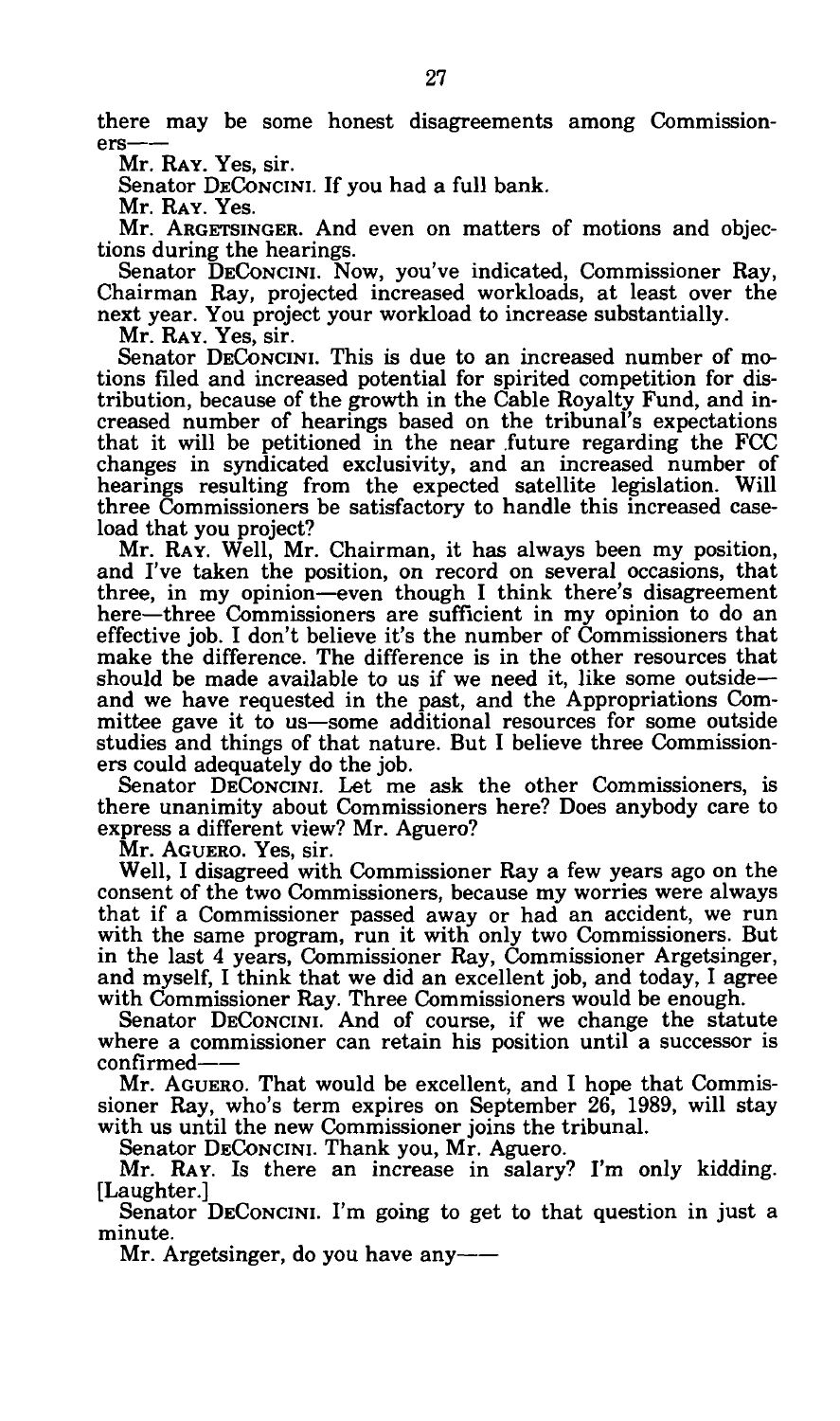Mr. ARGETSINGER. I concur with my Commissioners.

Senator DECONCINI. And lastly, Chairman Ray, do you know what other career GS-18 positions have not been converted to Senior Executive Service salary rates?

Mr. RAY. I would like for Commissioner Argetsinger—he did some research on this.

Senator DECONCINI. Yes, Commissioner Argetsinger?

Mr. ARGETSINGER. Well, back in 1976, of course, GS-18 was the standard that most all career people—it was at the top. As a matter of fact, that was the top cap for Senate and House employees. But since then it's been phased out and the SES has taken over as the top spot. The  $GS-18$ , today, is still equivalent to the executive level 5, which is the entry level for executive employees.

It was the concern that if in the future, if there were any pay raises, GS-18 would be overlooked, because today there are about 74 GS-18's in the Government. There were at one time 3,000 or 4,000. Most of those GS-18 that are still in the executive branch, career types, are the FBI, and in nonsupervisory positions. There are several other commissions who are statutorily GS-18 rather than executive level 5, but it's my belief that there are about 73 GS-18's, career types in the Government.

Senator DECONCINI. I don't quite understand. What's the disadvantage of being a GS-18 if the salary is the same as the Senior Executive Service?

Mr. ARGETSINGER. Well, sir, there never was any disadvantage in the past. However

Senator DECONCINI. You're concerned about the future?

Mr. ARGETSINGER. Well, sir, we did notice that in the last two Presidential Commissions, the one of 1987 and the one of 1988, ignored GS-18.

Senator DECONCINI. I see, in considering increases in salaries?

Mr. ARGETSINGER. That's right.

Senator DECONCINI. But they did not ignore Senior Executive Service positions?

Mr. ARGETSINGER. That's correct, sir.

Senator DECONCINI. I see.

Mr. ARGETSINGER. And this is because there are so very few GS-18's any more. Most of them have been converted to SES.

Senator DECONCINI. Yes.

Mr. ARGETSINGER. And I don't know what another Presidential Commission would come out with. Right now it's a moot question. It won't make \$1 difference tomorrow or the next day.

Senator DECONCINI. I understand. But it's a good point to have on the record.

I have no further questions. Senator from Iowa, do you have any opening statement or questions?

Senator GRASSLEY. NO; I do not have an opening statement, but I do have several questions, only one that I am going to deal with here orally.

Is there general agreement among all of you that three is the right size of the tribunal, or do you think it still ought to be left at five? And I'm not sure how five was arrived at, or where you think it ought to be?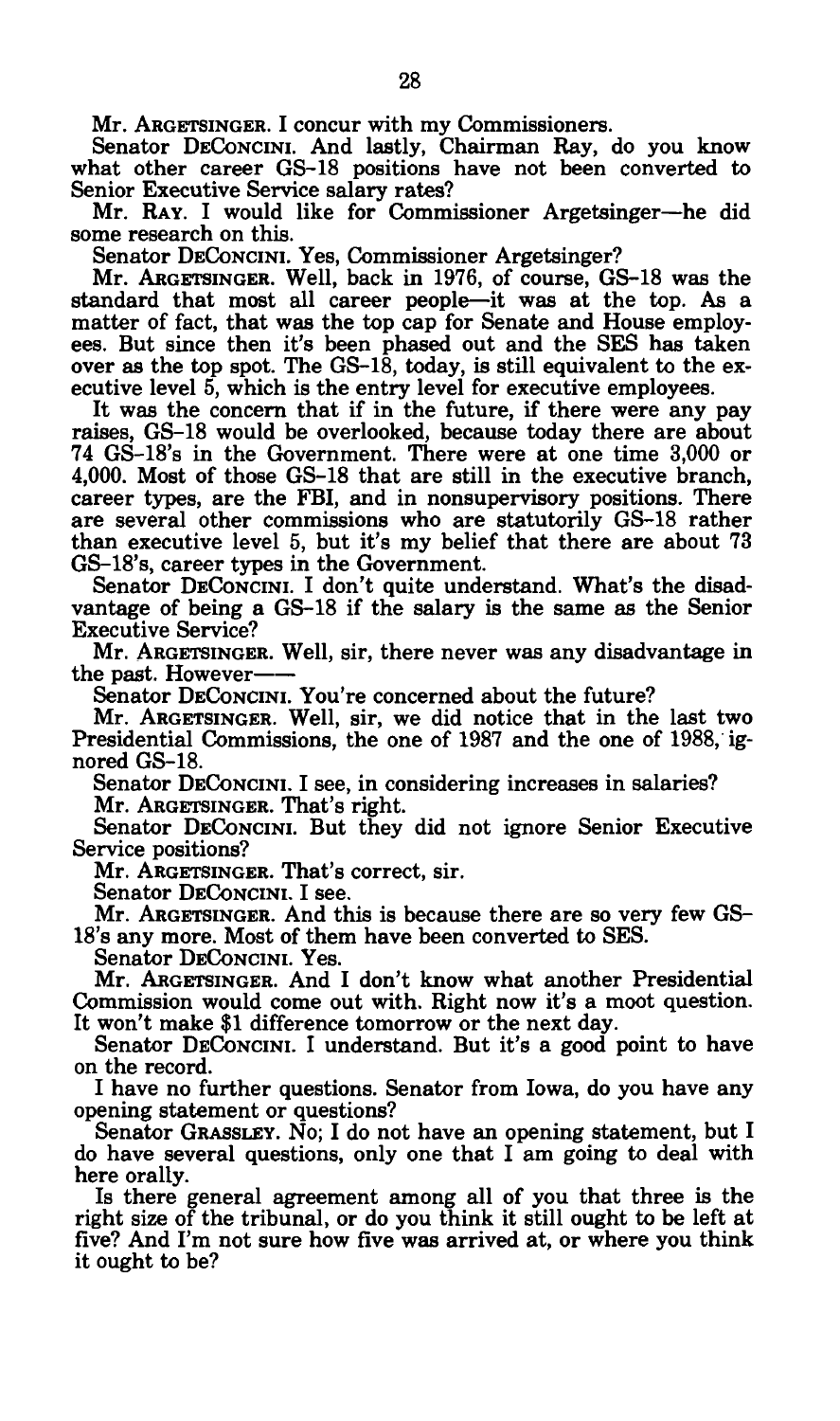Mr. RAY. AS of today, there is unanimous agreement among the three of us that it should be reduced to three.

Senator GRASSLEY. Can you tell me outside the fact that the Appropriations Committee only has appropriated enough money for three, is there some other reason why those other two positions were never filled? Or, I mean, how long have you been operating at three as opposed to five over the last 13 years?

Mr. RAY. Since September 1984. And there has not been any appointments made by the President. So we don't know why, but we did, at least a majority of the Commissioners, recommended to the Appropriations Committee, year after year, that we thought three were sufficient. And so we made no effort to get any greater appropriation for our Commissioners.

Senator GRASSLEY. So, it's been your opinion for quite a few years now, then, that three would be a sufficient number?

Mr. RAY. Yes, sir.

Senator GRASSLEY. Mr. Chairman, if I have any other questions I'll submit them for response in the record.

Senator DECONCINI. Thank you, Senator Grassley.

Mr. Chairman, Chairman Ray, do you have a ballpark figure of the amount of funds that were before the Commission for consideration for distribution, say last year?

Mr. RAY. Well, this year

Senator DECONCINI. Or this year?

Mr. RAY. Sir, when we talk about years, we're talking about the distribution proceeding for this year, which is usually 2 years behind, will be approximately \$125 million and it was over \$100 million before.

Senator DECONCINI. So it's growing.

Mr. RAY. And the jukebox is around \$7 or \$8 million.

Senator DECONCINI. So it's \$125 million cable, primarily?

Mr. RAY. Yes, sir. And we are projecting for next year around \$200 million.

Senator DECONCINI. Around \$200 million total?

Mr. RAY. NO, no, just for cable.

Senator DECONCINI. Just for cable.

Mr. RAY. Jukebox will probably go down a little bit.

Senator DECONCINI. The cable is projected to continue to increase substantially over the next several years?

Mr. RAY. Well, it is depending, I guess, a lot upon what happens with the syndicated exclusivity question.

Senator DECONCINI. Thank you very much gentlemen. Thank you for your testimony and the fine work that you're involved in.

Mr. RAY. Thank you, Mr. Chairman.

Senator DECONCINI. Our next witness will be Mr. Ralph Oman, Register of Copyright and accompanying him will be Dorothy Schrader.

Mr. Oman, you may summarize your testimony. Your full statement will appear in the record. We appreciate you being here with us, and we appreciate your willingness to always come forward and give us your views on technical and substantive legislation, this one involving increases in the fees for copyrights. Please proceed.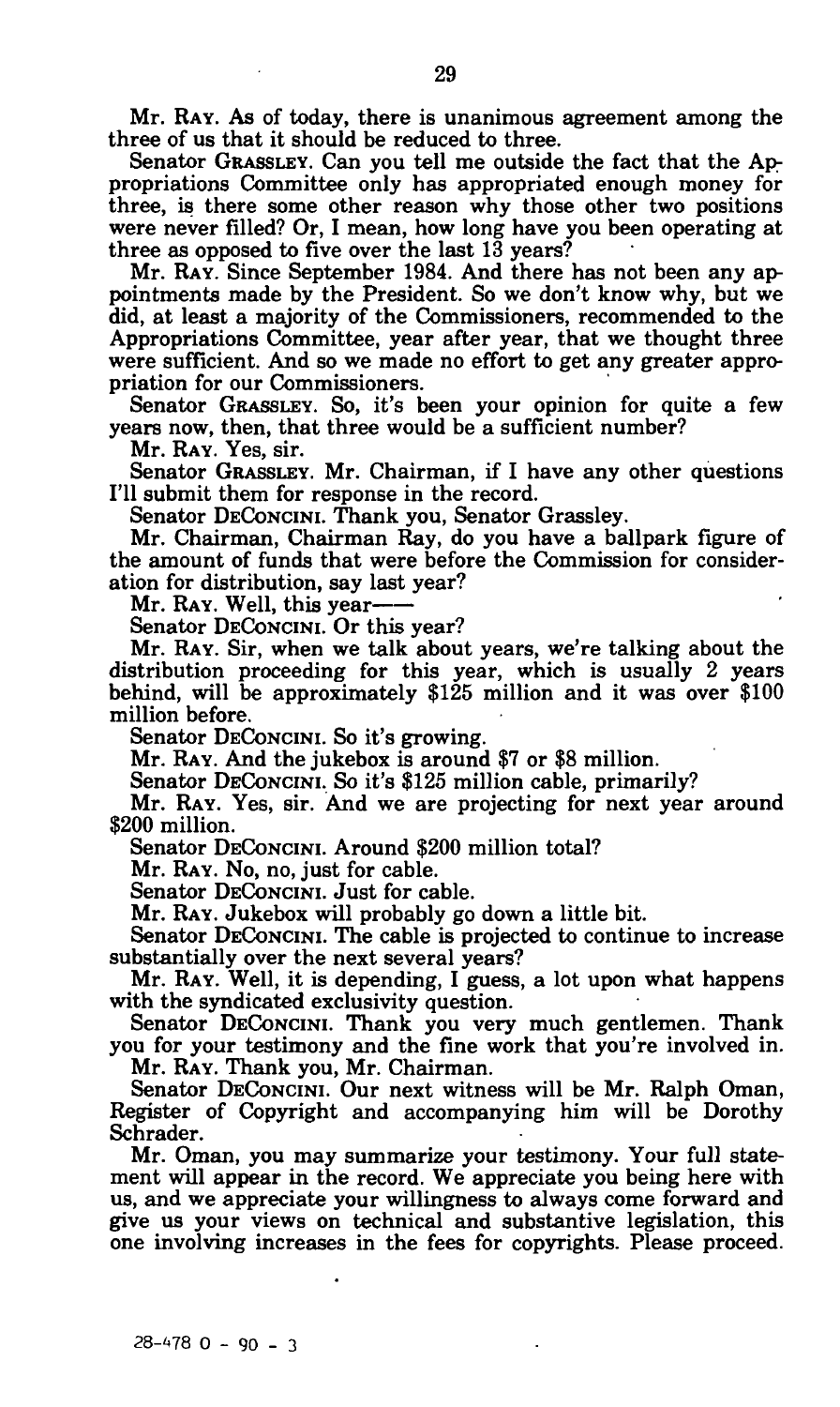## STATEMENT OF RALPH OMAN, REGISTER OF COPYRIGHTS, ACCOMPANIED BY DOROTHY SCHRADER

Mr. OMAN. Thank you very much, Mr. Chairman. I am one of that rare breed of 72 GS-18's, but we're not here before you today on that matter.

Senator DECONCINI. Well, on that subject matter, how do you feel about that? Do you want to be converted to

Mr. OMAN. Well, we're part of the Library of Congress family, and I suspect

Senator DECONCINI. You're stuck?

Mr. OMAN. They're thinking of their own situation, and I'm part of that consideration.

Senator DECONCINI. OK.

Please proceed.

Mr. OMAN. On the issue of the fee increase, Mr. Chairman, I have over the past couple of years written to, and talked to, a long list of authors, users, and copyright owners and tried to explain the need for the fee increase. I've tried my best to build a consensus in favor of that increase, and I think that I have largely succeeded, even though there are a few holdouts as you will discover later in the morning.

I've received many letters of support from many different people, including a most sympathetic letter from the Authors League of America, which I request permission to insert in the hearing record. I've also tried to adjust the Copyright Office regulations, wherever possible, to reduce any burden on small publishers and on individual authors.

I have great sympathy for the men and women who struggle to make a living by writing and composing. Let me mention some of the positive things we've done to ease the plight of authors starting back in 1978. In fact, Congress made the biggest change back in 1978 when it made registration voluntary. Prior to that to get copyright protection authors had to register, they had to pay the \$6 to the Copyright Office to get copyright protection. That was changed back in 1976. So today, struggling artists do not have to register to get copyright protection. Of course, the artists get very valuable benefits for registering and many of them continue to register.

We also allow individual authors to make a single registration for an unlimited number of unpublished works by grouping them into a collective work. So a writer of poems or short stories can register a year's production for only one fee. So, in other words,  $100$ poems could be registered for \$10, or under the proposed change for \$20. And we feel that this greatly eases the hardship on the struggling artist.

Congress, in addition, allowed individual authors to make group registrations for their published contributions to magazines within 1 calendar year or less. This option has become even more important, since you eliminated the notice requirement under the Berne Implementation Act last year. These authors of poems, essays, and short stories can now make group registrations for a calendar year or less at their option.

I'm also actively considering another change in our regulations, Mr. Chairman, that would allow group registration of magazines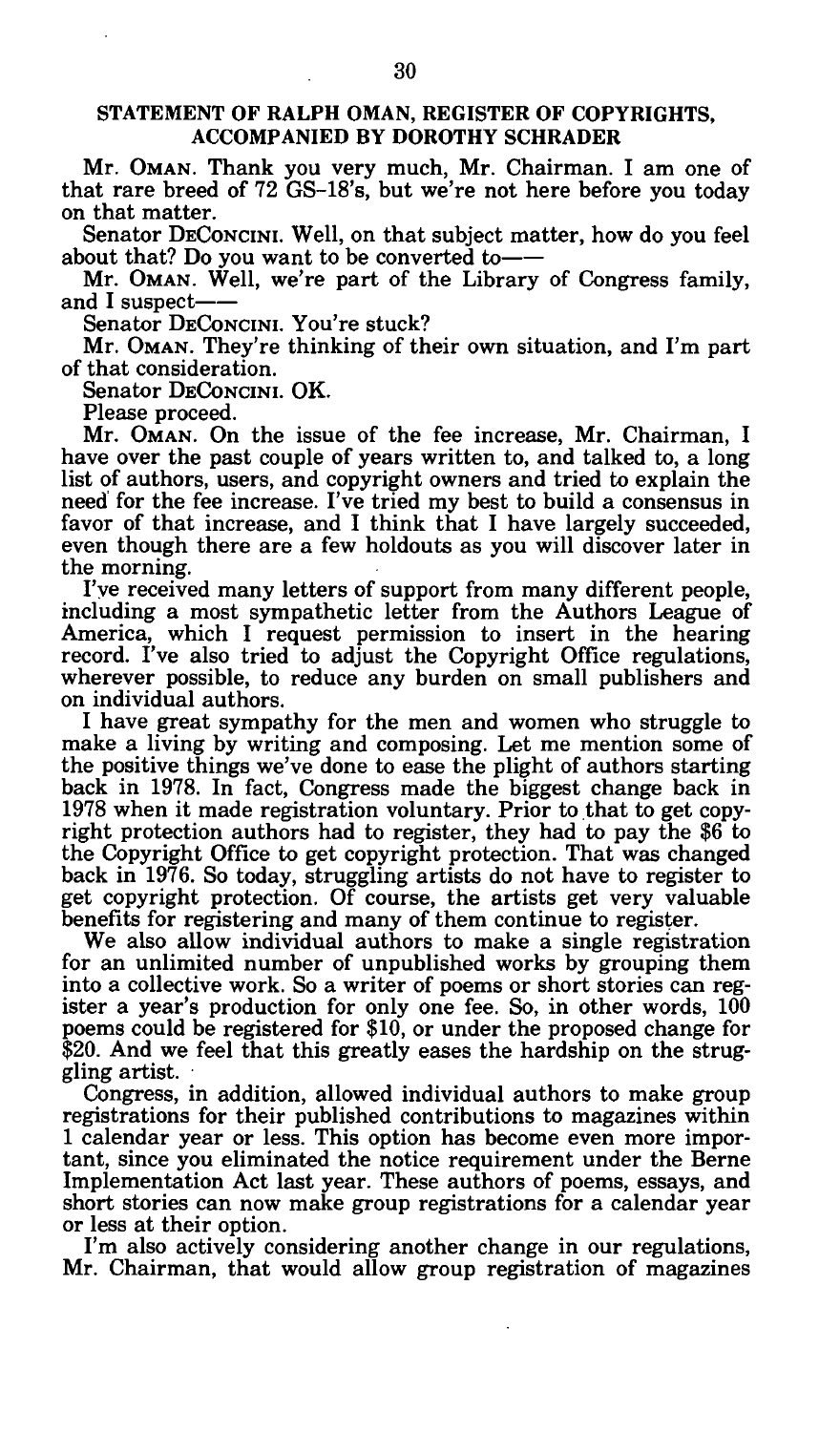and newsletters. We would allow daily editions to register once a week. We would allow weeklies to be registered once a month, and we would allow monthlies to be registered quarterly. So, in other words, instead of having to register seven times, or five times if you were a daily, you would register once for the \$20 fee. If you were a weekly, instead of registering once a week, you would register four issues once a month for the one fee. This proposal, I think, would benefit small periodical publishers and publishers of newsletters. And I think, indirectly, it would help authors.

To help authors who write for magazines, Mr. Chairman, we changed our regulations back in 1986 to allow them to deposit a copy of just their own contribution in making registration of their contribution to a collective work, rather than having to deposit to the entire work.

And last, Mr. Chairman, to ease the burden of the possible expense of the requirement to deposit a copy of the work along with the application form, a sculptor, a painter, or a graphic artist may now satisfy .the mandatory deposit requirement of section 407 of the law by submitting identifying materials, like photographs, instead of actual copies of limited edition works. And we think this also eases the hardship of the registration system.

In short, Mr. Chairman, the Copyright Office shares Congress' special concern for writers and composers who struggle to make ends meet. We have bent over backward to help them out.

I have reviewed Mr. Karp's proposals, and appreciate his concern for individual authors. As I have stated, we have already given individual authors special treatment. In fact, in 1986, I adopted by regulations, one of Mr. Karp's proposals. I am now prepared to review our office regulations. I would be pleased to give them whatever consideration we can in the future, and I would be prepared to make further adjustments to ease the hardship on individual authors if studies show that our existing practices hurt them.

Right now with registrations increasing by 25,000 a year, I don't think the fee, either \$10 or \$20 stands in the way of registration. Even at \$20, Mr. Chairman, the copyright registration filing fee remains one of the biggest bargains in Washington. Our neighbor Canada charges \$35 Canadian for copyright registration. And authors and copyright owners, in some ways, get less for their money there. And Canada, I understand, is kicking around the idea of increasing their registration fee to \$70. Under our system registration entitles authors and copyright owners to a legal presumption of copyright validity which has seldom been rebutted in court. The author can get statutory damages and attorney's fees if they register and their works are infringed. Registration also greatly facilitates business transactions in copyrighted works. And all of these benefits will cost only \$20 a work or even less if the author opts for group registration.

In my view, Mr. Chairman, authors get real value for their money. Thank you very much for this opportunity to make my case, Mr. Chairman, and I would be pleased to answer any questions.

[The prepared statement of Mr. Oman and additional information for the record follow:]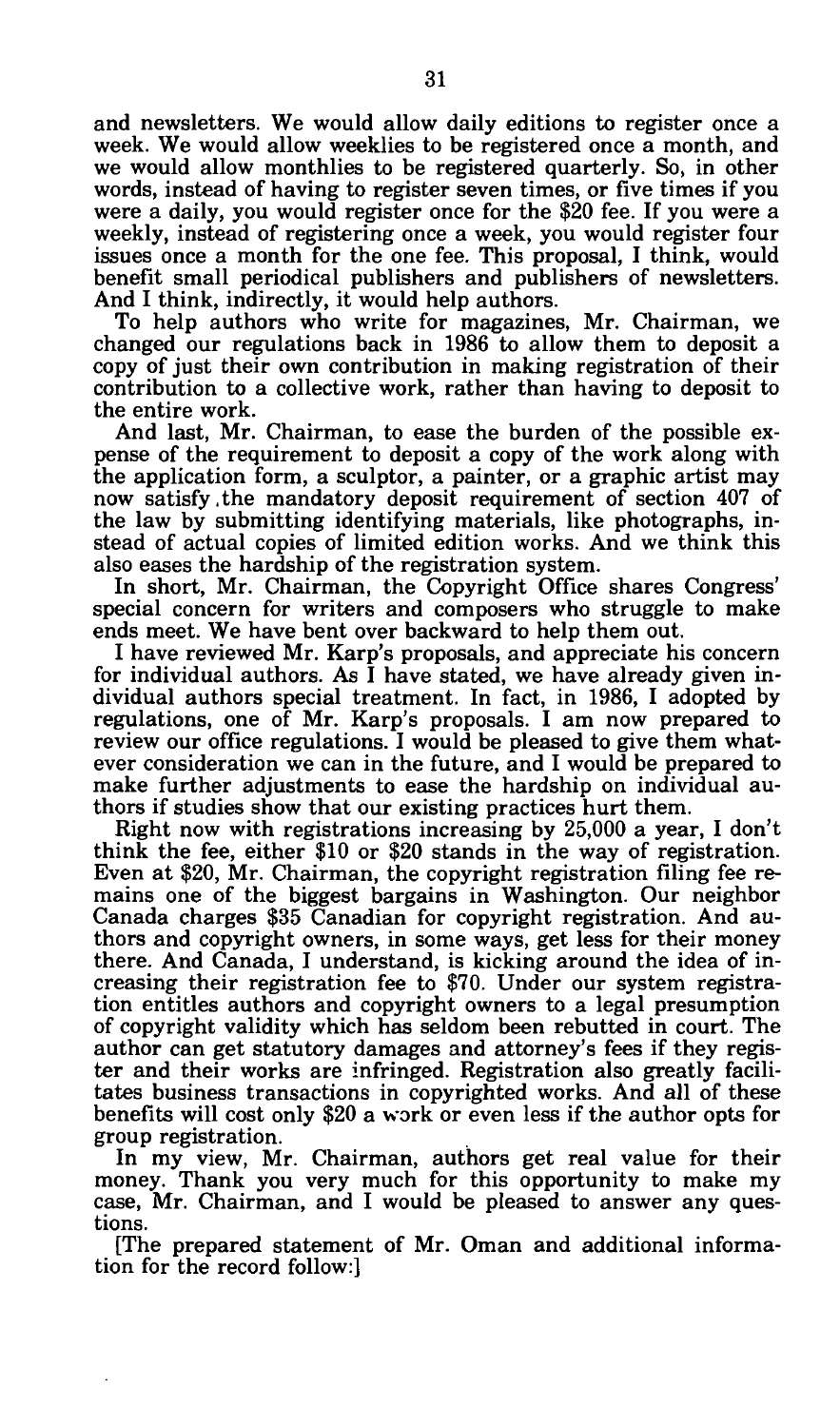#### **SUMMARY**

#### **STATEMENT OF RALPH OMAN REGISTER OF COPYRIGHTS AND ASSISTANT LIBRARIAN FOR COPYRIGHT SERVICES Before the Subcommittee on Patents, Copyrights and Trademarks Senate Coonittee on the Judiciary 101st Congress, First Session**

#### **July 12, 1989**

Mr. Chairman and members of the Subcommittee, I am Ralph Oman, Register of Copyrights in the Copyright Office of the Library of Congress and Assistant Librarian for Copyright Services. Thank you and the Subcommittee staff for the opportunity to appear today on the proposal of the Library of Congress and the Copyright Office, S. 1271, to increase copyright service fees to account for inflation.

The current fee schedule for Copyright Office services has been in effect for over 10 years. Inflation has cut the real price of the fees by 50 percent. A fee increase is necessary to restore the value lost to inflation and to enable the Copyright Office to provide good copyright service to authors, copyright owners, users, and the public.

Congress set the current fee schedule in the Copyright Act of 1976, which came into force on January 1, 1978. S. 1271 simply restores the original value of the fee schedule and grants the Register authority to adjust the fee schedule at five-year intervals, beginning in 1995, to account for inflation.

For the last ten years, the Copyright Office has made tremendous productivity gains in coping with an ever-increasing workload. Since fiscal year 1979, the workload has increased by 47 percent -- from 425,000 claims to 625,000 in fiscal year 1988. During this same period the staffing level has decreased 23 percent -- from 641 to 495. The Copyright Office has run out of room to maneuver. -We either need legislation like S. 1271 to restore the original value of the copyright service fees set by Congress in 1976 or we face the likelihood of cuts in services and further growth of backlogs.

In its efforts to seek a consensus in favor of the fee increase, the Office has contacted many author, user, and copyright owner groups to inform them of the proposal and to explain the need for the increase. We have now received many letters of support from different sources, including the Author's League of America.

I hope my comments today will assist the Subcommittee in its deliberations on this urgently needed fee bill. The Office needs revenues at today's value in order to ensure that the public record is managed in a timely manner responsive to the needs of the creative community and the public.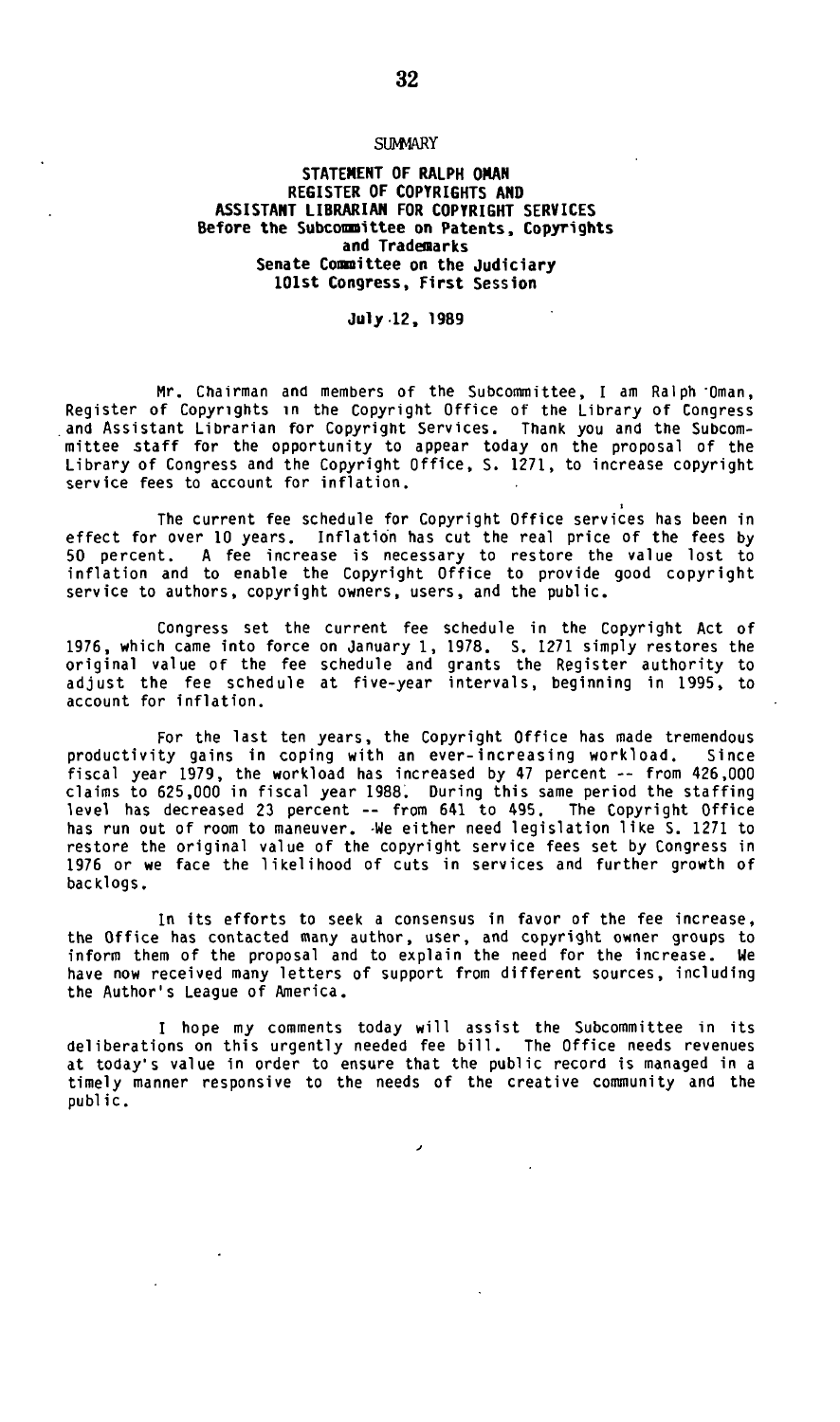#### **STATEMENT OF RALPH OMAN REGISTER OF COPYRIGHTS AND ASSISTANT LIBRARIAN FOR COPYRIGHT SERVICES**

#### **Before the Subcomrittee on Patents, Copyrights and Trademarks Senate Committee on the Judiciary 101st Congress, First Session July 12, 1989**

Mr. Chairman and members of the Subcommittee, I am Ralph Oman, Register of Copyrights in the Copyright Office of the Library of Congress and Assistant Librarian for Copyright Services. I thank you and the Subcommittee staff for giving me the opportunity to appear here today on the proposal of the Library of Congress and the Copyright Office, S. 1271, to increase copyright service fees to account for inflation.

#### **Adjustment Only For Inflation**

The current fee schedule for Copyright Office services has been in effect for over 10 years. Inflation has cut the real price of the fees by 50 percent. A fee increase is necessary to restore the value lost to inflation and to enable the Copyright Office to provide good copyright service to authors, copyright owners, users, and the public. The Copyright Office should recoup more than the current one-third of the costs associated with providing copyright services from those benefiting most directly from the services. Taxpayers must pay for costs not covered by the fees; otherwise, we will have to reduce the level of service if adequate funding is not available.

Congress set the current fee schedule in the Copyright Act of 1976. S. 1271 simply restores the original value of the fee schedule and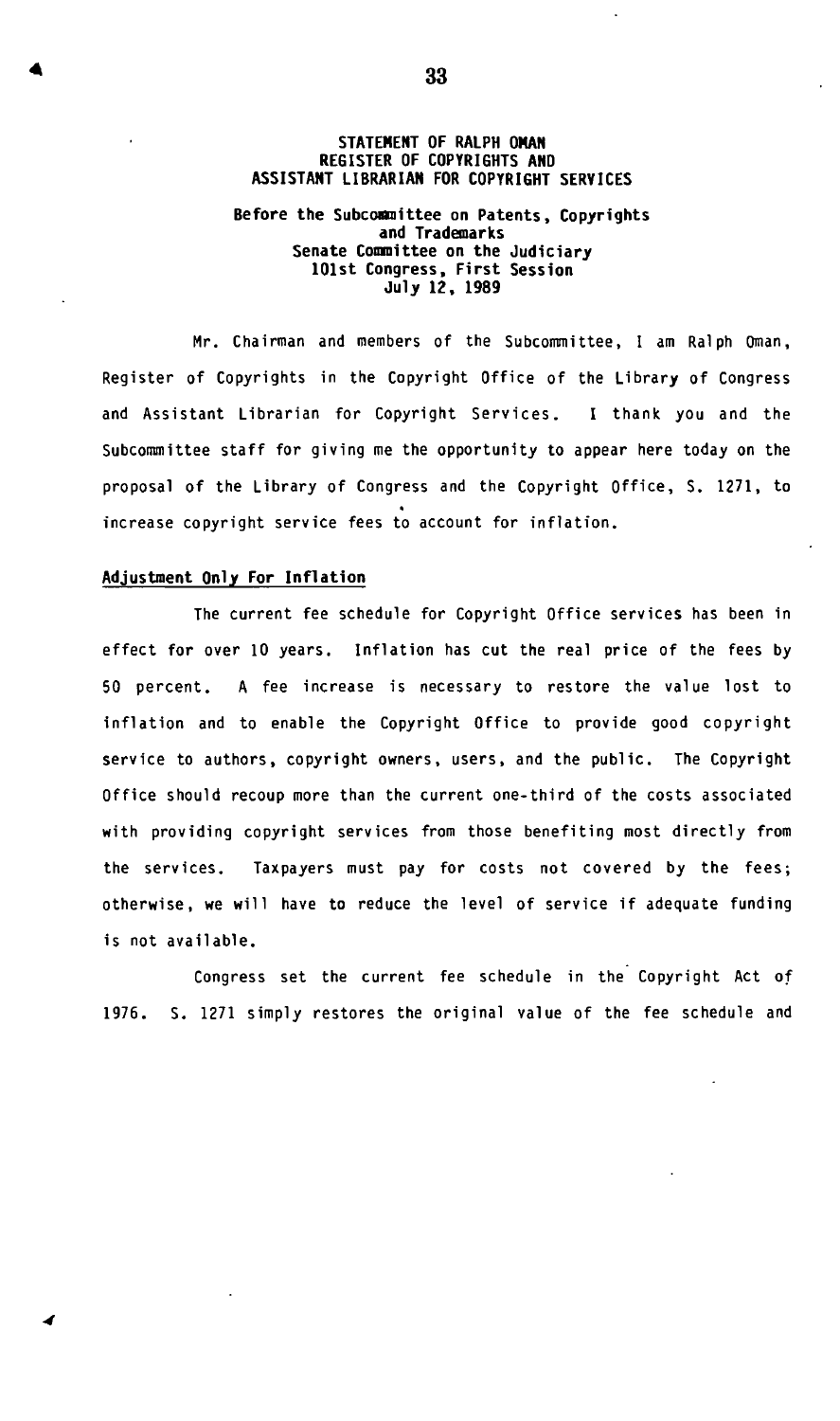grants the Register authority to adjust the fee schedule at five-year intervals, beginning in 1995, to account for inflation.

## Productivity Gains (1)

For the last ten years, the Copyright Office has made tremendous productivity gains in coping with an ever-increasing workload. Since fiscal year 1979, the workload has increased by 47 percent -- from 426,000 claims to 625,000 in fiscal year 1988. During this same period the staffing level has decreased 23 percent -- from 641 to 495. Because personnel costs account for 90 percent of the Copyright Office budget, the Office simply has no more room to maneuver. We either need legislation like S. 1271 to restore the original value of the copyright service fees set by Congress in 1976 or we face the likelihood of cuts in services and further growth of backlogs.

#### **Balance Between User Fees and Taxes**

By requesting this fee increase, I am not striking out on a new path. I seek to re-establish the 1976 law's notion of the proper proportion of Copyright Office costs borne by direct beneficiaries and users of copyright services and those borne by the taxpayers. We must somehow cope with the increasing cost of maintaining the status quo, for example mandatory cost-of-living salary increases, as well as our increasing ' workload. In addition, we have costs associated with automation that will help us accomplish more work with fewer people.

Of course, Congress can choose simply to increase our appropriations without increasing the fees, but that places a greater share of the

**34 »** 

- 2 -

v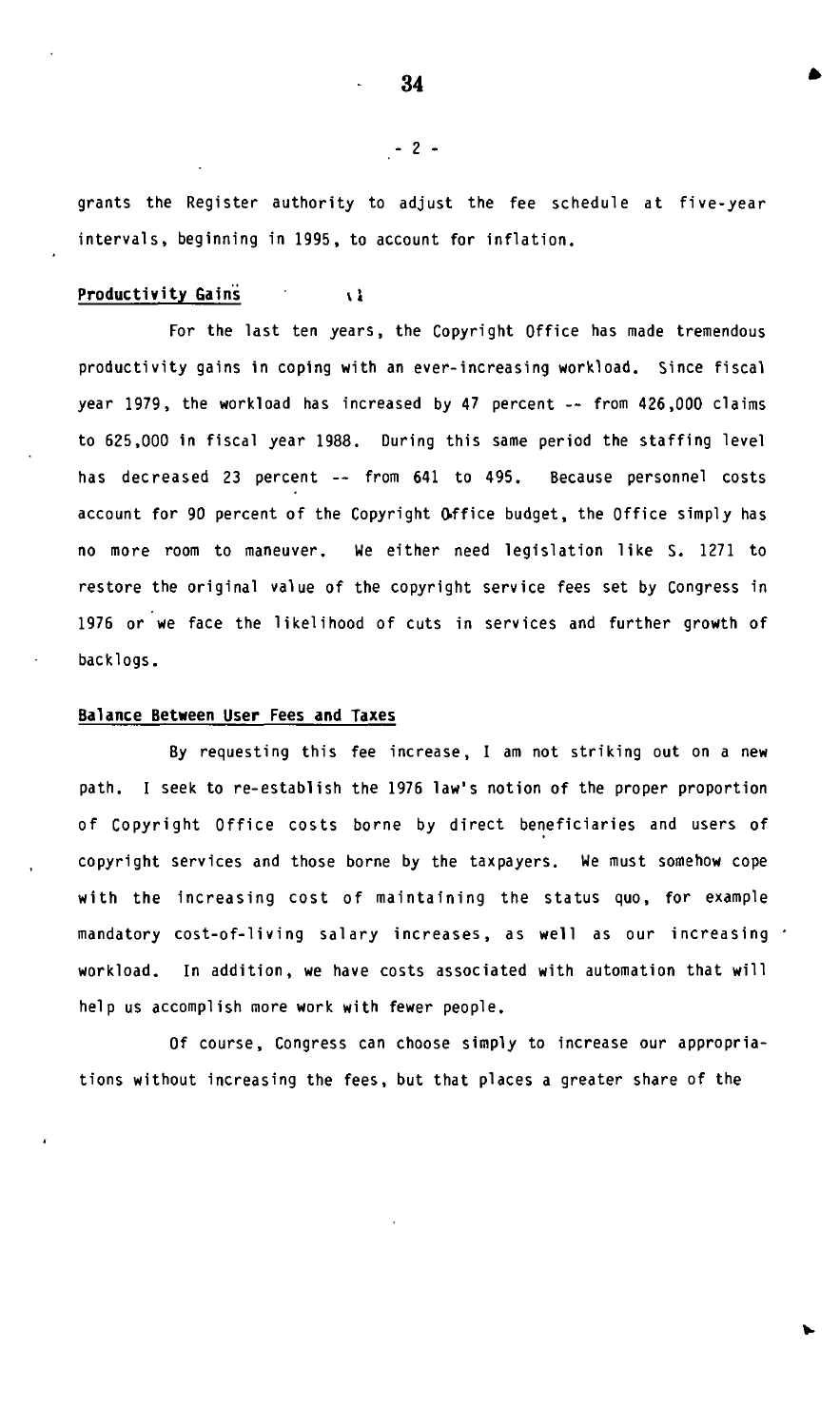**costs of the copyright system on taxpayers. We recommend that .about twothirds of our costs should be paid by those to whom we provide the service. It has been eight years since we collected as much as 50 percent of the costs from the direct beneficiaries.** 

**Since 1948 earned fees for copyright services have seldom covered the entire operating budget of the Copyright Office, and there is no reason that they should. The Copyright Office performs some services that are not directly related to maintenance of the public record. Prominent among the responsibilities are the public information services undertaken by the Copyright Office, rulemaking, participation in the development of national and international copyright policy, and the preparation of copyright studies by the Register's Office in response to Congressional requests. These activities should properly be supported by the general tax revenues.** 

**Enactment of S. 1271 would return the Copyright Office to its historic ratio of earned fees to Office expenses. It would mean that the Copyright Office would earn approximately fourteen million dollars in fees to set off the approximately nineteen million dollars it takes to run the Office. Factoring in the deposits which are added to the Library of Congress collections through the copyright system, the operations of the Copyright Office would be virtually self-sustaining.** 

**The fees earned by the Copyright Office are turned in to the U.S. Treasury. In the budgeting process, however, earned fees are taken into account in setting the appropriation of the Copyright Office.** 

**- 3 -**

 $\bullet$  35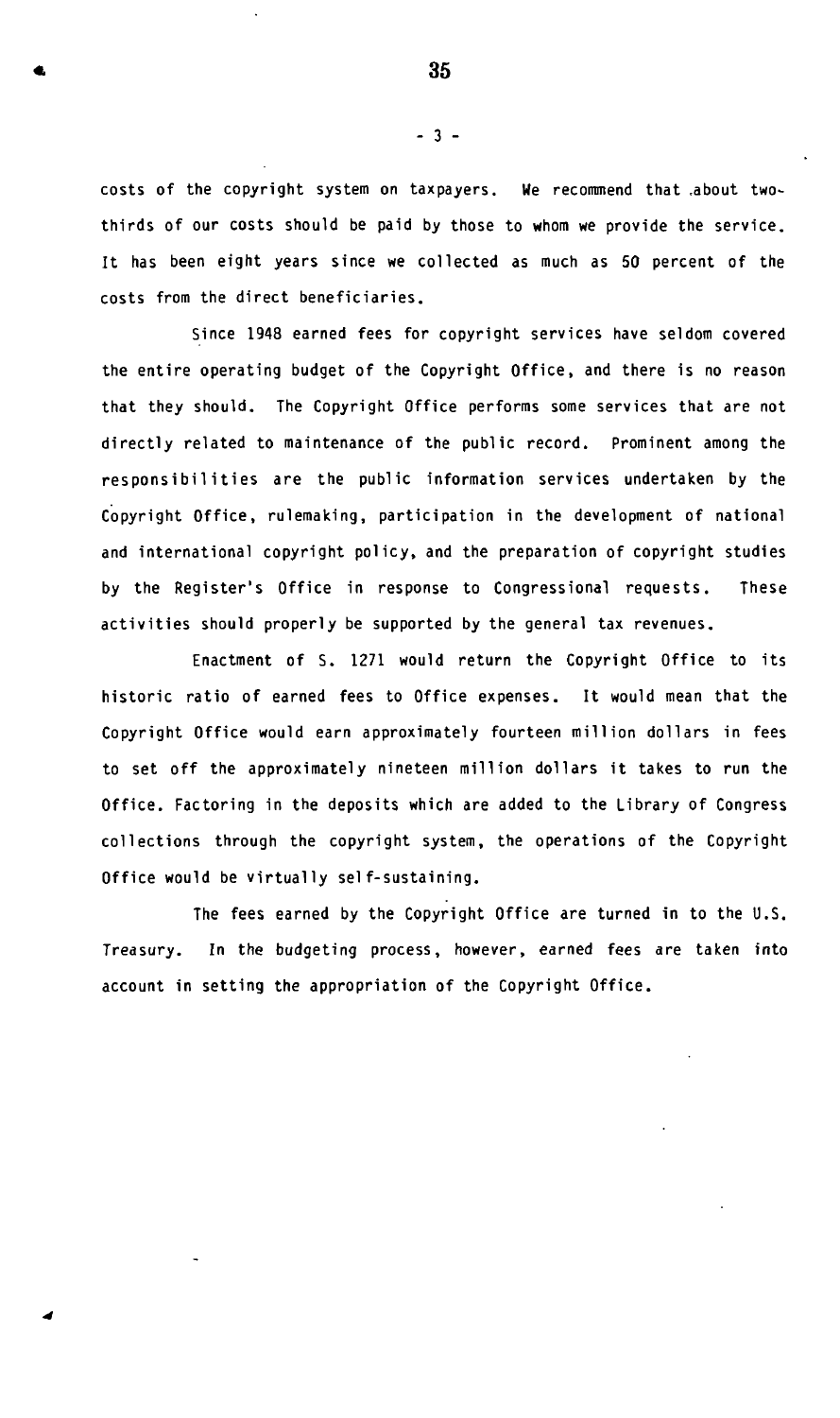**- 4 -**

#### **Five-Year Inflation Adjustaent Authority**

The Copyright Office also seeks the Subcommittee's support for giving the Register the authority to adjust the fees for inflation at fiveyear intervals. Over time, the appropriateness of the fee schedule will always be eroded as inflation drives up the costs of delivering the services while revenues for the services are frozen by law. While historically Congress has been willing periodically to adjust the fees, there has always been a considerable time lag before this adjustment is made. In today's environment, only by achieving highly automated office operations can costs in the long run be held down. Considerable time lag between fee adjustments threatens investment in new equipment and personnel which will be necessary to maintain efficiency in the future. Enactment of the fee-adjustment authority will assist the Office in long-range planning since there will be a limit to the time costs can outstrip revenues.

#### **Consensus-Building Efforts**

In its efforts to seek a consensus in favor of the fee increase, the Copyright Office has contacted many author, user, and copyright owner groups to inform them of the proposed increase and to explain the need for the fee increase. We have now received many letters of support from different sources, including a most sympathetic letter from the Authors League of America, which I request permission to insert in the hearing record.

We have also considered possible adjustments that can be made by regulation or practice to diminish any burden on small publishers and individual authors.

**36 »** 

v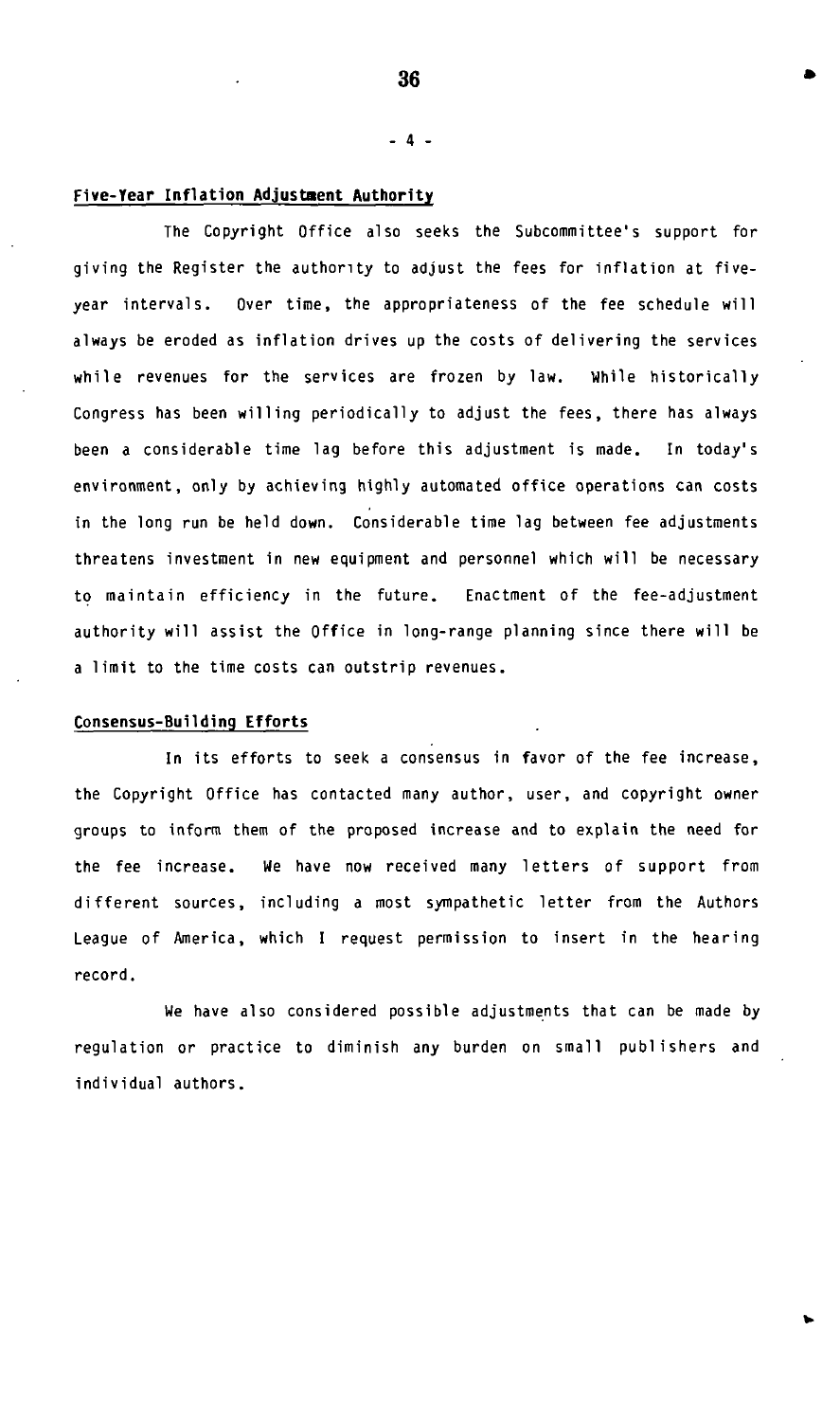**Under Copyright Office practices, individual authors may make a single registration for their unpublished works by grouping them into a "collective" work. At their discretion, authors may group several months, or a year's creative output and register it as one work and pay one fee. By statute, individual authors may make a group registration for their published contributions to periodicals within a calendar year or less. This option has been made more practical by the elimination of the notice requirement in the Berne Implementation Act of 1988. Formerly, the contributions could be grouped only if published with a separate notice, and many publishers refused to publish the contributions with such separate notices. Now authors of poems, essays, and short stories who publish 1n periodicals can easily make group registrations for a calendar year or less, at their option.** 

**I am also actively considering another change that would allow group registration of periodicals that qualify for a new short-form serial application. Under this option, daily editions could be registered on a weekly basis, weeklies could be registered on a monthly basis, and monthlies could be registered quarterly. This option would be conditioned on submission within thirty days of the latest publication date among the group of editions, to accommodate the Library's concern that it receive these publications on a current basis. This proposal would benefit small periodical publishers and publishers of newsletters.** 

**Copyright Office regulations already contain other provisions giving special treatment to individual authors. Under 37 C.F.R. 202.3(c), the individual author may register his or her work as the copyright claimant even if the author has transferred all copyright interest to another. An** 

**- 5 -**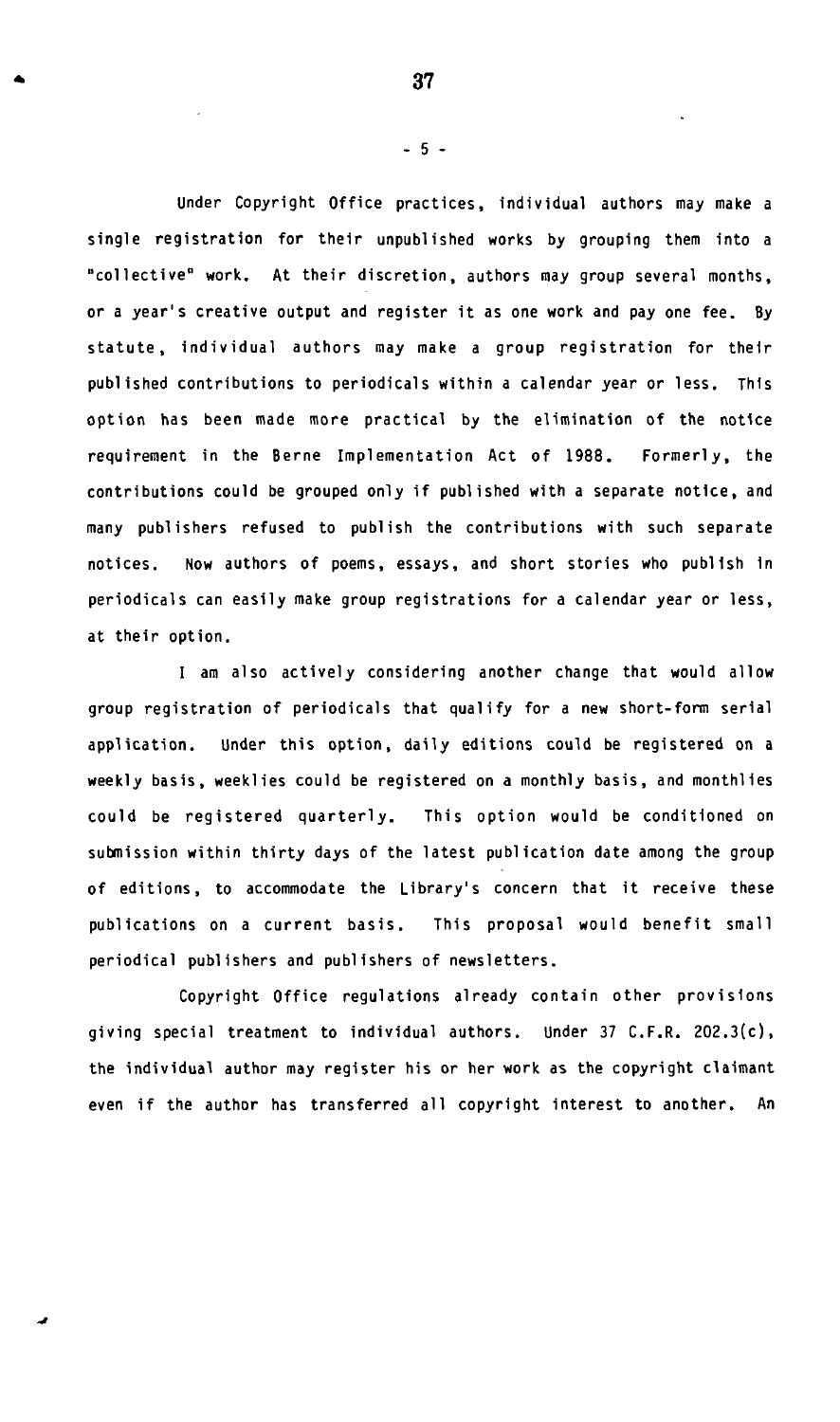individual author of a pictorial, graphic, or sculptural worth of a limited edition may satisfy the mandatory deposit provision of  $\gamma_0$ ,  $\gamma_0$  and  $\gamma_0$  by submitting identifying material instead of actual copies of : .: anck.

#### **Benefits of Registration**

Even at \$20 the copyright registration filing fee remains one of the biggest bargains in Washington. Our neighbor, Canada, sharjes \$35 (Canadian) for copyright registration and authors and copyright buners, in some ways, get less for their money. And Canada is kicking around the idea of increasing the fee to \$70 (Canadian). Under our syst^a, 'jgistration entitles authors and copyright owners to a legal presumption of copyright validity which has seldom been rebutted in court. Statuting images and attorney's fees are available if registered works are infrinje.. Registration also greatly facilitates commercial transactions in, and 'scensing of, copyrighted works. And all of these benefits cost \$20 a war, ar aven less if the author invokes the options for group registration.

### **Conclusion**

I hope my comments today will assist the Subcommaistee in its deliberations on this urgently needed fee bill. The Copyright office seeks the Subcommittee's active support for a fee increase the ecount for inflation. The costs of the Copyright Office are set at  $I = \frac{1}{3}I^2$ s value. The Copyright Office needs revenues at today's value in journed to ensure that the public record is managed in a timely manner responsion is the needs of the creative community and the public.

**38** 

 $-6 -$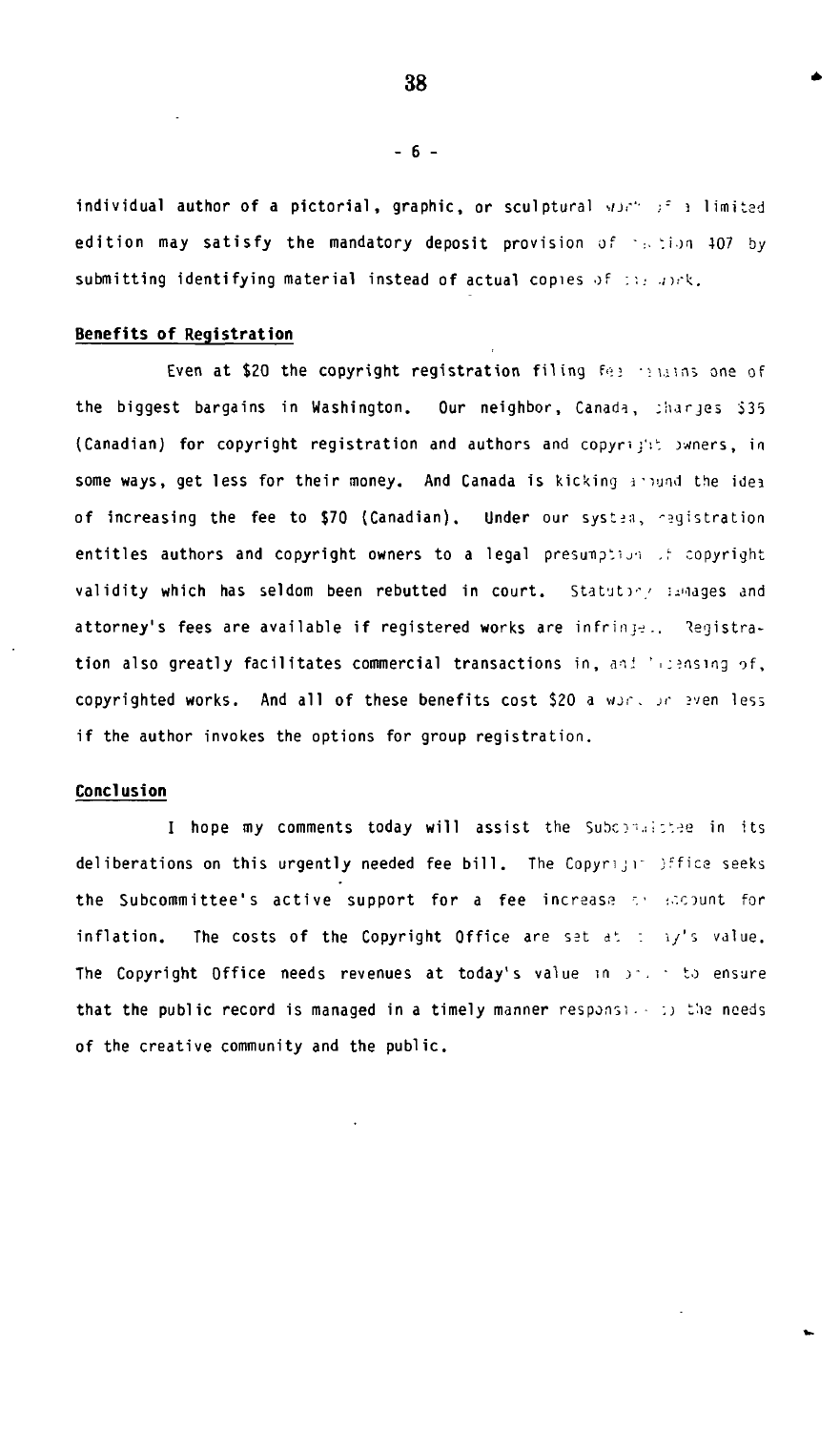

**The Register of Copyrights Uruted States of America** 

**, . , -. " United States of America Library of Congress Department 100** 

**Washington. D C 20540 Jul y 17 1989 (202)287^350** 

 $\overline{a}$ 

**The Honorable Dennis DeConclnl Chairman Subcommittee on Patents, Copyrights and Trademarks Washington, O.C. 20510-0302** 

Dear Senator DeConcini:

I am grateful to you and your staff for taking the time to schedule<br>an early public hearing on the copyright fee increase proposal, S. 1271. I<br>accept the invitation in your letter of July 12, 1989 to submit additional<br>info **given in my attached response.** 

بيةممه علاكر **Reglsar of Copyrights** 

 $\ddot{\phantom{0}}$ 

**RO/dp** 

J.

**Enclosure**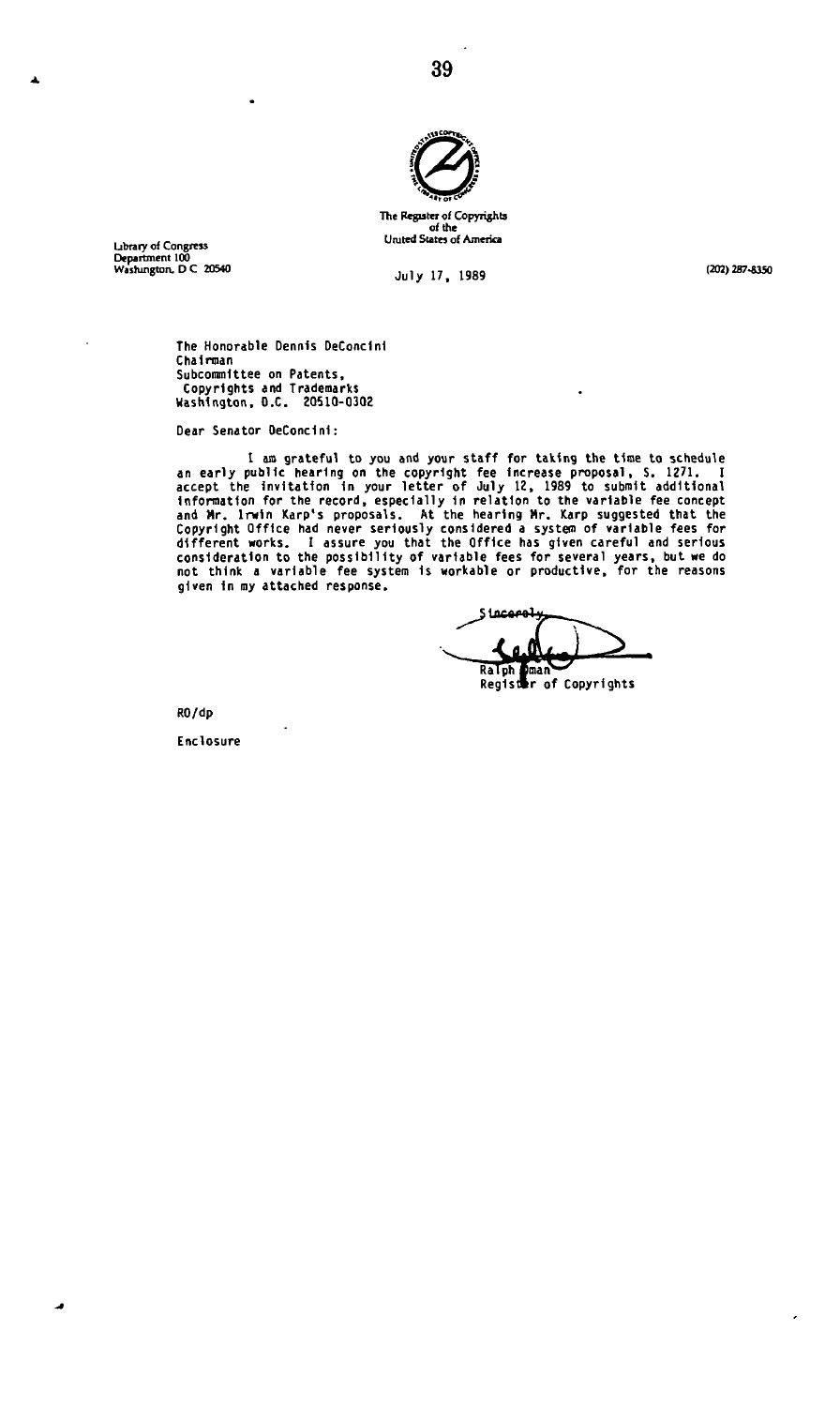#### $1.$

## **Why not adopt a variable fee structure?**

The major problem is that variable fees for different works would be administratively unmanageable. In a volume operation like ours -- now 650,000 items a year--determining different levels of fees would consume a significant amount of time all along the production line, and thus increase rather than decrease costs. Variable fees might also result in time and effort spent by applicants trying artificially to avoid the higher priced categories. Also, the Office believes the policy of nondiscrimination is best. Often applications completed by individual remitters take much longer to examine--like pro se litigants before the court—since we often have to write to them to correct mistakes. (The Copyright Office deals with more non-expert remitters than does the Patent Office, for example, which recommends that applicants first seek the help of a patent attorney before filing.) On the other hand, large corporations who repeatedly do business with the Office have experienced personnel to handle filing. On a cost-recovery basis, therefore, the "ordinary citizen" remitters would pay higher registration fees.

 $2.$ **What Is your response to Nr. Karp's proposal to anend Section 412 to allow a registration grace period of 24 months (after creation for unpublished works and after publication for published works) within which an unregistered work remains entitled to attorney's fees and statutory damages?** 

**40 «**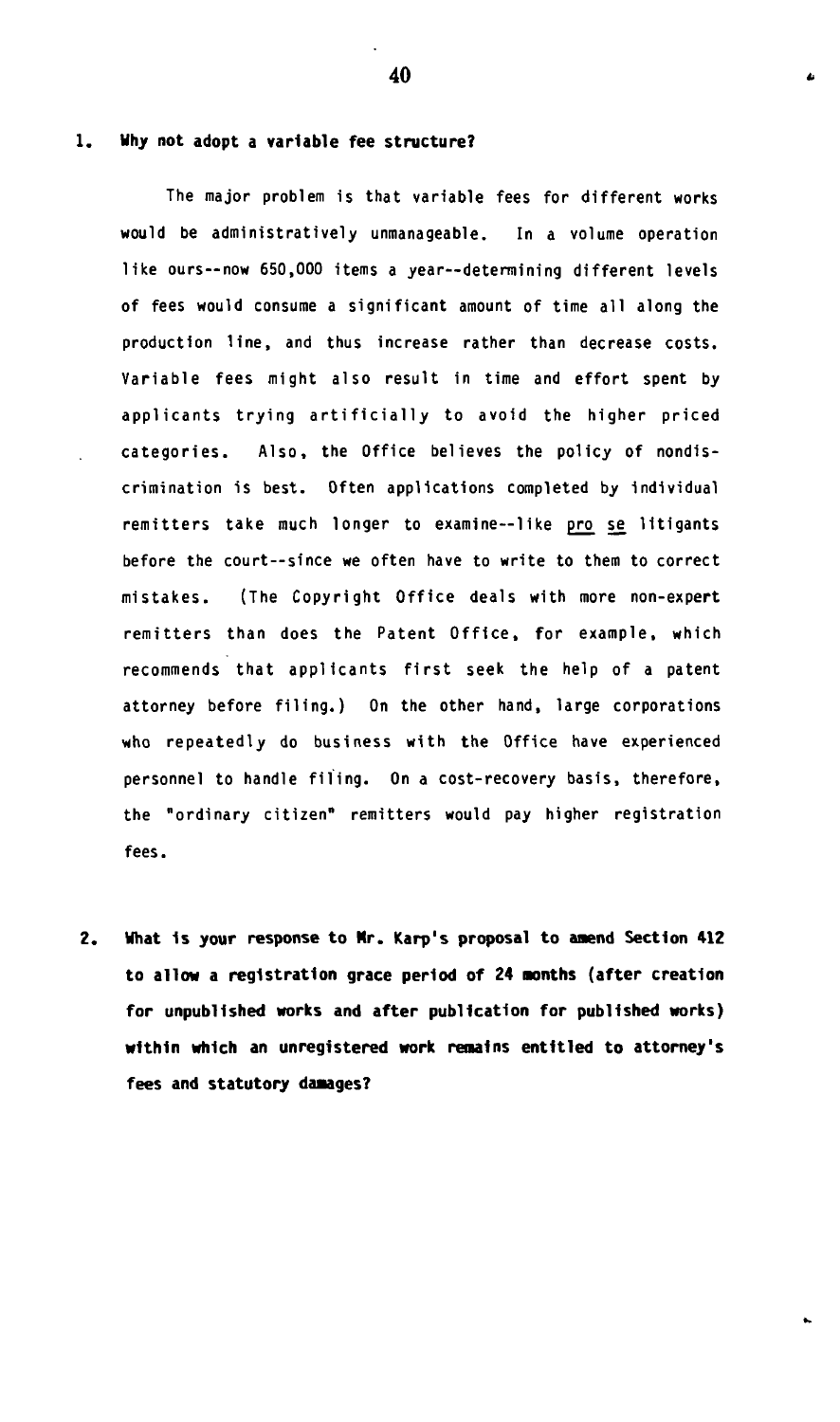**Statutory damages and attorney's fees are extraordinary remedies. No other country in the Berne Union allows statutory damages as a remedy for copyright infringement. Authors must prove actual damages. Statutory damages'and attorney's fees constitute the primary incentive to make early registration of works. Since most works are infringed within a year or two of publication, a two-year grace period largely destroys the incentive to make registration; if the work is not infringed during the two-year period, registration will probably not be made. Also, timeliness is an essential feature of any good registration system to ensure that the facts alleged are correctly stated. Above all, early registration is essential so that the Library of Congress can rely on the copyright registrationdeposits to build current, high quality collections for the benefit of the Congress and the public.** 

**Even so, authors who delay in making registration are entitled to significant remedies: an injunction; actual damages and lost profits; and seizure of infringing articles. These are the remedies available in other Berne member countries. But I know that this answer won't convince Mr. Karp. He fought this same battle back in 1976 during copyright revision, and he lost then. And he's trying again.** 

**I also disagree with Mr. Karp about the mandatory nature of registration before 1978. Registration was mandatory, and the Register of Copyrights had the authority to demand registration and deposit at any time after publication with notice of copyright.**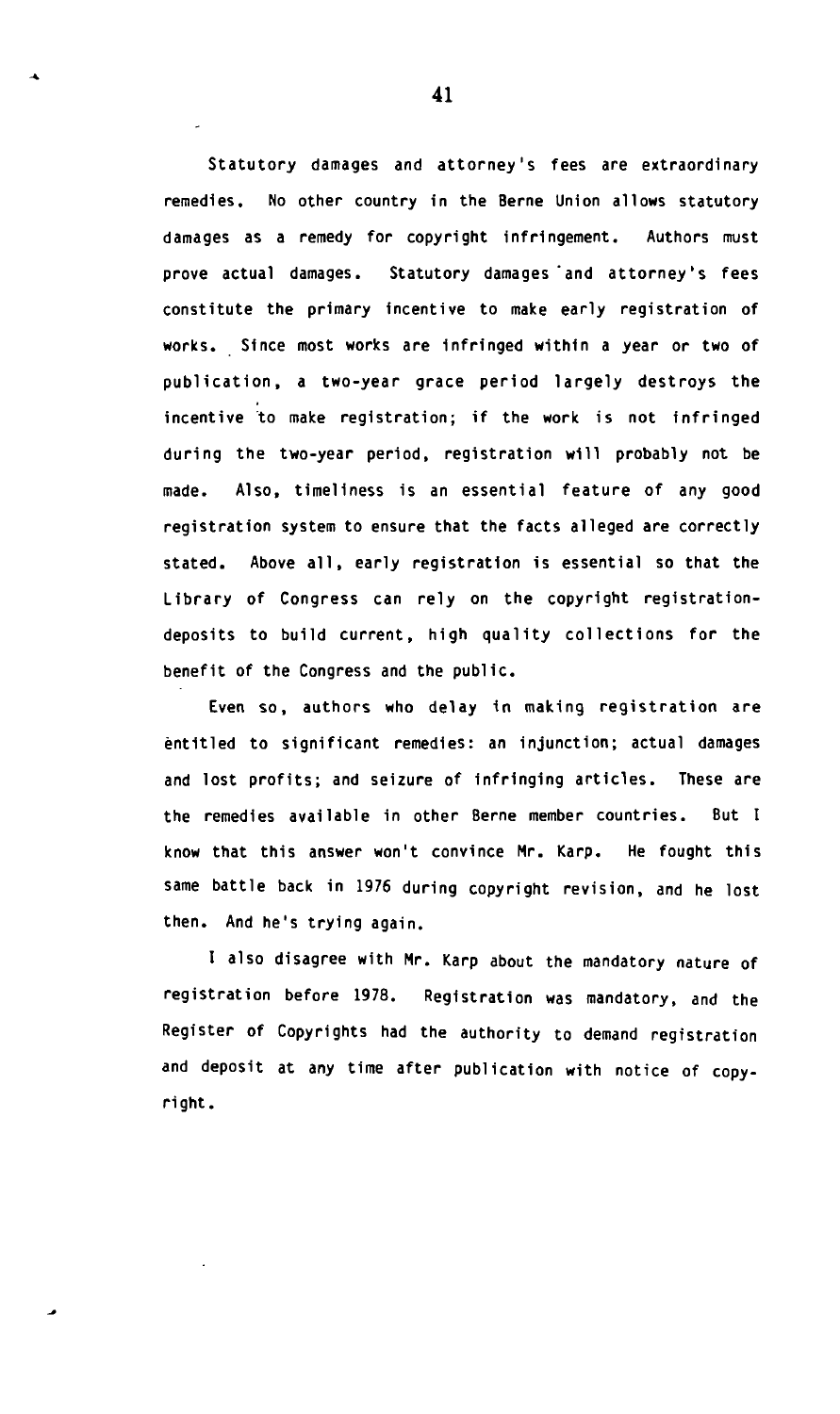Senator DECONCINI. Thank you, Mr. Oman. Thank you very much. You point out that the funding for the Copyright Office comes from two sources, one-third Copyright Office costs are borne by direct users of your services, the other two-thirds by taxpayers' dollars. You state that you hope the \$20 fee will reestablish a proper proportion. Can I draw from that that there will be—the increase in fee—will decrease the amount of taxpayers dollars, the amount of appropriation that is necessary?

Mr. OMAN. That's the way the system works. Under our appropriations, the appropriated amount from the Treasury is offset by the amount we take in from fees. So there would be a direct—a decrease in the portion

Senator DECONCINI. So there will be an adjustment then. Mr. OMAN. Yes.

Senator DECONCINI. You don't anticipate a substantial expansion at this time, or as a result of these fee increases?

Mr. OMAN. No, but we are able to use the relative proportions to make our case before the Appropriations Committee. We are looking for ways to restore some of the service that we had to cut back during the cuts for Gramm-Rudman-Hollings. We are looking to automate our card catalog. Our card catalog is the world's largest. It's larger than the library's card catalog. And right now it requires individuals to go through the cards the old fashioned way. We hope to be able to reduce that card catalog to machine readable format so it can be accessed by the computer, not only in the Copyright Office, but from anywhere around the country. And I think this would be a tremendous benefit, not only to authors but to those who are engaged in the copyright business. And we hope to be able to convince the Appropriations Committee to give us a one shot infusion of dollars to make that conversion.

Senator DECONCINI. Has that request been made?

Mr. OMAN. It is part of our 1991 budget request which has been submitted.

Senator DECONCINI. And that's been approved by OMB and is before the Appropriations Committee now?

Mr. OMAN. NO, that would be the 1990 budget. The 1991 budget, we're in the process of putting that together, and it's not yet out of the Library, but it will be. We will touch all the bases.

Senator DECONCINI. I see.

Mr. Oman, I've heard—we hear complaints that your office is rejecting applications for compilations of work on the grounds that the individual components do not represent original works of authorship. How do you make this determination? Can you explain your policy for the committee?

Mr. OMAN. Yes, I'd be happy to, Mr. Chairman. This issue that you're referring to has generated more mail than any other in my 4-year tenure as Register of Copyrights, even more than the issue of colorization of black and white motion pictures. The copyright law protects compilations of public domain materials, just as long as there is some human authorship involved, as long as the compiler of that material contributes something original. That contribution could be in the form of the selection of the materials in some special way, the coordination of it, the arrangement of it, but in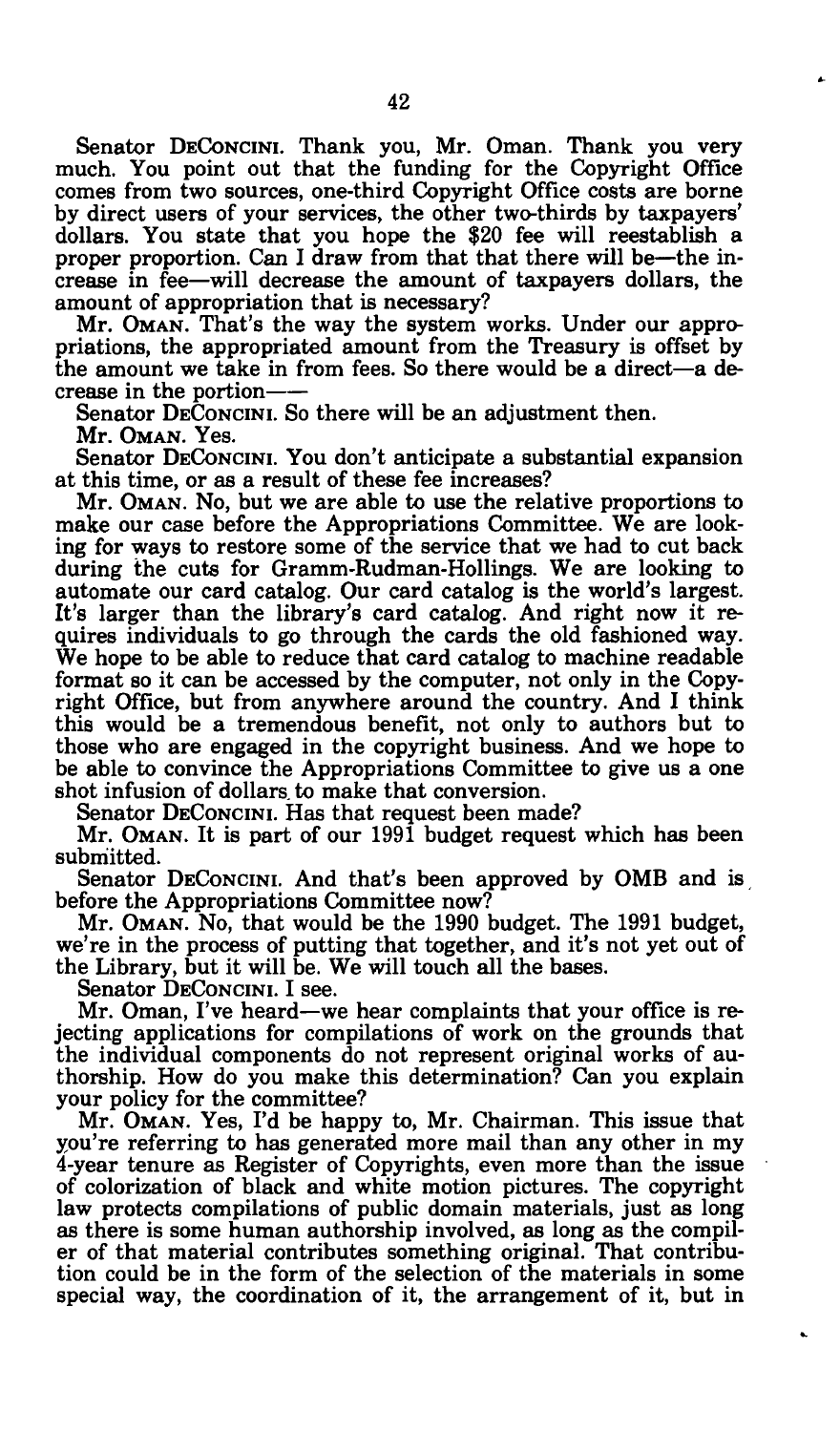some way we can look at the whole work and say that there is original human authorship as required by the law.

In general the question that you raised comes up with regard to genealogies. And in most cases genealogies do contain these original contributions and we register them. The Library of Congress, in fact, very much wants to acquire these works of genealogies. Our genealogy section is one of the most frequently used in the Library and it is really a unique collection in the country.

The question came to the floor recently when one of our crackerjack examiners raised some questions about one submission. And this was a list of names and dates from a graveyard. Someone went into the graveyard and just made a list of all the names and dates, and submitted that for copyright registration. The examiner asked how the compiler had selected, arranged, organized the material. And after getting the answer, we did register the work. But-that inquiry has triggered this massive deluge of mail, the fear being that we would, as a general rule, stop registering these works of genealogies, especially those lists coming from graveyards.

In fact, the office recently reviewed its practices for these factbased compilations, and to assist the courts, which is our primary function since issues of copyright ability are always decided by the courts and not by us, to help the courts we ask all people who claim in copyright, in fact-based compilations, even those graveyard compilers, to give us a description of the nature of their original contribution and after we get that explanation we register the work. We are not refusing to register, and only Congress could make that decision by changing the law.

That's a long-winded answer to the question.

Senator DECONCINI. I think I understand. In other words, you still will register anything that's submitted, but you ask them to give some background information, is that about it?

Mr. OMAN. We do. And in all cases

Senator DECONCINI. And if they refuse to give it, then you have basis to refuse to register?

Mr. OMAN. Well, if we did ask the question as to what the human authorship was and they said that they didn't do anything, they just went down the rows of tombstones and wrote down the names one after another without any

Senator DECONCINI. Then you would not register that?

Mr. OMAN. Then we would not register. But they know enough to say that they did organize them alphabetically or organize them by date, did something that required some

Senator DECONCINI. You haven't turned any down?

Mr. OMAN. Right.

Senator DECONCINI. Is that right?

Mr. OMAN. I'm sorry?

Senator DECONCINI. You haven't rejected any?

Mr. OMAN. Not to my knowledge.

Senator DECONCINI. Thank you very much, Mr. Oman. I appreciate your testimony.

Mr. OMAN. Thank you very much, Mr. Chairman. We desperately need your help. Thank you very much.

Senator DECONCINI. I can see that.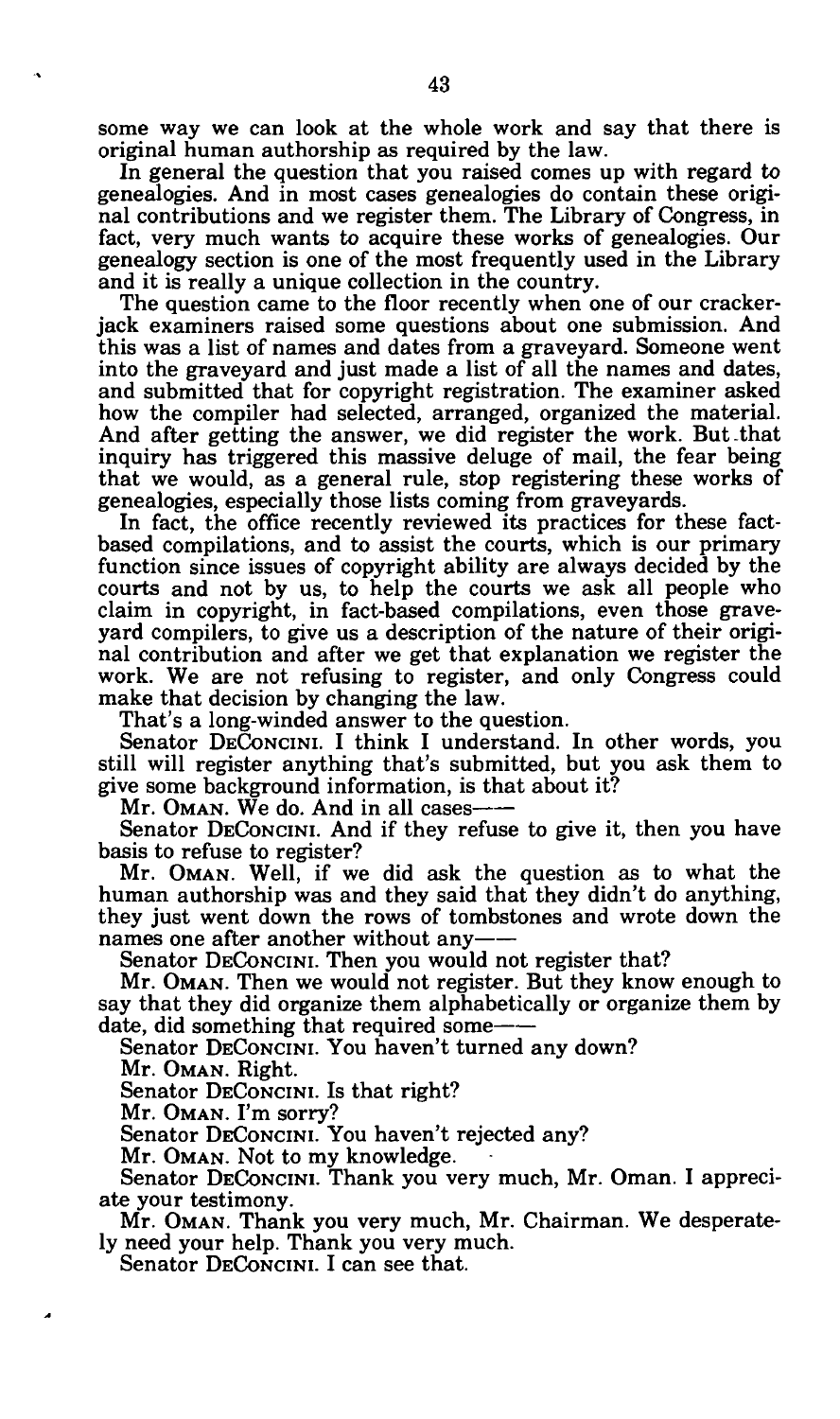Our last witness will be Mr. Irwin Karp. Mr. Karp, if you would please summarize your statement for us, your full statement will appear in the record. We're pleased to have you with us today.

## STATEMENT OF IRWIN KARP, COUNSEL FOR OFFICE ORGANIZA-TIONS INVOLVED IN COPYRIGHT REVISION ACT, RYE BROOK, NY

Mr. KARP. Thank you, Mr. Chairman.

I appreciate your invitation to testify on the fee increase bill. As my statement and my summary point out, I'm not here to oppose the doubling of fees. I haven't addressed myself to that. If I had intended to do so, I guess the one thing I would have suggested, is that the Copyright Office not be given a perpetual carte blanche to do this. And that the fee increase ought to be made for a limited 5 year period so that Congress could reconsider if any further increases were necessary.

But that's not the purpose of my visit. My concern is that with the provisions of section 412, which require an author to register a work as soon as it's completed, or as soon as it's published on pain of losing statutory damages and attorney's fees, a greater burden will be cast on people who write multiple works. I mean a poet who writes 20 works a year, a photographer who may create 200 or 300 photographs and such. Right now, most of these people can't afford to register in order to preserve those two remedies.

I don't hate to differ with the Register of Copyrights since I've done it before, and I probably will do it again. But on this, occasion I should point out it just isn't accurate to tell you, as he did, that before 1978 registration was compulsory, and since 1978 it's voluntary. Quite the contrary, just the other way around. Before 1978 the Supreme Court had held in the Washingtonian case back in 1939 that even though the statute required registration, if an author or publisher registered long after publication, and after an infringement, he or it was entitled to all of the remedies, to claim all of the remedies, including statutory damages and attorney's fees. In 1978 the Copyright Office, which has a very vested institutional interest in the business of registering, because that is sort of the raison d'étre of about—I can't give you a percentage of the staff, but a large part of the Copyright Office staff—decided it needed more incentives to make people register. And therefore, it proposed to Congress and Congress accepted the proposition embodied in 412, which is if you're a photographer and you take a picture and you send it around to people to look at so that you can find someone to publish or use it, and it's still unpublished and someone infringes for copyright in that photograph, which is vested on creation, you can't collect attorney's fees and statutory damages if you later sue for infringement. And these two remedies, as my statement points out, are the sine qua non of protection for this large array of copyright holders who create these types of works.

If an author of a short story hasn't registered before some anthology, without permission, puts the short story in the anthology, or the author of a poem is in the same situation, he can't go to court because without statutory damages and attorney's fees,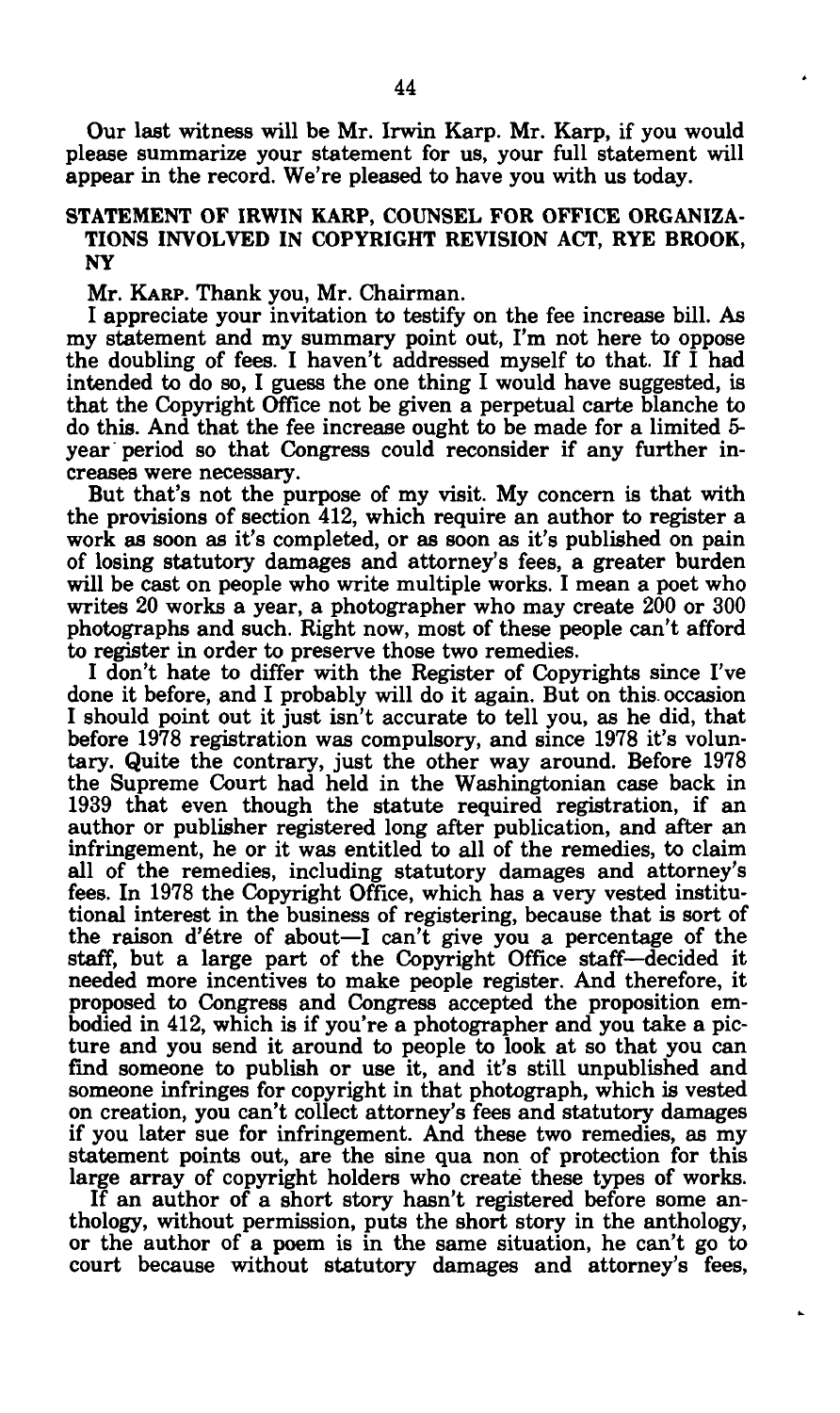there's no way he can economically afford to sue. And I've talked to attorneys who have had to thus counsel clients in the past.

What 412 does is charge a premium, not for services, that's a bit hypocritical to talk about services. It charges a fee for the remedies of statutory damages and attorney's fees. And it was clearly intended to make authors register more frequently. Now it hasn't worked in several areas. For example, I think it's the Arizona Daily Star in Tucson, has never registered for copyright in a single issue, as far as I could tell on a quick survey of the registration records. And it was wise not to do that. It would have cost them about \$43,000 if they had registered each day's issue. And even the Register's statement that he may allow them to register once a week isn't going to bring in registrations from the Star or the Capital Times in Madison, WI, or any of the 14 small daily newspapers that just were awarded prizes as the best papers in that class in the country. They don't register because they don't want to pay the Copyright Office \$10 a day. Now it will be \$20 a day, or even \$20 a week. That's a lot of money. And they fortunately have a deep enough pocket so that if they are infringed and they want to go to court, they can sue, because, mind you, an infringement committed before registration isn't immune from all the other remedies. A newspaper which registers after an infringement and then sues can recover damages, loss of profits, get an injunction, and even have the infringing copy seized. The fact that it didn't register until after the infringement doesn't preclude these remedies.

But the author, or the poet, or the photographer, can't really get protection because damages and profits are very difficult to prove, and costs money to prove in court. Because they are barred by section 412 and can't seek these two remedies, they never go to court to begin with. And then, ironically, if they haven't registered before infringement, if they haven't complied with 412, and they do go to court, while they cannot recover attorney's fees, the defendant can, if it's successful. So you're putting—this section puts authors in a double, or even a triple bind. I don't think the Register appreciates that for a minute. Because the fact is that most authors can't afford to register. A lot of authors don't even know they're supposed to register if they want to pay all that money for this remedy, and foreign authors aren't the least bit aware of the problem. And section 412 applies to foreign authors as well as American authors.

Actually, if a poet were to comply literally with section 412, which he'd have to do in order to really be assured of protection over his career, he might have to spend as much as \$10,000 or \$15,000, or \$20,000 in order to buy this insurance, even though he might only incur one or two infringements. He has no way of knowing which of the poems will be infringed, and if he wants those remedies, he'd have to pay insurance for them, that \$10 or now \$20 fee for registration.

Now the Register has recognized that group registrations are important to poets. And I recognize it because  $\tilde{\Gamma}$ m the one who put it into the Copyright Act. I proposed that back in the early 1970's. That wasn't something the Copyright Office volunteered. That's something I got for the Authors League during the years I represented it in the Copyright Office in congressional hearings. But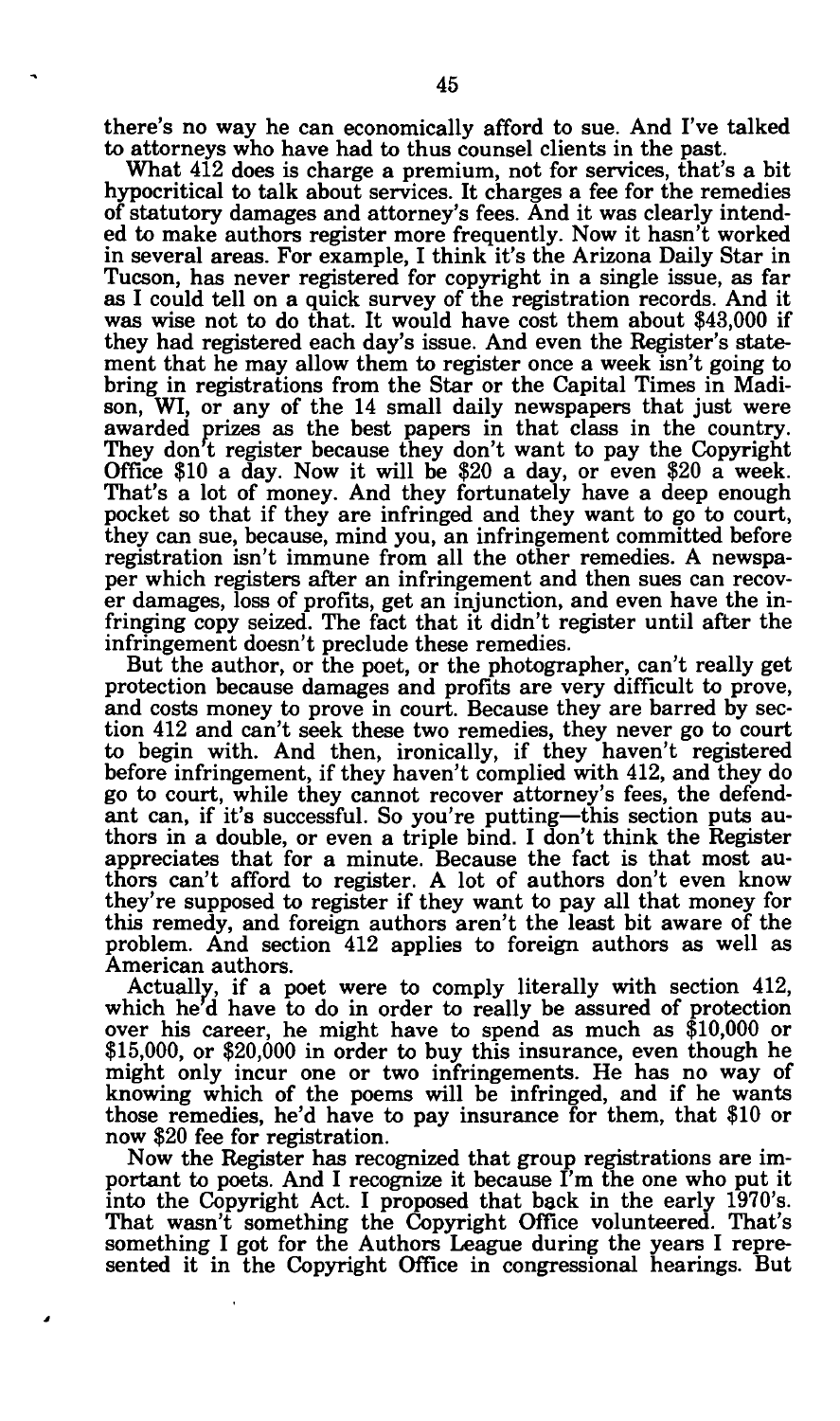that isn't enough, because if a poet waits for a year to accumulate all of the poems and he's infringed in the meantime, without having yet made his group registration, he's out of court on those infringements.

I really don't understand the Copyright Office's position, because 412 already prevents people from registering. I looked quickly at the registrations made by the last three poets in residence at the Library of Congress, Daniel Hoffman, Mr. Kunitz, and Mr. Neimerov. They don't register groups of unpublished works, nor do they publish single unpublished works. Either they don't know about it, although they have all the legal advice they could need down on the fourth floor of the Library of Congress building, or they can't afford it. I haven't done an inordinate amount of searching, but I think the proposition is pretty obvious. And all I'm suggesting is that section 412 be amended simply to provide that in the case of a work created by an individual author, if the work is registered within 2 years after it's created, or first published, then the author can collect, or claim the two remedies he needs most, even if the infringement occurred before. I'm not suggesting we do away with 412, only that we amend it so that the registration can be made within a grace period, and we do have a similar grace period provision for the bigger copyright owners who want prima facie effect for their copyright certificates, they can register anywhere within 5 years of first publication and get that benefit.

In addition, I think it's important to realize that unless section 412 is amended, you're going to shut out of court practically anybody who gets this type of work. In fact, while I haven't seen the Authors League's generous, I think the Copyright Register put it, letter of support, I don't know whether they're supporting the fee increase or keeping 412 the way it is. All I know is that in 1986 when I proposed to the Register, on the occasion of his last attempt to double fees, when I proposed that 412 be eliminated, because it doesn't do much good to the Copyright Office and only harms authors, that the Authors League's president, Garson Kanin, wrote a short note to me, which I'll read out loud, so the Register can have it right away:

Dear Irwin, of course, I support with strength and passion the objection which the Authors League is making with regard to the proposed increase in Copyright Office fees. In a well-ordered society services of this kind should be free.

And Garson had a point. And I gather now he's all in favor of the \$20 increase which I don't oppose. I don't know where he stands on my proposal to add this small benefit to authors.

I had another note from a young lady who was the executive director of the Authors League then and now, with which I described our proposals and her response is, "Yes, fight, signed Helen." And she may have had a change of mind, too. I have a letter that Daniel Hoffman, a member of the Author's Guild board of directors, and the former poet in residence at the Library of Congress, wrote to the Librarian of Congress, Daniel Boorstein. And in his letter he says to Mr. Boorstein, authors are not the beneficiaries of copyright registration. We are compelled by the 1978 act to register, else we lose all legal protection of our own work. Copyright protection is achieved by other nations without such registration,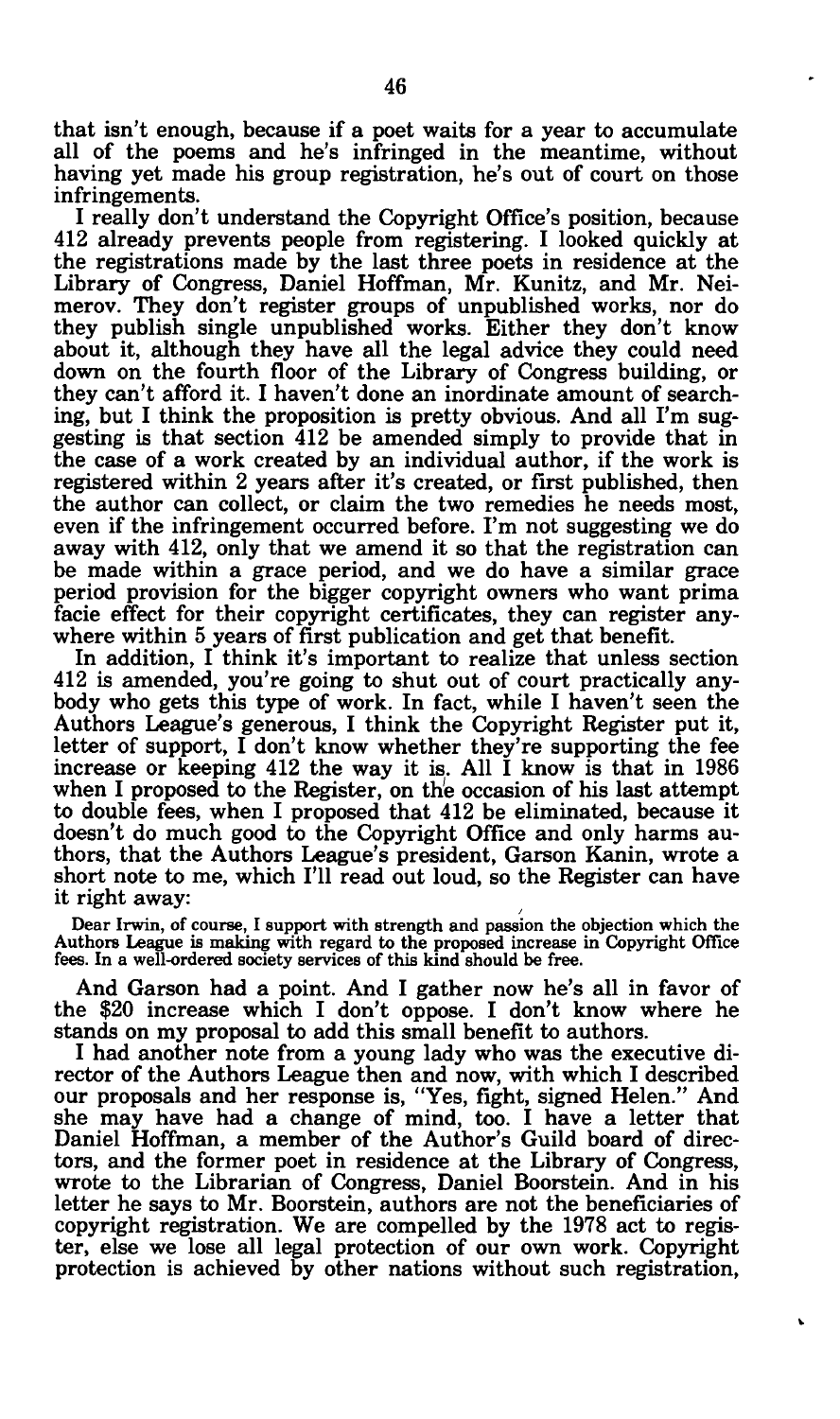hence the deficit alleged to the procedure—he means the registration procedure—is avoidable and lastly, the burden of the fee increase will fall heavily on those least able to afford it, the authors of brief works, poems, articles, short stories, essays.

I make no bones about the fact that I have educated Mr. Boorstein to the realities of the situation, but he's a professor of English at the University of Pennsylvania, a prize-winning poet, and the poet in residence, so I don't think it was just repeating without approval the arguments I had been making. And I might note that in 1986 several other organizations supported a much more drastic proposal, which was to completely eliminate 412.

Now, as far as the—you asked the Register a question about this problem over registering compilations. And it brings to mind one last point I would like to leave with you if I may.

Actually authors of poems and short stories, and music and so forth, are paying high fees for what they get. First of all, they don't have to register in order to get copyright. That comes automatically. Second, they don't have to register to sue, and third, what they do have to do is pay the Copyright Office \$10 or \$20 for remedies that have been in the Copyright Act since 1909. And until 1978 were available without a prior registration. That should never be forgotten. It's just hypocritical to talk about it being better now than before 1976. It is in other respects, but not here.

Also, when a manuscript for a short story or a poem is submitted to the Copyright Office it incurs very, very little expense in processing it for a very simple reason. The certificate of registration, which is inflated to be some sort of an important document, is really nothing but a receipt that that claim was made for this very simple reason. The examiner who processes an ordinary registration for a literary or dramatic work takes about 5 to 10 minutes to do it. The reason is that the most important question to be determined: Is this an original work of authorship? And here there's no generic question as there is with computer software and the like, because a short story is a short story, is a short story, as Gertrude Stein said, or almost said. And it has to be registered. The Copyright Office has no discretion. The only real element of copyright ability that has to be determined is whether that short story or poem, even if it's gibberish, whether it's original. And originality as the House report points out, and the courts have pointed out, originality of a work has nothing to do with its cultural or aesthetic value, or whether it's unique. All it has to do with is whether the author wrote it himself, or plagiarized it, or took it from the public domain. And there is no way in the world in which an examiner in the Copyright Office can make that determination. And the examiner can't even determine whether the claimant who filed the application actually is the author. All he knows, or she knows, is that the name is on the book, or the copy if it's unpublished, and the name is on the registration statement. It is really nothing more than a certificate of receipt which tells the public the most essential thing, namely that on such and such a date the author or publisher of the work entitled so and so claimed copyright.

And while it's supposed to have prima facie effect, in the courts the fact is that in an infringement suit, both parties walk in with a certificate, solemnly proclaiming that they are the author of the re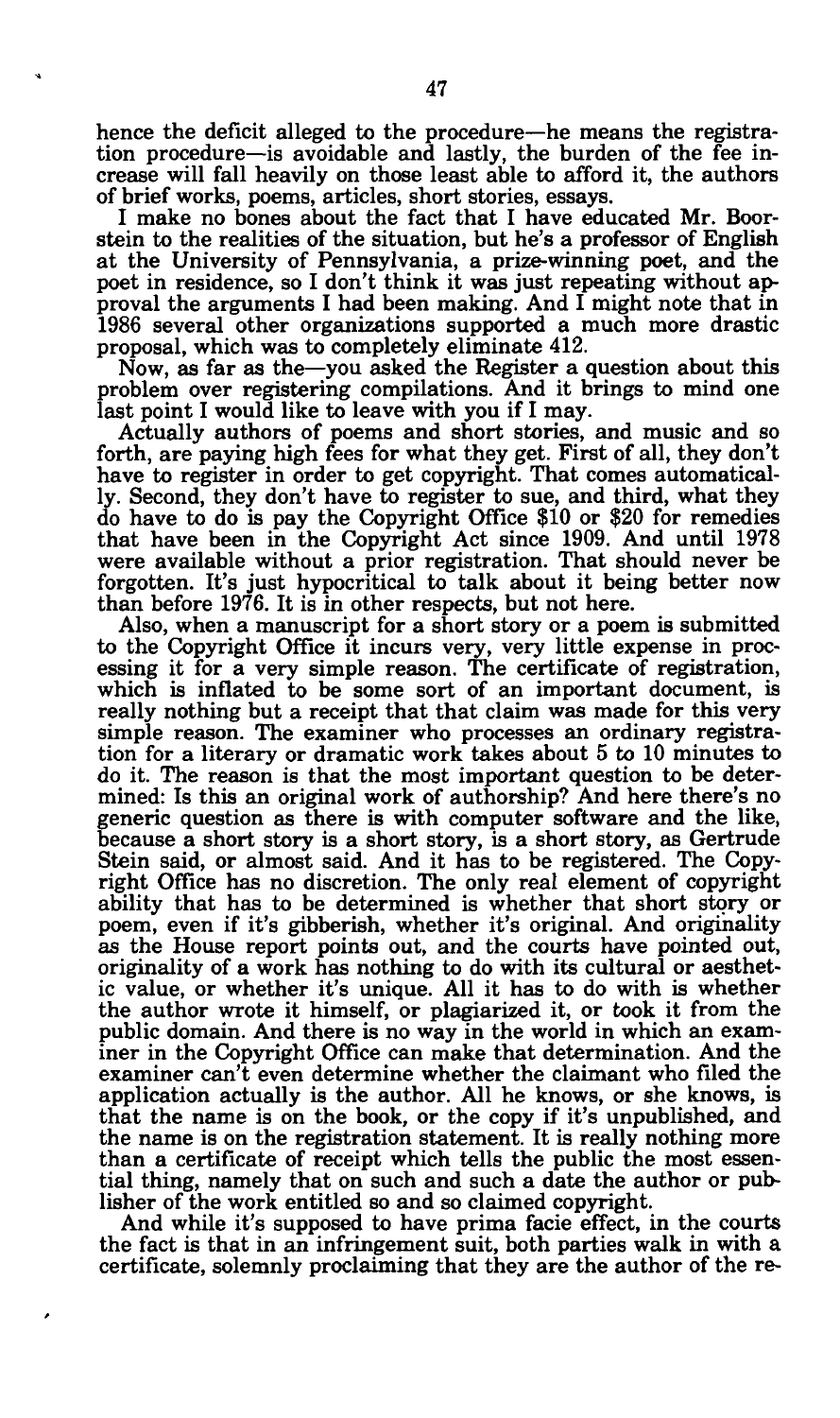spective works. So that what the Copyright Office is doing is in a sense loading on the backs of authors who make very little demand upon its registration process for quite considerable cost that incurred either in processing a motion picture, which costs much more money for the newer types of copyrighted works, and we have a system in which the author of a two-page poem has the right under the law to pay the same \$10 or \$20 to register that poem as Paramount Pictures paid \$20—then \$10—to register Raiders of the Lost Ark, which cost millions to produce and grossed \$365 million. We proposed alternatives for the Register then. I think he never wanted to consider them, didn't consider them, and I'd be glad to submit those to the committee, if you wish, for your consideration. But that doesn't have anything to do with the bill. I'm all for passing the bill, but I do think that in justice and equity the amendment I suggest ought to be incorporated.

Thank you very much.

(The prepared statement of Mr. Karp and a letter to Senator DeConcini follow:]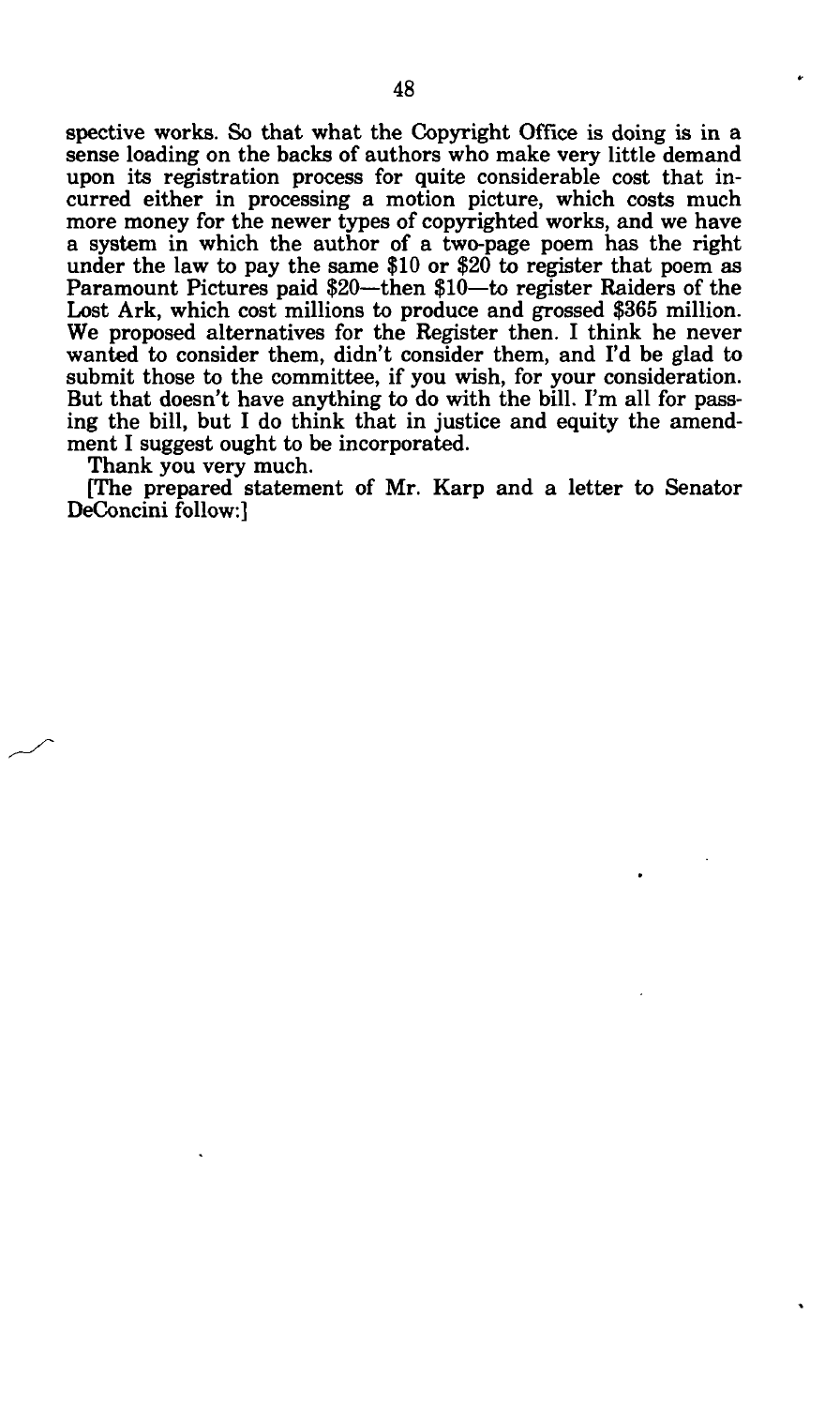**SUMMARY OF STATEMENT OF IRWIN KARP ON S. 1271; BEFORE THE SUBCOMMITTEE ON PATENTS, COPYRIGHTS AND TRADEMARKS; COMMITEE ON THE JUDICIARY** 

**The fee-increase bill should amend sections 412 and 408 of the Copyright Act, to ameliorate the punitive effect of Section 412 on poets, photographers, writers of articles, illustrators and other Individual authors of "multiple works" — i.e. an author who creates a number of works each year.** 

**1. Section 412 prevents authors from recovering statutory damages and attorney's fees, unless a copyright is registered before the infringement occurs. Other remedies are recoverable for Infringements prior to registration.** 

**2. Statutory damages and attorney's fees are the only effective protection for authors of multiple works. Actual damages for infringement of a poem, photograph, etc. are difficult and costly to prove. Both remedies were intended to permit these authors to protect their copyrights. Without them, they cannot afford to sue infringers.** 

**3. Authors of multiple works cannot afford to comply with section 412, and thus preserve the right to claim statutory damages and attorney's fees against future infringements. To do that, section 412 requires that they register separately — and for a separate fee — each of the several poems, photographs they produce each year. Countless authors of multiple works cannot pay \$200 or \$300 a year (or more) to register the 20 or 30 or more works they created. With the fee doubled to \$20 more authors will be unable to comply with section 412. A photogra-pher have to pay \$4000 if he produced 200 photographs in a year; a poet might pay upwards of \$10,000 over a 20-year career.** 

**4. Section 412 requires a poet to pay \$10 (soon \$20) to register a 2-page poem (which might earn him \$500 in the next 20 years). It re quires Paramount Pictures to pay the same amount - \$10 (soon \$20) - to register a movie like RAIDERS OF THE LOST ARK which cost millions to produce and grossed \$365 million in theatrical release. Section 412 (added in 1978) exacts a price for remedies, and does so inequitably. Those who can afford to pay can claim statutory damages and attorney's fees; those who cannot afford the fees lose these essential remedies, which were establish by the 1909 Act specifically to protect them.** 

**5. Section 412 should be amended to provide that in the case of works created by individual authors, registrations of copyright made within 24 months after the work was created or first published would entitle them to recover statutory damages and attorney's fees for infringements occurring before, as well as after, the registration (as they could prior to 1978). This amendment would enable them to make a group registration of several works — for one \$20 fee - without losing the two essential remedies in case any of the works was infringed before the registration was filed. Section 408 should be amended, as proposed in my statement, to facilitate group registrations of published and unpublished works created by individual authors.** 

**6. The amendments will not adversely affect registrations or impair acquisitions of copies for the Library of Congress.**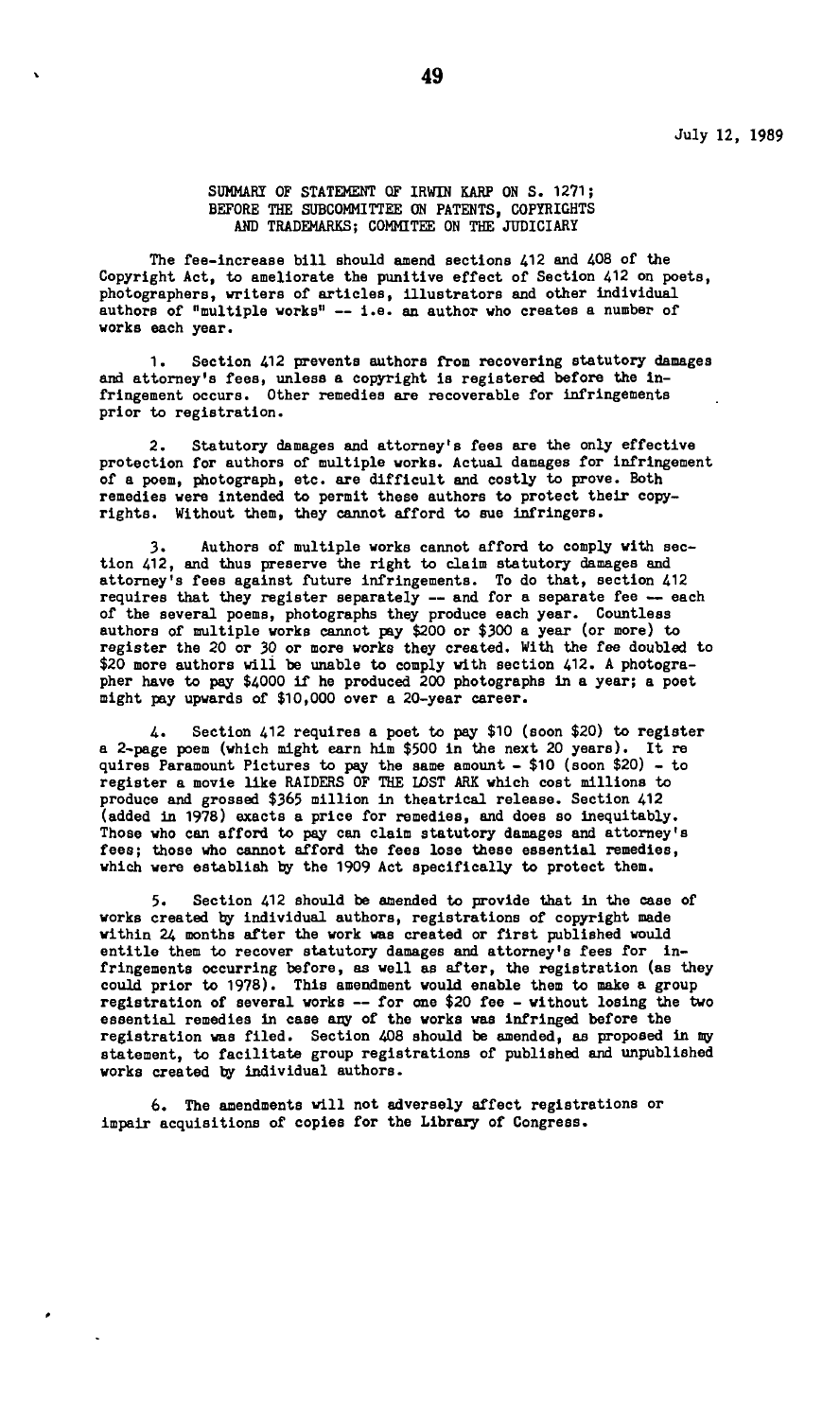**July 12, 1989** 

#### **BEFORE THE SUBCOMMITTEE ON PATENTS, COPYRIGHTS AND TRADEMARKS Committee on the Judiciary United States Senate**

**Statement of Irwin Karp on** 

**S.1271, A Bill to Change the Schedule of Copyright Office Fees** 

**Mr. Chairman, my name is Irwin Karp. I am an attorney, and have some experience in copyright law. I represented writers' organizations in the 1960-1976 Copyright Office and Congressional hearings on revision of the 1090 Copyright Act; I have represented parties, and amici curiae, in major copyright cases; and I chaired the Ad Hoc Working Group on U.S. Adherence to the Berne Convention, and the National Committee for the Berne Convention.** 

**I appreciate your invitation to testify on the bill (S. 1271) that would double the fees payable to the Copyright Office under Sec. 708 for registering copyrights, recording assignments, renewing copyrights, etc.** 

**My concern is that the present \$10 registration fee, coupled with the coercive provisions of Section 412, already deprives countless authors of effective copyright protection; doubling the fee without ameliorating the punitive effect of Section 412 will deny it to many more authors.** 

**My purpose is not to oppose the fee-increase bill, but rather to urge that your Subcommittee add to the bill provisions amending sections 412 and 408. These simple amendments, described below, would preserve effective copyright protection — i.e. the remedies of statutory damages and attorney's fees — for writers, photographers, composers, illustrators, and other authors of "multiple works". Such an author each year creates or publishes several poems, or photographs, or journal articles, or other copyrighted works — and cannot afford to register each one separately, as section 412 requires, in order to preserve that protection against future infringements. With the current \$10 fee, the author's total fees annually could be hundreds of dollars.** 

**« « • \*** 

**A. How Section 412 Denies Effective Copyright Protection to the Authors of Multiple Works** 

**1. Section 412's Purpose Is To Compel Authors To Register The Copyright In Each Work As Soon As It Is Created Or published.** 

**Under the 1978 Act, copyright automatically vests in a work when it is created, and registration of the copyright is not required to exercise the**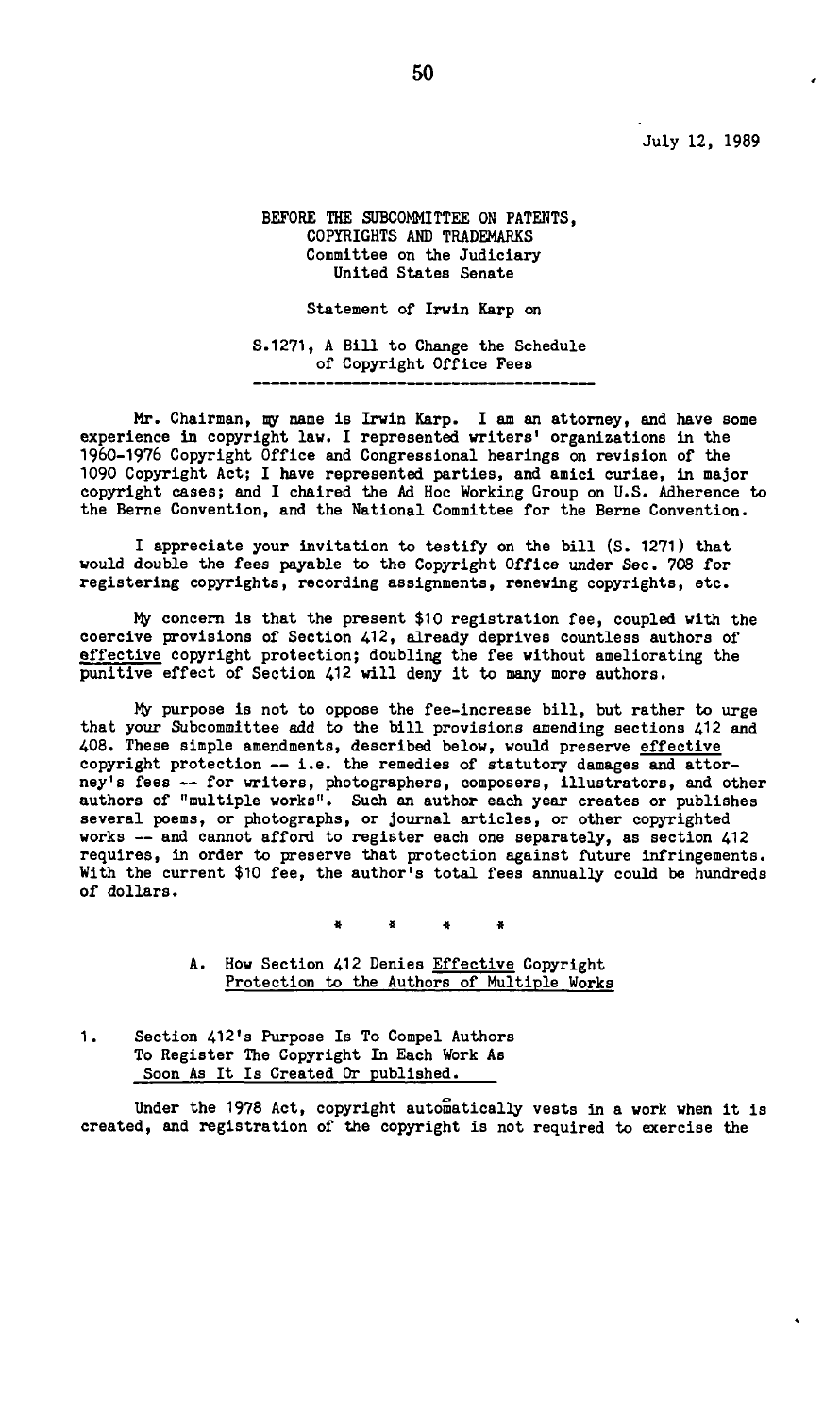**rights it gives the author. If an infringement occurs, the author or other copyright owner can then register the copyright, sue for the prior infringement, and can obtain various remedies: damages, profits, an injunction, and seizure of infringing copies.** 

**However, section 412 is intended to compel authors to register each copyright as soon as a work is created or within 3 months of first publication. It does so by preventing them from recovering the two most important remedies for infringements of "multiple works" — statutory damages and attorney's fees — unless the copyright was registered before the infringement occurred. [1] (Footnotes at the end of the statement.] Prior to 1978, authors of published works were entitled to recover statutory damages and attorneys fees, as well as all other remedies, for infringements that occurred before they registered a copyright, as well as those that occurred after registration. [2] Authors of unpublished works could invoke similar remedies under common law, where no registration was required. [3]** 

#### **2. Statutory Damages And Attorney's Fees Are The Only Effective Protection For Authors Of Multiple Works**

**For authors of multiple works, statutory damages (Sec. 504(c) and an award of attorney's fees (Sec. 505) are the only effective protection against infringement. Without them suits cannot be brought by these authors; bare-faced infringers cannot be persuaded to make reasonable settlements.** 

**The actual damages, or infringer's profits, caused by an infringing use of a poem, or a photograph, or a magazine article, or illustration, or essay in a scholarly or scientific journal often are small; and, in any event, are difficult and costly to do prove. The purpose of statutory damages is give copyright owners some recompense in these circumstances (and deter infringement) by allowing the court to estimate and fix damages without proof. (41 If infringement is established, damages of at least the statutory minimum will follow. Section 412 prevents many authors from claiming this essential remedy.** 

**The purpose of awarding attorney's fees is allow plaintiff-authors of limited means to protect their copyrights, particularly "where the commercial value of the infringed work is small and there is no economic incventive to challenge an infringement through expensive litigation." [5] Section 412 denies many authors of multiple works the essential right to recover attorneys fees if they prevail. And since they are still exposed to an adverse award of attorney's fees should the defendant prevail, section 412 increases the risk of challenging unauthorized uses of their works.** 

**Creators of multiple works — poets, composers, photographers, illustrators, writers of articles and essays — are the kinds of authors who were intended to be protected by these two remedies. But the cost of registering multiple works separately is so high that the cannot comply with section 412, and it'therefore denies them the only effective protection against infringement. And the fact they are unable to register these works increases the likelihood that infringements will occur**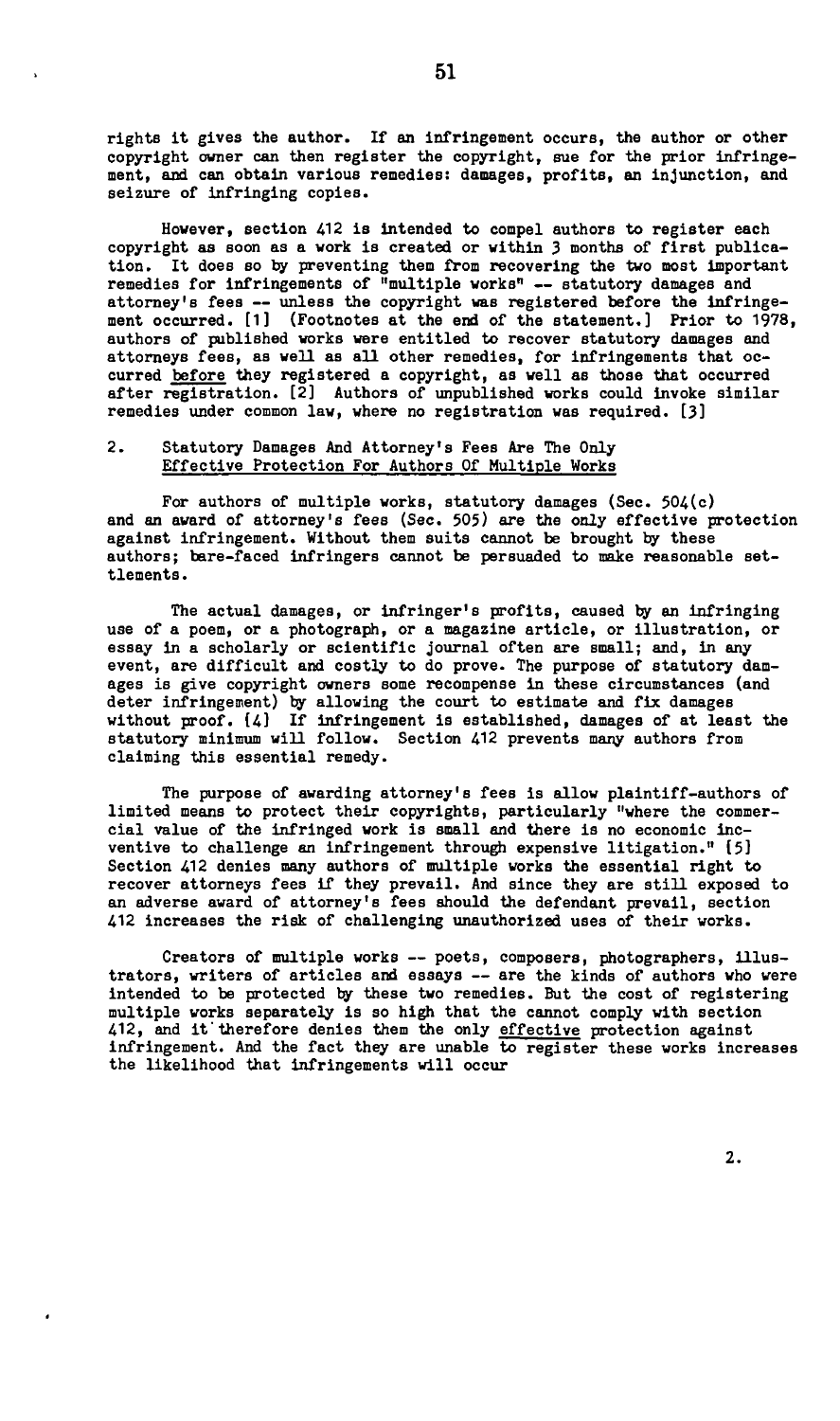#### 3. Authors of Multiple Works Cannot Afford To Comply With Section 412. As It How Stands

An author who creates several works each year — 20 or 30 poems or songs or paintings, 10 or 15 short stories or articles, several hundred photographs — cannot forsee which of them will be infringed in the future, or when they will be infringed. Most of the works will not be infringed; perhaps none will. But since 1978, because of Sec. 412, the only way an author can insure that <u>effective protection</u> is preserved should one of them subsequently be infringed is to separately register the copyright in every work when it is created (before sending anyone a copy), or within 3 months after it is first published. Otherwise, he will be foreclosed from recovering statutory damages and attorney's fees should one of the works be infringed .

Many authors who create several works each year cannot afford to register each of them separately on creation or publication, as section 412 demands. The price is already too high given the present \$10 fee — \$200 to register 20 works in a year; \$300 for 30 works. If the fee is doubled, as S.1271 and H.R. 1622 provide, a photographer who created 200 photographs a year would have to pay \$4000 in order to comply with section 412, and preserve effective copyright protection for his work. A poet who wrote 500 poems during the next 20 years would have to pay the Copyright Office \$10,000 in order to comply with Section 412 under the new fee schedule; in addition, he would have the burden and costs of preparing and filing 500 application forms.

#### 4. Section 412 Imposes An Inequitable And Discriminatory Compulsion on Individual Authors of Multiple Works

In its present form, Section 412 imposes an enormously unfair and discriminatory compulsion on poets, photographers, composers, illustrators, authors of articles and essays, etc. — many of whom create works of cultural, scientific, or educational value that earn them a modest or minimal return. Yet if the fee-increase bill is enacted, without any modification of Section 412, such an individual author who creates 30 works in 1990 would have to pay the Copyright Office \$600 for the right to claim statutory damages and attorneys fees should one of them be infringed in the future. By contrast, a motion picture company would pay the Copyright Office \$20 to register its copyright in a film that cost \$20 million to produce and grosses \$50 million or more. And ironically, the film company would register even if section 412 were eliminated; since it, like countless other companies, has several reasons for register copyrights.

It is not surprising that motion picture companies, book publishers, record companies and other corporate copyright proprietors may support the fee-increase bill. Considering the cost of their works their works, and the income a successful film, recording, book or software program can generate, a registration fee of \$20 is — for them — a bargain. But there is something amiss about a fee schedule that now requires a poet to pay \$10 to register the copyright in a 2-page poem which might earn him a few hundred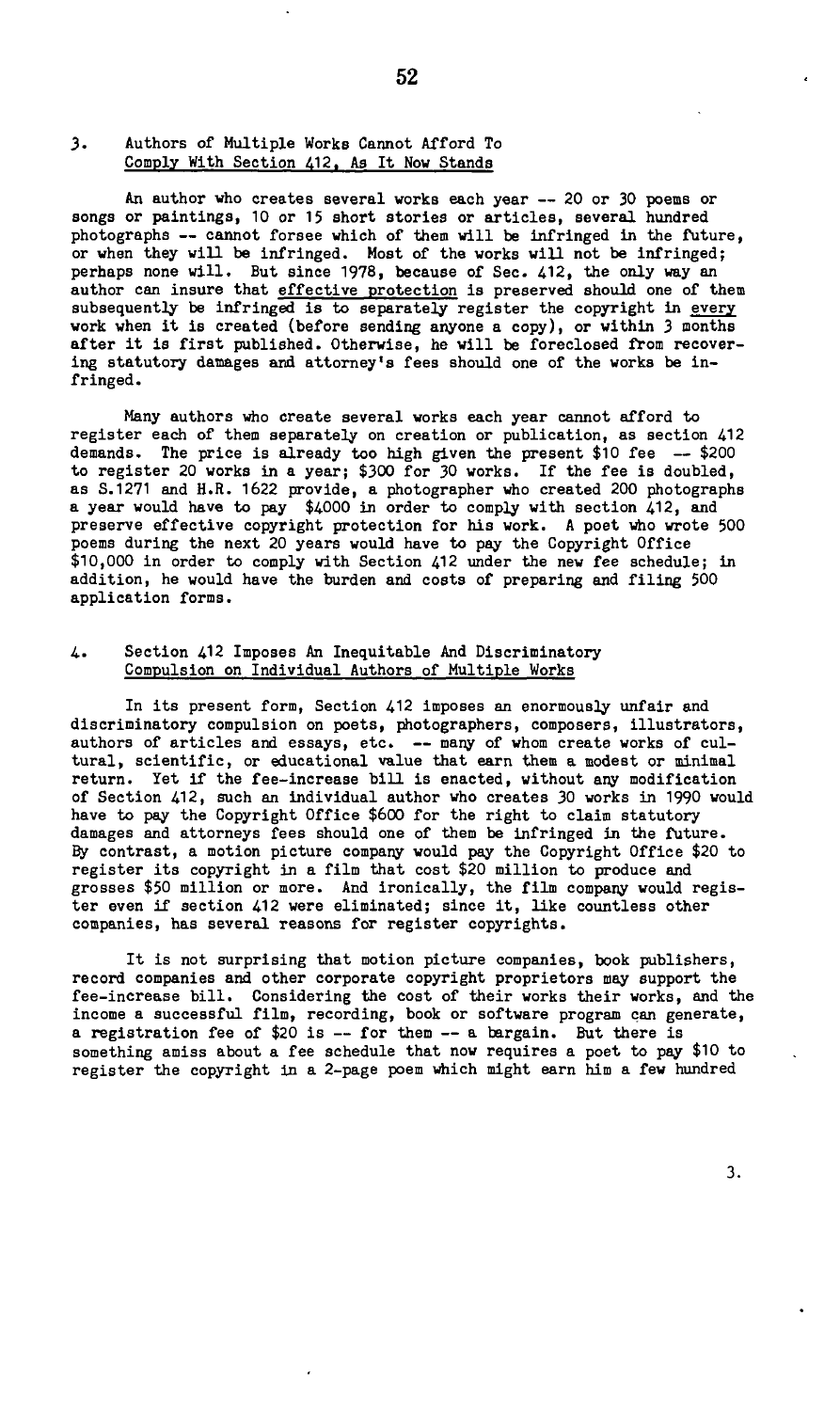**dollars during its copyright term — and requires Paramount Pictures to pay the same \$10 to register the copyright in RAIDERS OF THE LOST ARK**  which cost millions of dollars to produce and grossed \$365 million in theat**rical release. A \$1000 copyright registration fee for a commercial motion picture that cost \$5 million to produce — .00022 of its cost, would certainly be more reasonable that the \$20 (.000004?) the Register proposes, and easily affordable even if the film lost money. Obviously, the Register's fee schedule is quite acceptable to copyright industry associations.** 

**Section 412 exacts a price for essential remedies; not a fee for services. Authors who register copyright under the compulsion of the section do so to avoid losing the only two remedies that can give them effective protection. Awards of statutory damages and attorney's fees are not services or benefits provided by the Copyright Office. They are remedies which the Congress established decades before 1978; remedies which were available before 1978 even though registration was made after the infringement.** 

**Section 412 exacts its price in an inequitable and discriminatory way. Those who can afford to pay may claim statutory damages and attorney's fees, those who cannot afford to pay are denied those remedies. The fee charged is a pittance for major copyright interests, who would register for other reasons even is section 412 were eliminated, can afford to sue even if attorney's fees were not awarded, and more often seek actual damages and profits rather than statutory damages. The fee, multiplied by the several works an individual poet or composer or photographer creates annually, is beyond their means.** 

**Section 412, in its present form, discriminates against individual authors of multiple works, denying them protection equal to that allowed to other copyright creators who can afford to pay for the remedies. And it compels payment of a price for remedies that is set under a schedule that is plainly disproportionate. In these circumstances, its requirements violate the spirit, if not the letter, of the Constitutional requirements of due process and equal protection.** 

**The unfairness of section 412, and the severe penalties it imposes on individual authors, could be ameliorated by simple amendments to sections 412 and 408.** 

#### **B. Suggested Amendments To Sections 408 And 412**

**I suggest that the fee-increase bill be revised by inserting a provision that would amend section 412, and a provision that would amend section 408(c) which governs registrations of copyright.** 

**1. Section 412** 

**I recommend that section 412 be amended to provide that so long as a copyright registration is made**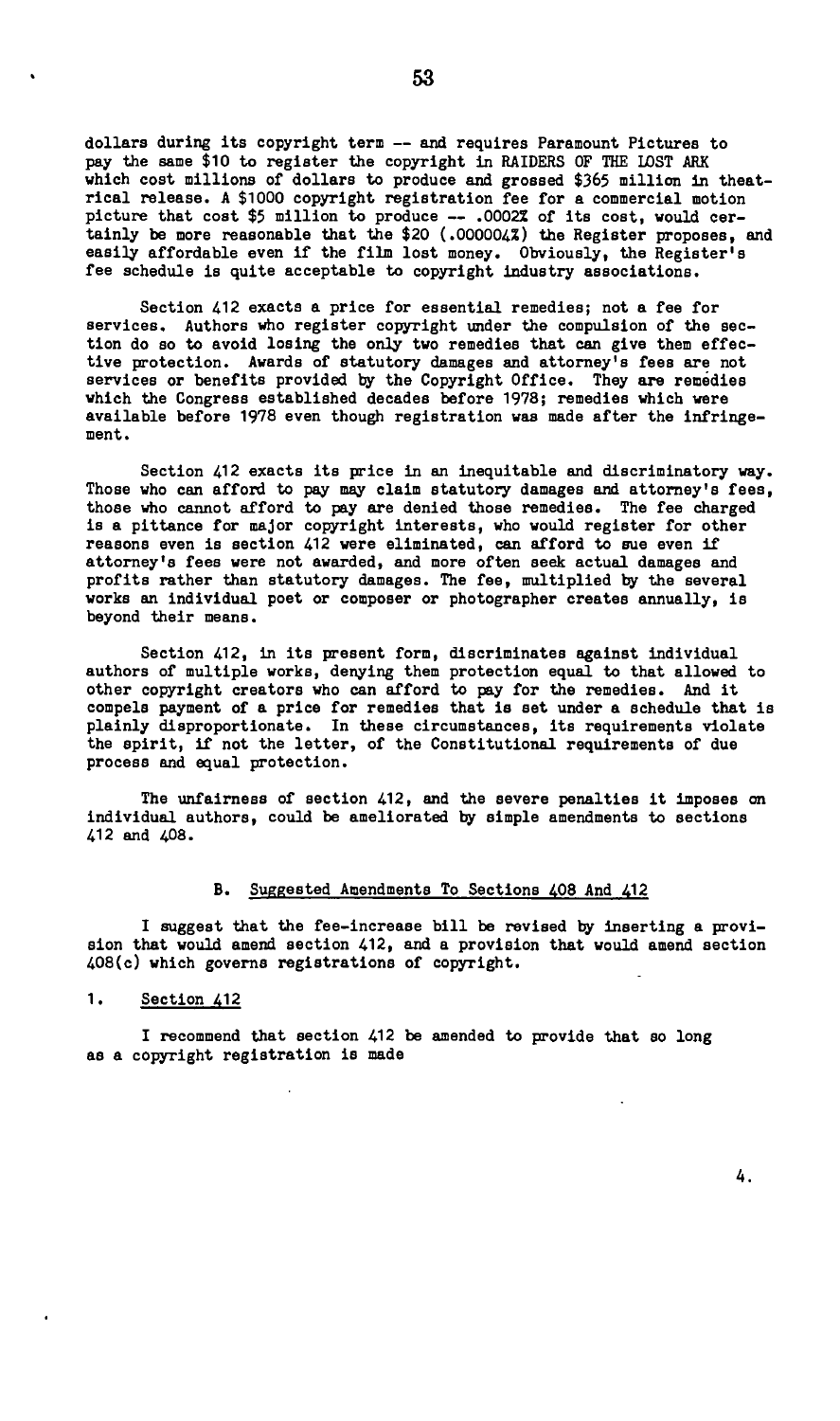for an unpublished work, created by an individual author, no later than 24 months after it is created, or

for a published work, created by an individual author, no later than 24 months after it is first published

the author is entitled to claim statutory damages and attorney's fees for any infringements commenced before the effective date of the infringement, as well as those occurring after that date. "

"Individual author" means one entitled to the copyright under sections 302(a) and (b), and the proposed amendment does not apply to a work made for hire.. As I have noted, the heavy burden of section 412 falls on individual creators of copyrighted works, not on corporations and other business entities that acquire rights from authors or produce works-made-for-hire.

While this amendment does not restore to individual authors the unrestricted right they had before 1978 to obtain statutory damages and attorneys fees for infringements prior to registration, it would significantly ameliorate the harsh penalty now imposed on them by section 412. The 24 month grace period created by the amendment would enable authors, artists, composers and photographers to make a group registration(s), for one \$20 fee, of several works they created or first published during the previous 24 months, without losing the right to claim statutory damages or attorneys fees for infringements of those works commenced prior to the registration.

I had originally recommended an 18-month grace period to Chairman Kastenmeier, but it has been suggested to me that a 2-year period would be easier to administer. Of course, a 24-month or 18 month grace period is much shorter than the grace period allowed in section 410(c) which provides that if a registration is made within 5 years after first publication of a work, the certificate shall be given prima facie evidentiary effect in any judicial proceeding.

Presently authors can make a group registration for unpublished works. But if they wait for several months or until year-end to file a registration for several works created during that period — the only way to avoid multiple fees — they lose statutory damages and attorney's fees for any work in the group that was infringed before the group registration was filed. They face the same risk if they wait to register a group of published works, as permitted under Section 408(c)(2)

#### 2. Section 408(c)

I recommend that Section 408(c) be amended to explicitly permit an author to make group registrations of unpublished works, at any time, so long as the works in each group were created within the preceding 24 months. Section 408(c)(2) also should be amended to permit an author to make group registrations on the same terms and time periods for works first published as contributions to newspapers, anthologies, collective works or other compilations. At present that, the section only allows a group registration of works first published as contributions to periodicals (including news-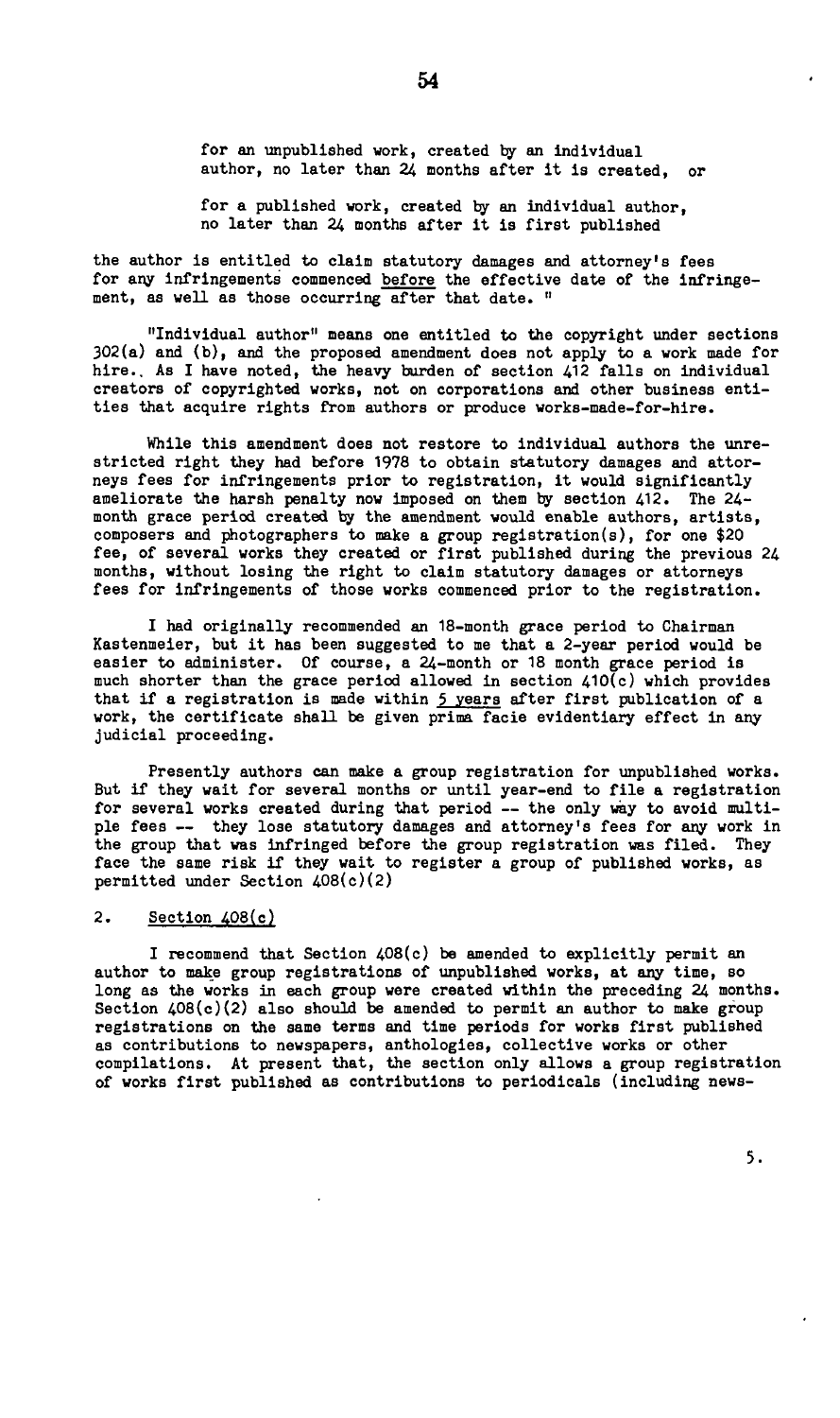**papers.) The clause should be amended to permit a deposit of a copy of the pages from the collective work containing the author's contribution, and not require a deposit of the entire periodical, newspaper section, anthology, encyclopedia or other collective work in which the contribution appeared.** 

#### **C. The Amendments Will Hot Adversely Affect Registrations**

**1. Adding a 2 year grace period to section 412 will not adversely affect registrations. Section 412 would still require that works be registered in order to obtain statutory damages; it would simply permit registrations to be made some time after creation or first publication.** 

**Indeed, the grace period may well encourage many registrations by individual authors of multiple works who now cannot afford to separately register each of the poems, photographs or other works they create annually. Indeed, unless the grace period were added, it is likely that the doubling of the fee would further diminish the separate registrations of multiple works. And there is no way that section 412, as it now stands, could compel thousands and thousands of separate registrations by authors who cannot afford to make them now, and could less afford to make them if the annual cost doubled.** 

**I should point out that many poems, photographs, articles and other multiple works by individual authors are first published in periodicals, journals, newspapers, anthologies and other collective works. It is the publisher who registers its copyright in the collective workj and the grace period added to section 412 would not apply to that copyright or its registration, only to the author's copyright in his contribution and its contribution.** 

**Moreover, a preponderance of the 627,000 copyright registrations filed in 1988 would have been filed even if section 412 had not been added by the 1978 Revision Act. Companies that acquire rights from individual authors, or have works created by employees-for-hire register copyrights for a number of business reasons, and to obtain prima facie evidentiary effect under section 410. And companies that do not choose to register cannot be coerced to do so by section 412; they can afford to register if an infringement occurs, and sue even though they cannot obtain statutory damages and attorney's fees — unlike individual authors of multiple works. In any event, the proposed grace period would not apply to copyright in works-made-for hire for these companies.** 

**2. The Copyright Office may argue that a 24-month grace period would mean that it could not record the registration of works for several months after they were created or first published. But if an author cannot afford to register his multiple works, and he cannot be compelled to do so unless he chooses, then the Office can never make a registration of those works unless and until he decides to sue for an infringement - which is unlikely in the case of multiple works, for the reasons I have indicated.** 

**3. Use of the grace period by authors of multiple works would not harm the public. Again, if authors of multiple works cannot afford to**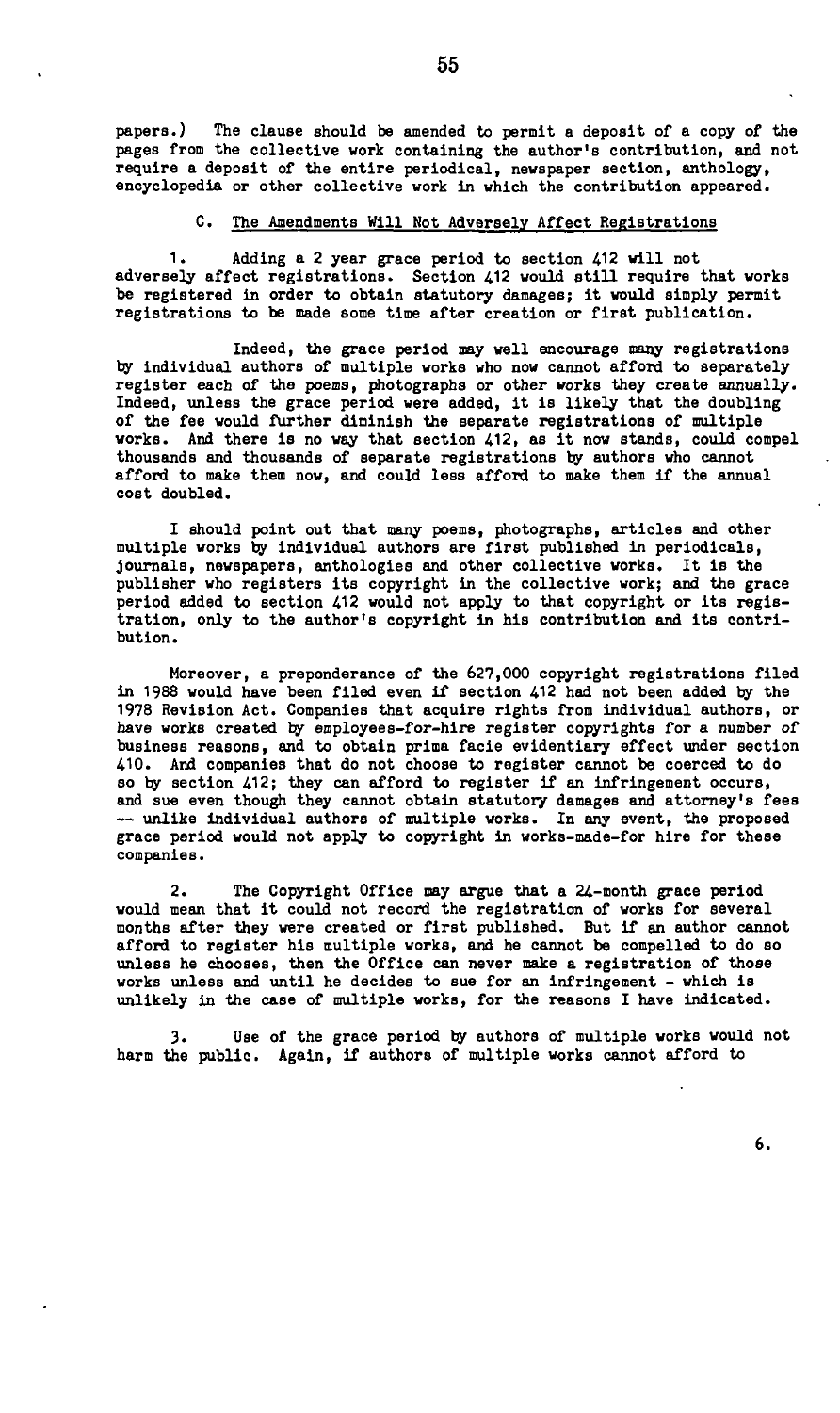**register under the present section, the public is denied that record. And without the grace period, a greater number of multiple works will never be registered because of the 100% fee increase. Moreover, absence of a registration cannot mislead any prospective user under the present Copyright Act. Even if he found no record that copyright in a given poem, song, or photograph had registered, he could not assume he was free to publish, perform, broadcast or otherwise use the work. If he did, the copyright owner or owner of the right involved, which might be an affluent company rather than a poor author, could register the copyright and sue for damages, profits and an injunction — and put him to the considerable cost of defending a suit.** 

#### **D. The Amendments Will Not Impair Acquisition of Copies For the Library of Congress**

**1. As mentioned above (C.1.), many multiple works by individual authors are first published by a corporate publisher in a periodical, journal or other collective work. It is the publisher who provides copies to the Library, through the deposit of copies with its registration; or through its deposit under section 407.** 

**2. Under section 412 as it now stands, the Library cannot obtain copies through a registration by the author if the author cannot afford to register. And for the reasons I have mentioned countless authors of multiple works presently cannot afford to register them, and even more could not afford to register separately at a \$20 fee. So the Library loses nothing from the amendments, which will do more to encourage than discourage the registration of multiple works by individual authors.** 

**3. Nothing in the proposed amendments affects the powers of the Register of Copyrights to enforce the deposit requirements of section 407.** 

**4. Section 407 does not compel the deposit of copies of unpublished works, and that bespeaks a lack of intent by Congress that the copyright system be employed to compel the deposit of copies of unpublished works for the Library of Congress. In any event, authors of unpublished multiple works are even less likely to register them separately each year than are authors of published multiple works, given the total cost, and the doubled cost if the fee-bill is enacted without the proposed amendments. The amendments are likely to encourage rather than discourage registration of such works, to the Library's considerable advantage.** 

# # \* \*

**I thank Chairman DeConcini for this opportunity to present my views to the Subcommittee.** 

**Irwin Karp**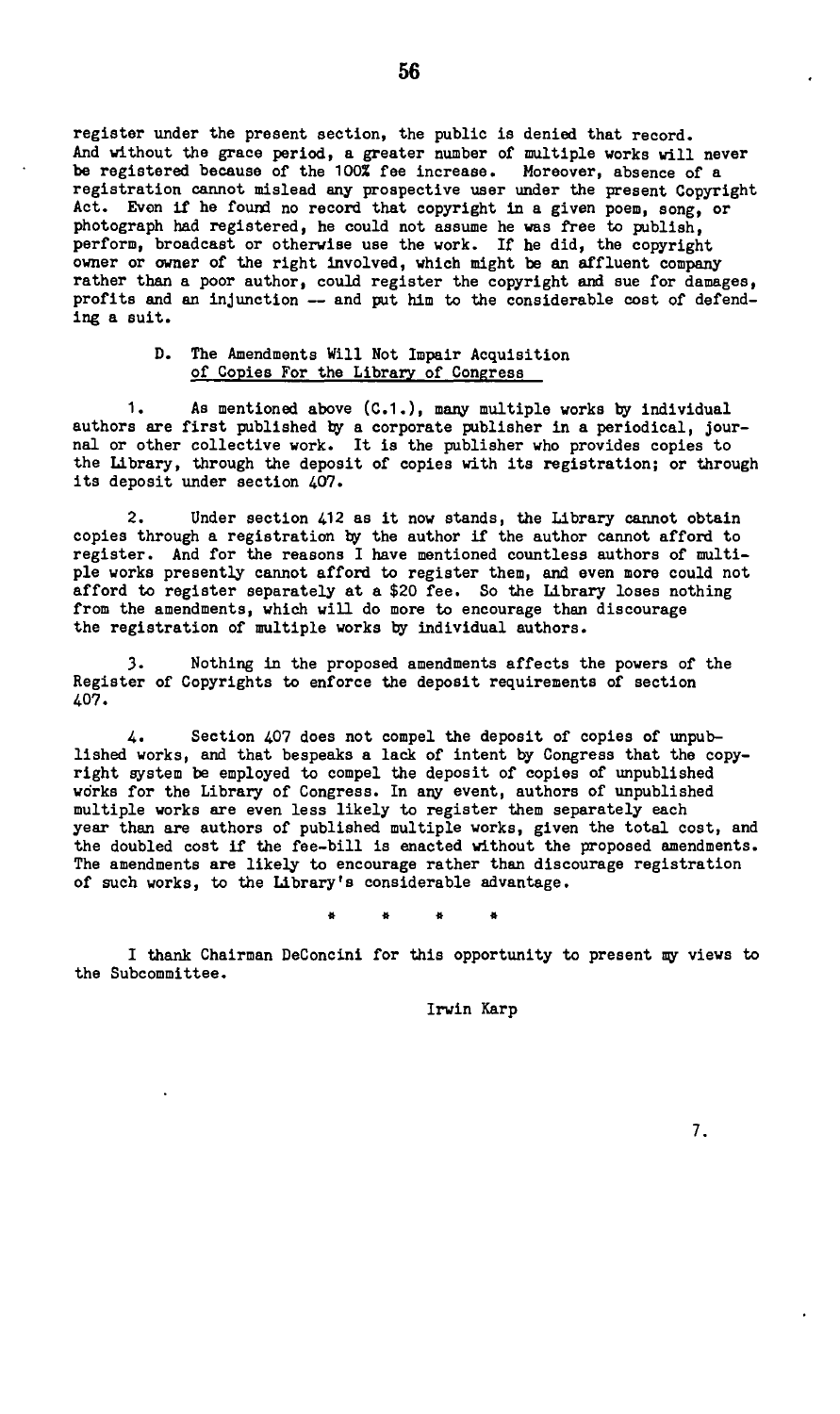#### FOOTNOTES

#### [1] Sec. 412

In any action under this title, other than an action instituted under sec. 411(b), no award of statutory damages or of attorney's fees, as provided by sections 504 and 505, shall be made for -

(1) any infringement of copyright in an unpublished work commenced before the effective date of its registration; or

(2) any infringement of copyright commenced after first publication of the work and before the effective date of its registration, unless such registration is made within three months after the first publication fo the work.

[2] Washingtonian Publishing Co. v. Pearson, 306 U.S. 30 (1939); 2 NIMMER OH COPYRIGHT, 7-113, 7-126.

[3] In actions for infringement of common law copyrights (in unpublished works) punitive damages often were awarded. <u>Roy Export Corp v. Columbia</u> Broadcasting Corporation, 503 F. Supp. 1137 (SDNY 1980), aff'd 762 F. 2d 1095 (2 Cir. 1982), cert, denied, 495 U.S. 826 (1982) (\$400,000 in punitive damages awarded for common law copyright infringement and unfair competition.] See also, 3 NIMMER ON COPYRIGHT, 14-18, cases cited (ftn. 59)

Moreover, in common law actions for violations of rights in literary property, courts could apply the rule that where the plaintiff failed to prove his damages, the court can make "the best estimate we can, even though it is really no more than a guess (citation omitted)." Gilroy v. American Broadcasting Company, 58 App. Div. 533 (1st Dept. 1977); motion for leave to appeal dismissed, 46 N.Y. 2d 580 (1979). [The Appellate Division made an estimate of, and awarded plaintiff-author, \$100,000 "as the reasonable value of that which the defendant had misappropriated."]

[4] F.W. Woolworth Co. v. Contemporary Arts, Inc., 344 U.S. 228 (1952); Douglas v. Cunningham, 294 U.S. 207, 209 (1935)

[5] 3 NIMMER ON COPYRIGHT 14-67, quoting from Quinto v. Legal Times of Washington, Inc<u>.</u>, 511 F. Supp. 579, 581 (D.D.C. 1981); <u>Diamond v. Am-Law</u> <u>Publishing Corp.</u>, 745 F. 2d 142, 148 (2d Cir. 1984); <u>Oboler v. Goldin</u>, 714 F. 2d 211, 213 (2d Cir. 1983).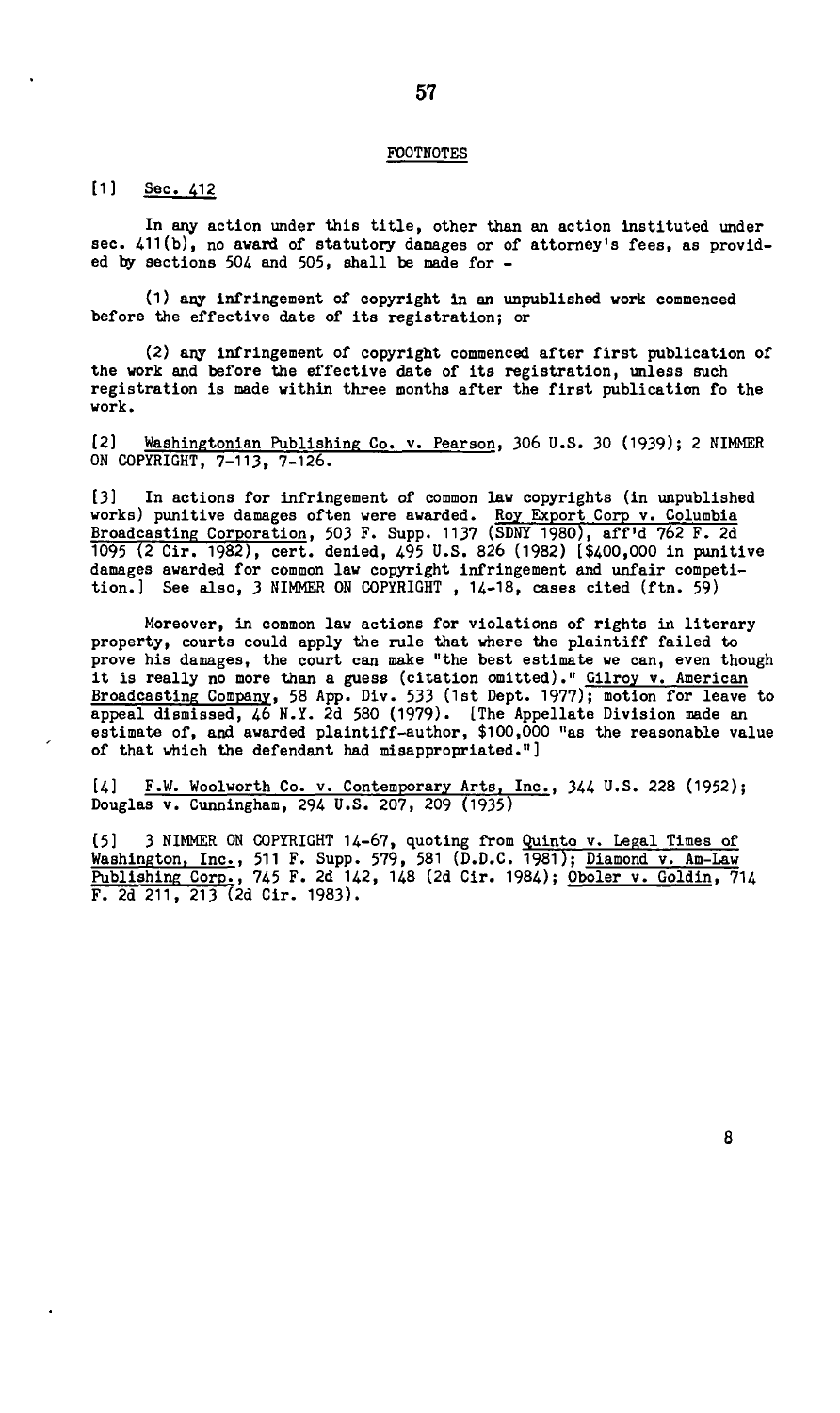**IRWIN KARP ATTORNEY AT LAW 4 0 WOODLAND DRIVE PORT CHESTER. N.Y. 10573** 

**914/939-538 6** 

July 17, 1989

Hon. Dennis DeConcini, Chairman Subcommittee on Patents Copyrights and Trademarks Committee on the Judiciary United States Senate Washington, D.C. 20510

Dear Chairman DeConcini:

My sincere thanks for the opportunity to testify on S.1271, which increases Copyright Office fees. I submit this additional comment for the record, indicating why a grace-period should be added to section 412.

As the Register of Copyrights mentioned, section 408 permits poets, photographers and other authors of multiple works to register several works created during a 12 month period "on the basis of a single deposit, application, and registration fee..." [408(c)(1)]. Mr. Kastenmeier's Report on the 1976 Revision Bill emphasized that this clause was added to prevent "unnecessary burdens and expenses on [these] authors..." caused by the "technical necessity for separate applications and fees..." It noted that "the undesireable and unnecessary results" of requiring separate registrations for each multiple work would be avoided by allowing a single group registration; for example, one registration of "a group of photographs by one photographer... or a group of poems by a single poet." H. Rep. 94-1476 (9/3/76), p. 154.

This provision was designed to allow a poet, photographer, etc, to accumulate works he or she created "within a twelve-month period" and register them as a group for the express purpose of saving authors from the "unnecessary burdens and expenses" of separately registering each work as it was created or published. But the purpose of section 412 is to compel separate registration of each work as it is created or published. Without a grace period to preserve statutory damages and attorney's for prior infringements of works submitted in a group registration at the end of the 12-month period, the objective of group<br>registration is frustrated --authors of multiple works are still under coercion to register each work separately upon creation or publication. Adding a grace period to section 412 allows group registrations to serve their intended purpose — it does not eliminate the requirement that multiple works must be registered in order to obtain statutory damages and attorneys fees.

Sincerely yours, Irwin Karp **frs^**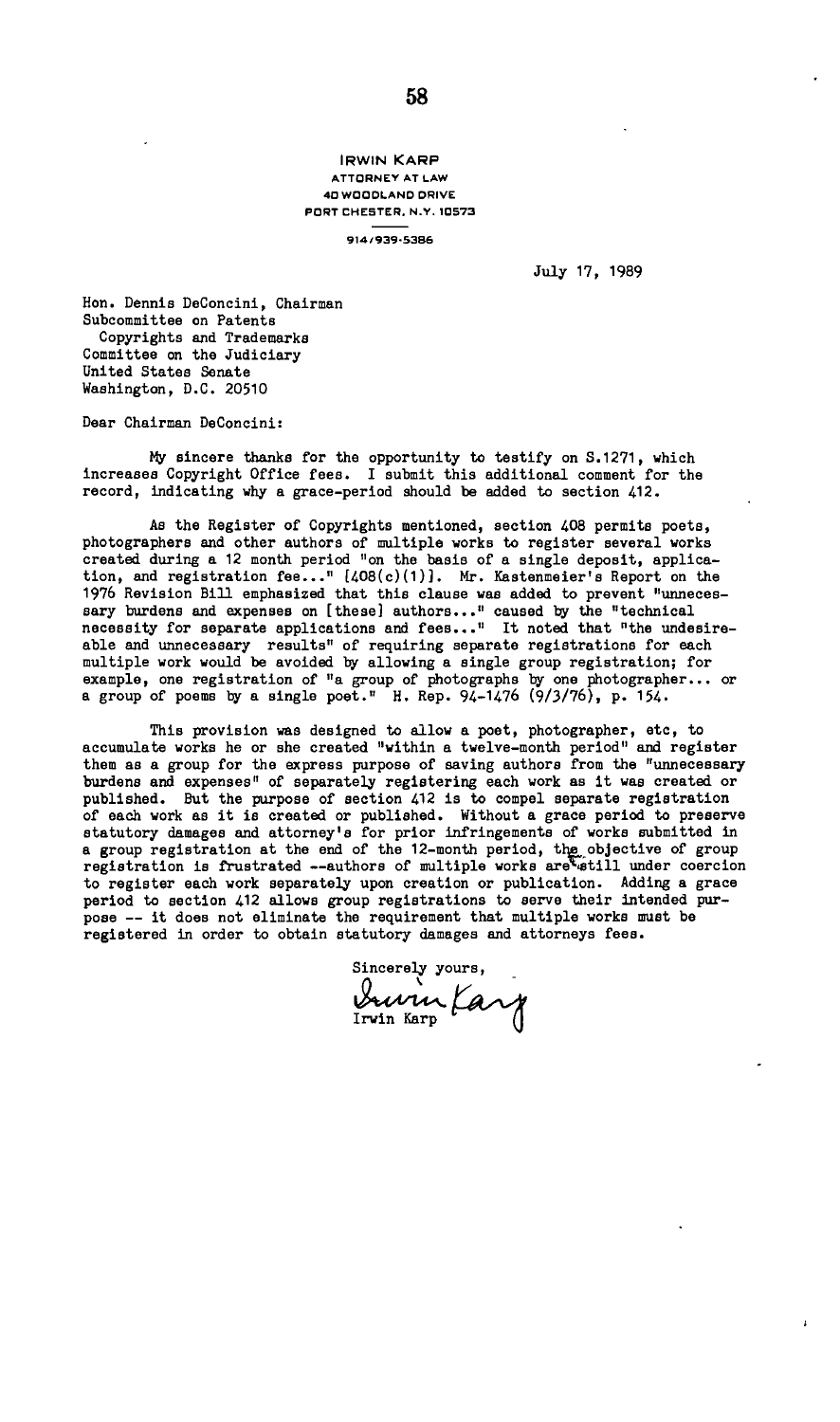Senator DECONCINI. Mr. Karp, I would welcome your submission of that information. I guess one of the problems I see here is that if we adopted one of your suggestions of a 2-year period of time, then you lose the incentive to register. Maybe that's OK, but I'm under the impression, and maybe I'm incorrect, but I'm under the strong impression that there's a public interest here of having these registered—having artists and people put their work at the Library of Congress, at the Copyright Office for that purpose in and of itself. Now maybe that's not what was intended, but that's what I feel is important. And then you get to the fee, and I think you make a good point, there is a difference between a multimillion movie that is registered for \$20 or \$10, and a 2-page poem. And I think there should be some consideration given that.

But it doesn't offend me that you'd have a small fee of \$20 even if you write a 2-page poem, if you want to register. If you don't want to, you don't have to. If somebody infringes, you have the right to go to court. The only thing the \$20 gives you is a presumption—a prima facie case—the court still makes the decision, which it does in any other rule of evidence before it, but there must be some evidence the other way to overcome the presumption. I don't see the compelling argument other than the inequity of a multimillion picture versus a 2-page poem. I see that inequity, and I think your argument is well taken.

But as far as the 2-year period of time, it seems to me that we're just inviting people not to register. Maybe that's what you really want—to not require registration. And maybe you think this whole thing is a gimmick to create an incentive to register and to create funds for the Register's Office.

Do you care to comment?

Mr. KARP. Oh, yes, very much so. [Laughter.]

First of all, 412 is not an incentive because people can't comply with it. It's not a single fee we're worried about. It's the fact that if you create 20 poems a year, or 500 over a career, and you want to get the protection of these two remedies, you have to register on creation, otherwise you maybe infringed before you ever do register. So that we're not talking \$20, we're talking—a photographer right now, at a \$20 fee, would have to register as many as three or four hundred photographs a year. We're talking about, in some cases, \$5,000 and \$10,000. I've mentioned to you the Daily—the newspaper in Tucson as just an example. They save \$43,000 or so right now.

Second, as far as public policy is concerned, the registration of a copyright does the public no good at all in terms of a warning that they may not infringe the work. That's not how you get a warning. The fact is that the Daily Star—the Daily News

Senator DECONCINI. The Arizona Daily Star.

Mr. KARP. The Daily Star, which has never registered confine, except for individual contributions, you know, about 74 different individual pieces, feature pieces that were registered, the daily issues were not registered. But if somebody infringes the Star, because they went to the Copyright Office and found no registration for the issue of July 10, 1989, the Star can register after the infringement and go to court and collect damages, and can collect profits if there are any, and get an injunction. It can do it because I'm sure it can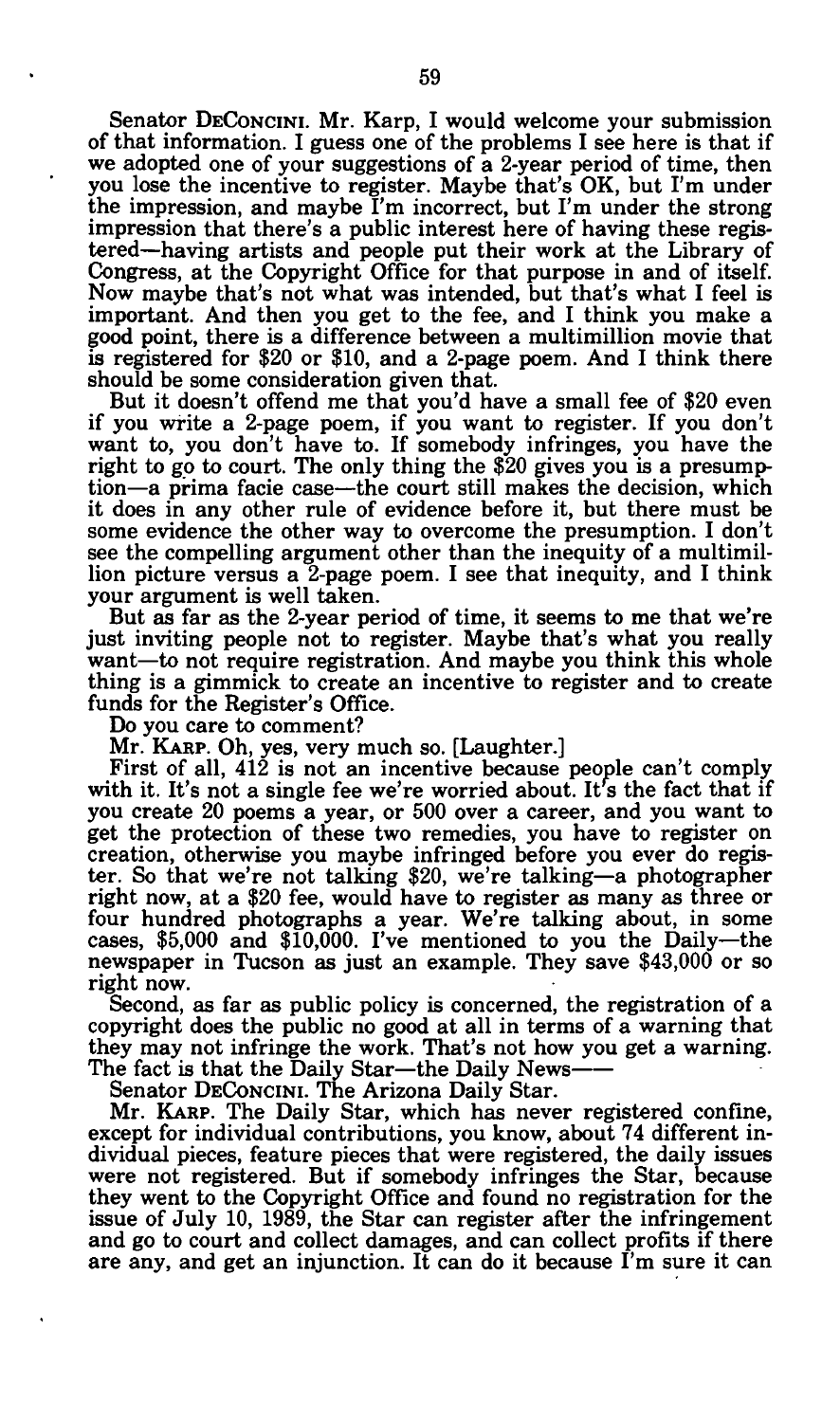afford to pay an attorney to do it. I think the New York Times owns some 40 or 50 small newspapers all over the country, not one of them registers, because they don't want to spend all that money.

The people I'm talking about don't refuse to register because they just don't like it, they can't afford it.

Now, if I haven't made—I'd just like to make that point in another way. If anybody goes to the Copyright Office records and looks at the records to determine whether a given novel has been registered and finds no registration, that doesn't give them the right to-

Senator DECONCINI. Well, do you think we'd be better off with no registration at all?

Mr. KARP. NO, no. We have—the Copyright Office would be just as happy as it is now if we had voluntary registration because

Senator DECONCINI. If you had voluntary registration, do you think as many people would register, or would it make any difference?

Mr. KARP. Yes; I think most of them would, because most of the registers, a large preponderance of the registrations come from copyright industries, like the movie industry and others, book publishing, who register for a number of business reasons, as is pointed out in your committee's report on the Berne implementation bill. And when they discuss why 411(a) can be modified so as not to apply to works of foreign Berne origin. People register to make a record in the Copyright Office for business purposes. If you go to the bank to mortgage your movie copyright, there's a record. And they do it for any number of reasons.

Also, the fact is that you can't make the Star register if it doesn't want to.

Senator DECONCINI. NO; nor the poet.

Mr. KARP. And they just are not doing it because they can't—and the only

Senator DECONCINI. And the poets are not doing it either.

Mr. KARP. Not to any significant extent. But they register as renewals in order to—you know, a copyright that was secured back in the 1950's or 1960's and the renewal term now begins after 28 years, they have to register or they lose their copyright. And that really comes down to almost the nub of it.

Senator DECONCINI. So isn't that voluntary, when they don't have to?

Mr. KARP. NO. It's not voluntary

Senator DECONCINI. Why isn't it?

Mr. KARP. Because if you need the remedy

Senator DECONCINI. Yes; for the attorney's fees you have to register.

Mr. KARP. Yes; and that's not giving somebody something. That was taken away from authors in 1978, and prior to 1978

Senator DECONCINI. Well, if you had no Copyright Office, no Register's Office

Mr. KARP. I'm not suggesting

Senator DECONCINI. I know, but if you had none, and you are a poet and somebody infringes on you, you sue them, you win, you don't collect attorney's fees, right?

Mr. KARP. YOU would under the Act, if you didn't have 412.

 $\sim$   $-$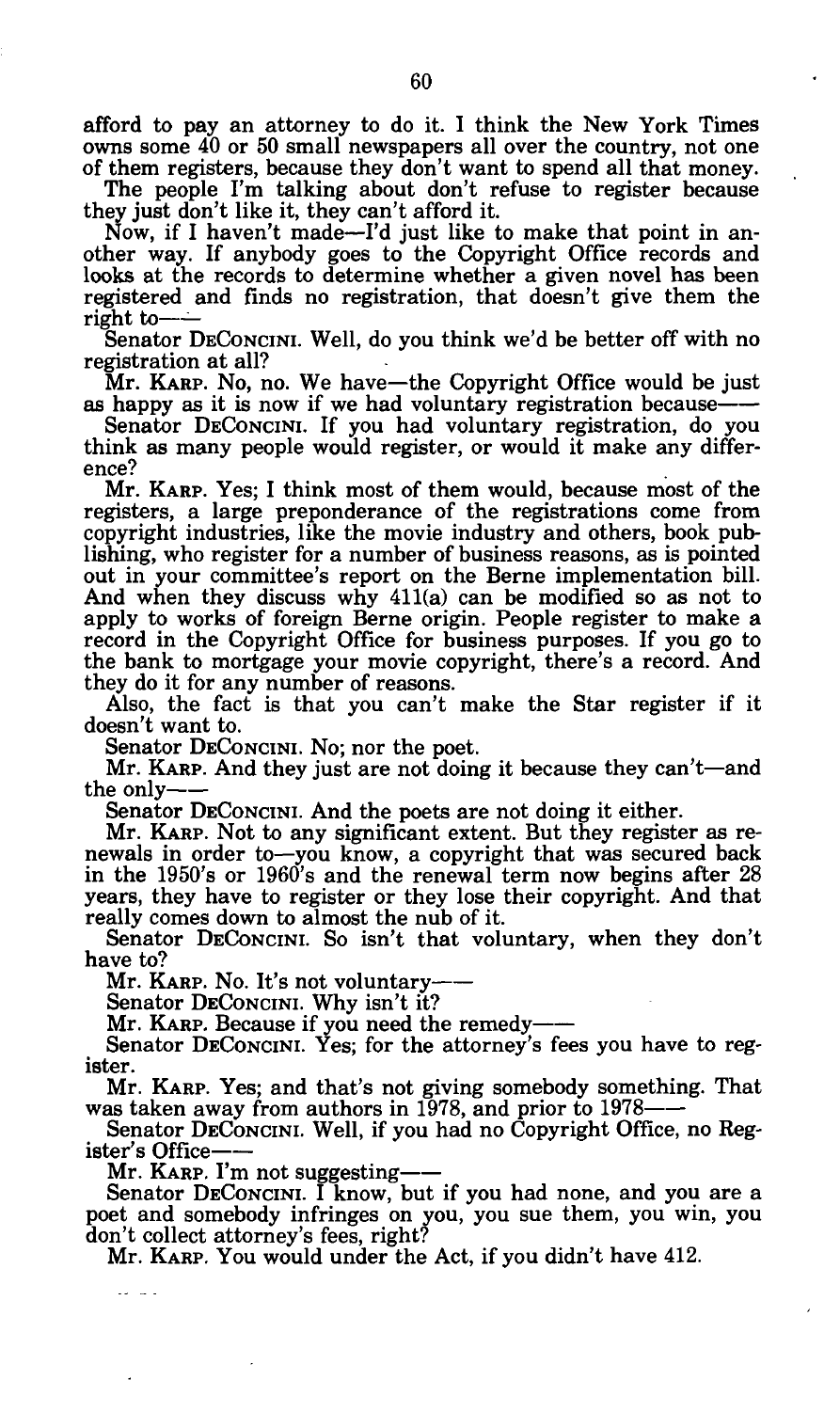Senator DECONCINI. Yes--

Mr. KARP. Or if you had a 2-year grace period.

Senator DECONCINI. If you had no act, if you had no act at all. Mr. KARP. If we had no Copyright Act?

Senator DECONCINI. Yes, if you had no Copyright Act and no Register's Office, you couldn't collect attorney's fees.

Mr. KARP. Oh, yes you could, because if you had no Copyright Act, you'd be protected as unpublished literary works were prior to 1976 at common law. And at common

Senator DECONCINI. You can't collect attorney's fees under the American rule.

Mr. KARP. The common law, as my statement points out, for an infringement of an unpublished literary work, you can collect damages, but you can also collect punitive damages, which has been—I cite

Senator DECONCINI. But you can't collect attorney's fees——

Mr. KARP. You can collect

Senator DECONCINI [continuing]. Under the American rule, isn't that correct?

Mr. KARP. NO; but the punitive damages takes that into account. That's one of the main reasons for punitive damages.

Senator DECONCINI. Maybe, maybe.

Mr. KARP. And you can also—you could have collected under Gilroy against ABC Paramount, which I cite, you could have collected at common law, the equivalent of statutory damages, which is that the judge could guess what the amount of damages was. And in the Gilroy case, which went right up to the New York Court of Appeals, Gilroy sued for the misappropriation of a basic right, the right to create novels from a screenplay he had written. And he could not prove what his damages were when the ABC Paramount, and a couple of big paperback publishers went ahead, ignored his rights, and created paperback novels based on his work. The court said, even though we can't prove damages, we can guesstimate, citing Sheldon against MGM. But the New York Court of Appeals affirmed an appellate division decision guessing that Gilroy, who couldn't prove any damages at all, guessing he had been damaged to the extent of \$100,000.

" - Senator DECONCINI. Yes; but that's different than attorney's fees, you agree with that?

. Mr. KARP. That's enough to pay the attorney's fee.

Senator DECONCINI. Well, it may be and it may not be. It would depend on the cost of the attorneys. But the point is that the attorney's fees are not part of our common law at all.

Mr. KARP. NO. The attorneys fees were part of our copyright statute from 1909 on.

Senator DECONCINI. This grants a special exemption to the American rule on attorney's fees.

Mr. KARP. It has since 1909, and the Copyright Act. And from 1909 to 1978 you could get attorney's fees even if you registered after you were published.

Senator DECONCINI. And your point is that we should continue to do that?

Mr. KARP. Yes; and the other thing I really should point out is how unfair 412 is, even though it takes away attorney's fees from a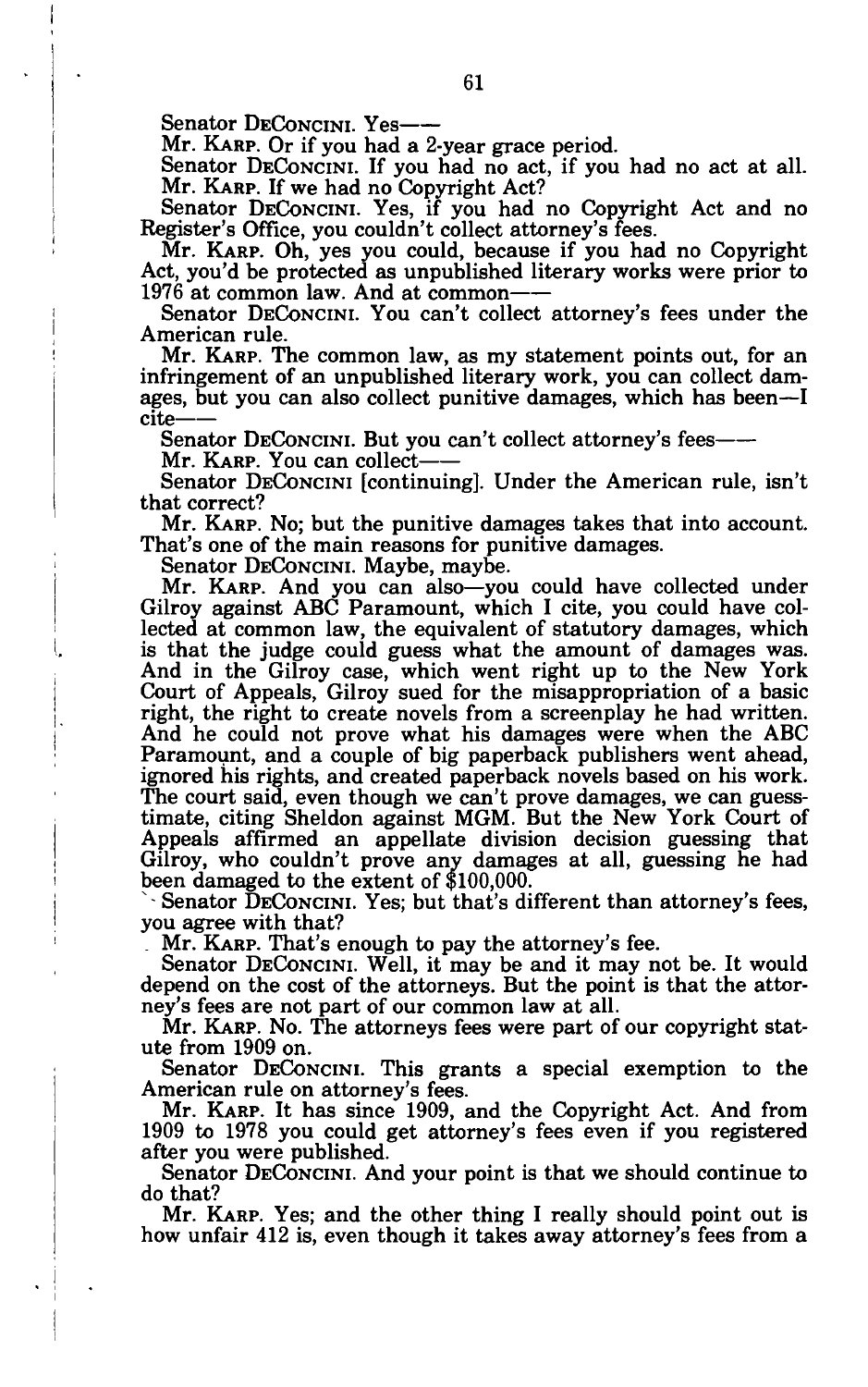poet who sues, who decides I'm going to sue anyway, if the defendant wins, and that's a risk in infringement suits, the defendant can still get attorney's fees from the poet. And I don't think that's a fair rule of any game.<br>Senator DECONCINI. OK.

Mr. KARP. Thanks very much. ..

ts.

Senator DECONCINI. Thank you very much, Mr. Karp. The committee will stand in recess subject to the call of the chairman.

[Whereupon, at, **11:05** a.m., the committee recessed subject to the call of the Chair.]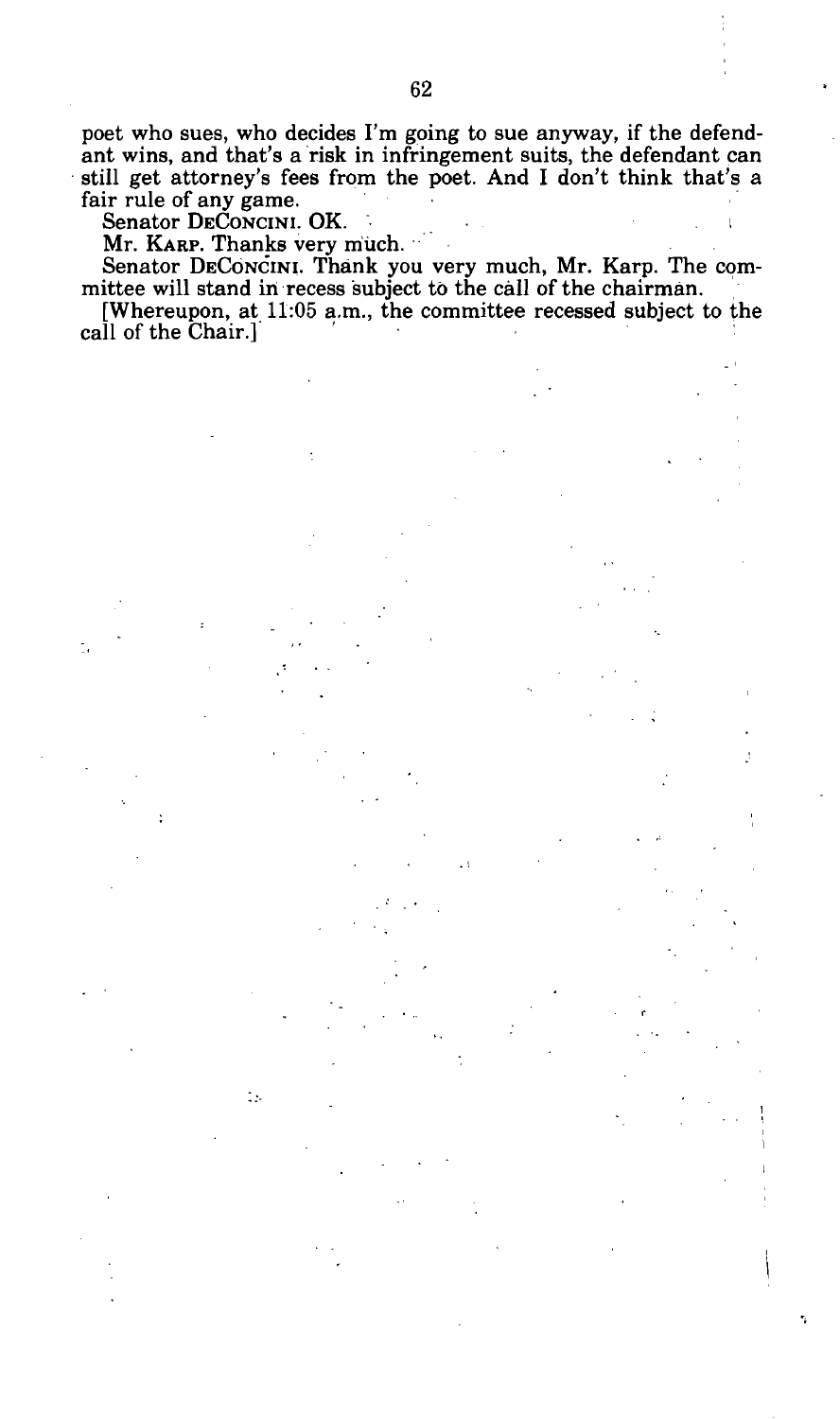## **APPENDIX**

## ADDITIONAL SUBMISSIONS FOR THE RECORD



**JASON S. BERMAN**  *President* 

#### July 11, **,1989**

The Honorable Dennis DeConcini United States Senate SH-328 Hart Senate Office Building Washington, D.C. 20510-0302

Dear Senator DeConcini:

On behalf of the Recording Industry Association of America, , I would like to 1et.you know of our support for S. 1271, the Copyright Fees and Technical Amendments Act of **1989.** I. , understand that this legislation is the subject of a hearing in your Subcommittee.

The Copyright Office, under the leadership of Ralph Oman,<br>performs an important public service to composers, authors<br>and other creators of intellectual property. Although this<br>legislation will result in slightly higher fee Copyright Office is to maintain efficiency and high standards in the protection of the rights of artists.

Please do not hesitate to call on the RIAA in the future should we be able to,assist you in any way.



#### **RECORDING INDUSTRY ASSOCIATION OF AMERICA, INC.**

**1020 Nineteenth Street, N.W. a Suite 200 a Washington, D.C. 20036 <b>a** Phone: (202) 775-0101 **a** Fax: (202) 775-7253 **!**<br>|<br>|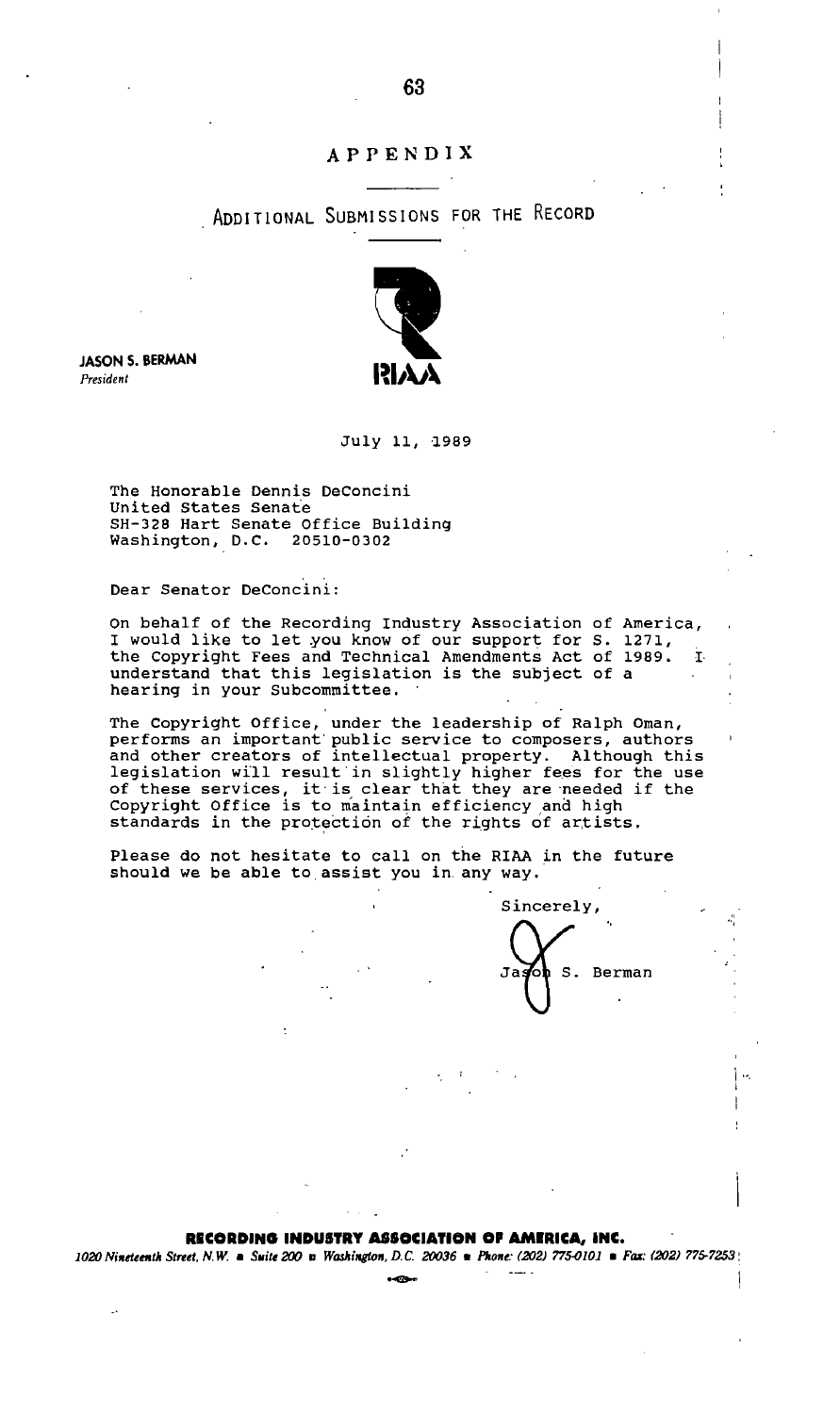

**Association of American Publishera, Inc.** 

**1718 Connecticut Avenue. N W Washington, D C 20009-1148 Telephone 202 232-3335 FAX 202 745-0694** 

**July 17, 1989** 

**The Honorable Dennis DeConcini, Chairman Subcommittee on Patents, Copyrights and Trademarks Committee on the Judiciary United States Senate 327 Hart Senate Office Building Washington, DC 20S10** 

**Dear Mr. Chairman:** 

**The Association of American Publishers offers the following comments on S 1271.** 

**The AAP does not oppose the fee increase contained in S 1271 (for the purpose described in the following paragraph), but does oppose the automatic adjustment provision, we believe that section 708 now correctly provides that Congress shall set and amend copyright office fees by statute. This enables Congress to review all matters pertinent to copyright office services and fee increases and insure that fees do not become burdensome or unduly taxing to copyright holders.** 

**We are quite concerned, however, that current law states only that the fees, deposited by the Register of Copyrights in the Treasury of the United States, "shall be credited to the appropriation for the necessary expenses of the Copyright Office." This language does not insure that the additional fees will increase funds available to the Copyright Office and thereby improve and facilitate its services to copyright owners and the public. Copyright owners should not, in effect, be taxed for general revenue. We urge Congress to insure that the increase in fees will mean an increase in the budget of the Copyright Office.** 

**we have been assured by the Register of Copyrights of the Office's intention to work with AAP to provide meaningful regulatory relief from multiple applications and fees for serial publishers by permitting "group registration" of works published within a 90 day period for a single fee. This assurance means that we do not have to seek statutory relief at this time.** 

**We would be pleased to work with your staff to implement these comments including amendments to the bill to eliminate the automatic adjustment.** 

**Sincerely rol A. Risher** 

 $\overline{\mathbf{r}}$ 

**Director of Copyright**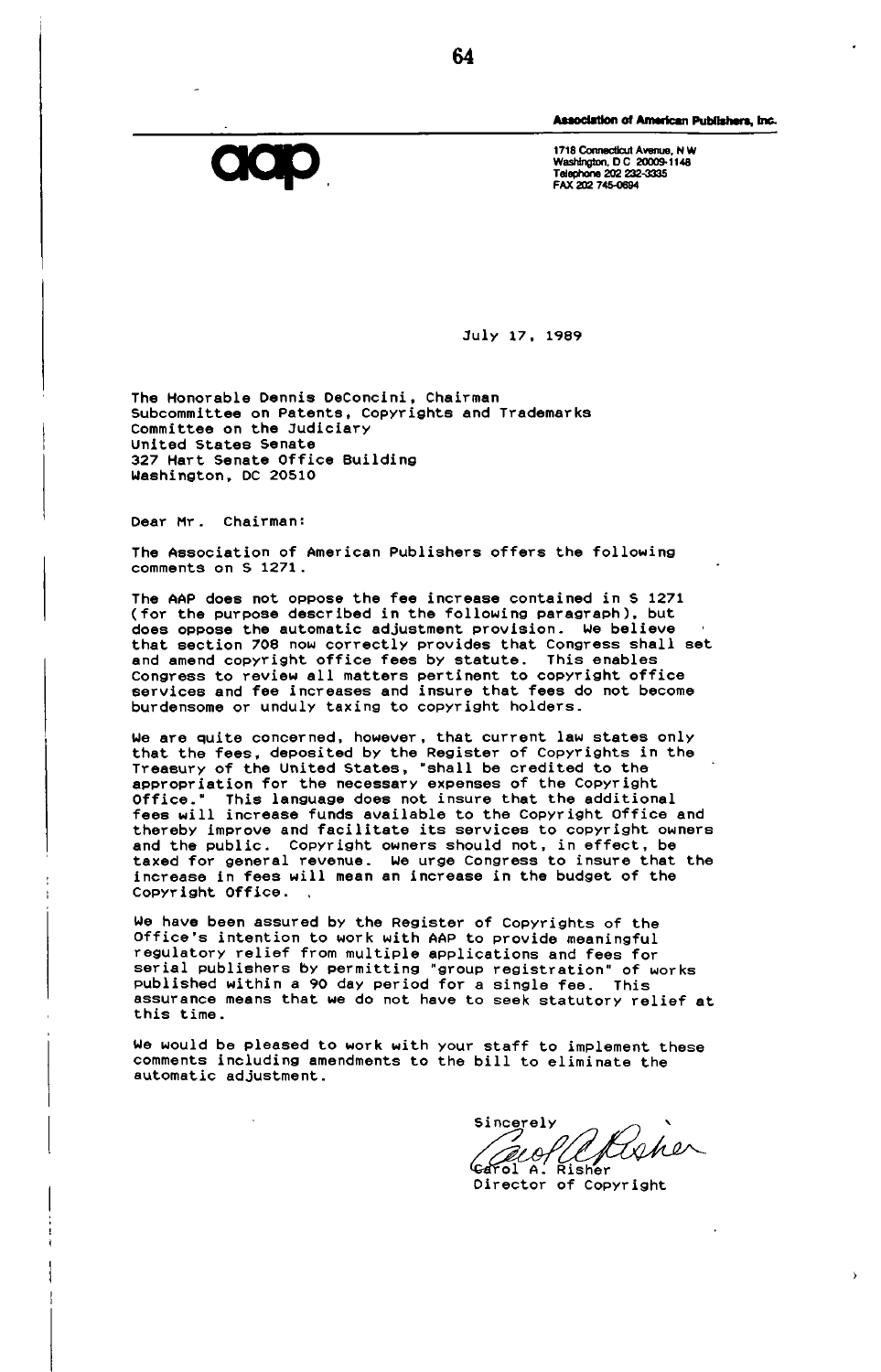

#### **HARCOURT BRACE JOVANOVICH, INC.**

I666 CONNECTICU | AVENUE, N W . WASHINGTON, D C 20009 TELEPHONE 202-387-3900

MARSHA CAROW **VICE PRESIDENT** 

**July 20, 1989** 

**The .Honorable Dennis DeConcini Chairman, Subcommittee on Patents, Copyrights and Trademarks Committee on the Judiciary United States Senate 327 Hart Senate Office Building Washington, D.C. 20510** 

**Dear Mr. Chairman:** 

**Harcourt Brace Jovanovich, Inc. is a significant customer of the Copyright Office, registering many thousands of works each year, as well as renewals, transfers, recordations, assignments and searches. We agree with the Register of Copyrights that an increase in the current fee schedule is warranted and support the fee schedule set forward in S.1271. We do so not only in recognition of the value of the services we recieve for fees, but also in recognition of the valuable public services the Office performs.** 

**We are appreciative of the Office's representation of U.S. copyright interests in international forums and of the Office's contributions toward public information. We acknowledge the importance of the Copyright Office's response to Congressional requests for special studies. Because the Copyright Office does fulfill functions of value to the general public, we believe that some share of the costs of the Office should be borne by the taxpayers.** 

**We urge you, Mr. Chairman, to ensure that funds available to the Office through appropriations reflect an appropriate balance between credit for earned fees and general revenues. We would hope that the amount of general tax revenues appropriated to the Office would not be concomitantly reduced by the increased amounts contributed by users. In other words, we urge Congress to increase the Office's overall funding so that the Office may continue its important public functions while at the same time deliver more efficient services to users.** 

**With respect to the Office's request for authority to adjust the fees for inflation at five year intervals, we cannot quarrel with the Copyright Office's anticipation of the need for**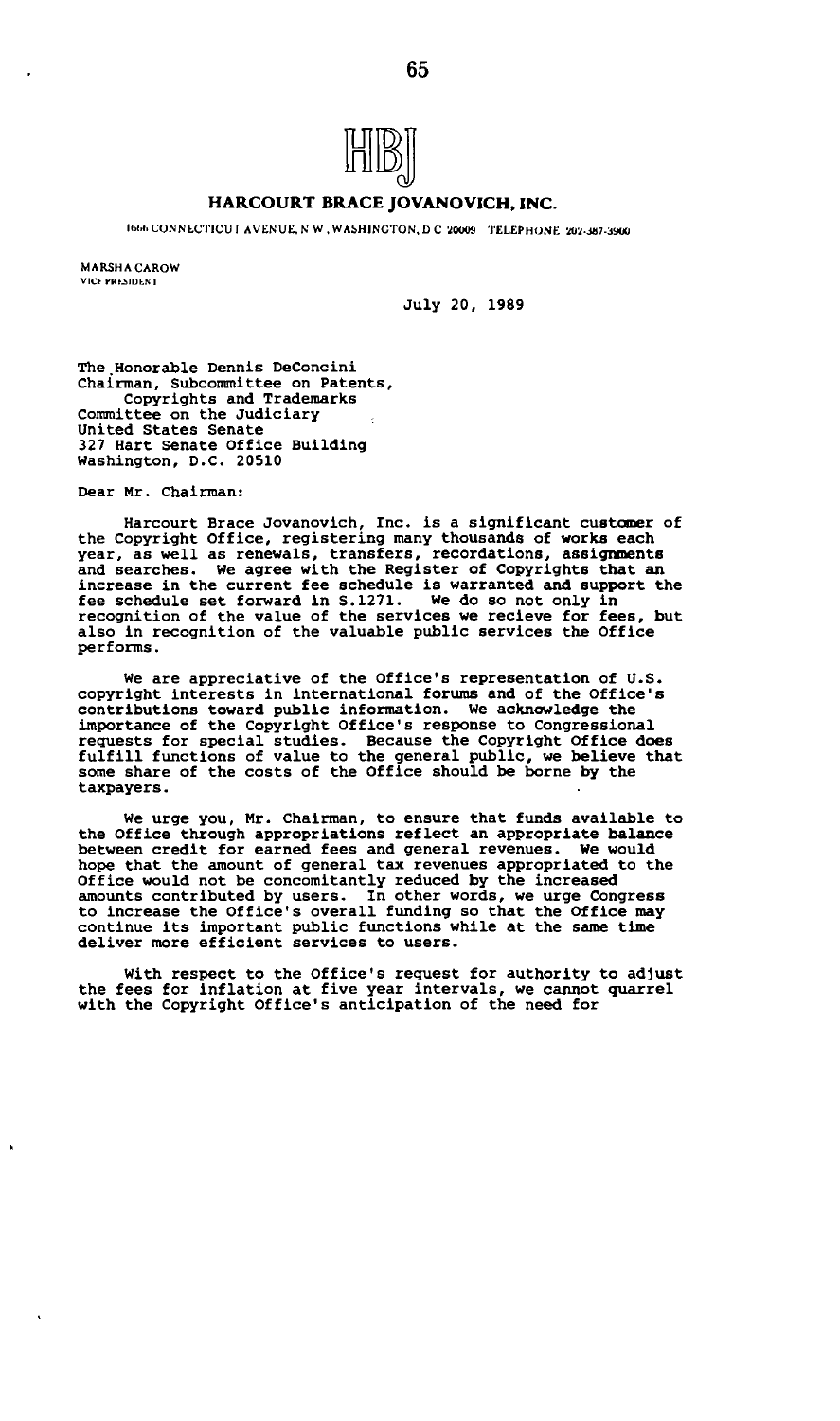appropriate future increases, but we question whether these increases should occur automatically without an opportunity for Congressional oversight. We urge the Committee to continue its oversight function and suggest that requests to Congress for fee increases, as warranted, could provide ongoing opportunities for such oversight.

Finally, we read with interest the comments of the Register of Copyrights before your Subcommittee regarding possible modifications in the registration system to accommodate the special needs of individual authors and of periodical publishers. We look forward to the opportunity to cooperate with the staff of the Copyright Office to find mutually satisfactory solutions to these situations, and to others as changing conditions may suggest.

We appreciate this opportunity to present our views on S.1271.

sincerely yours.<br>Q a august Coppe

 $\overline{a}$ 

 $\overline{1}$ 

Marsha S. Carow Vice President

MSC/smv

Щ.

cc: The Honorable Orrin G. Hatch

66

-2-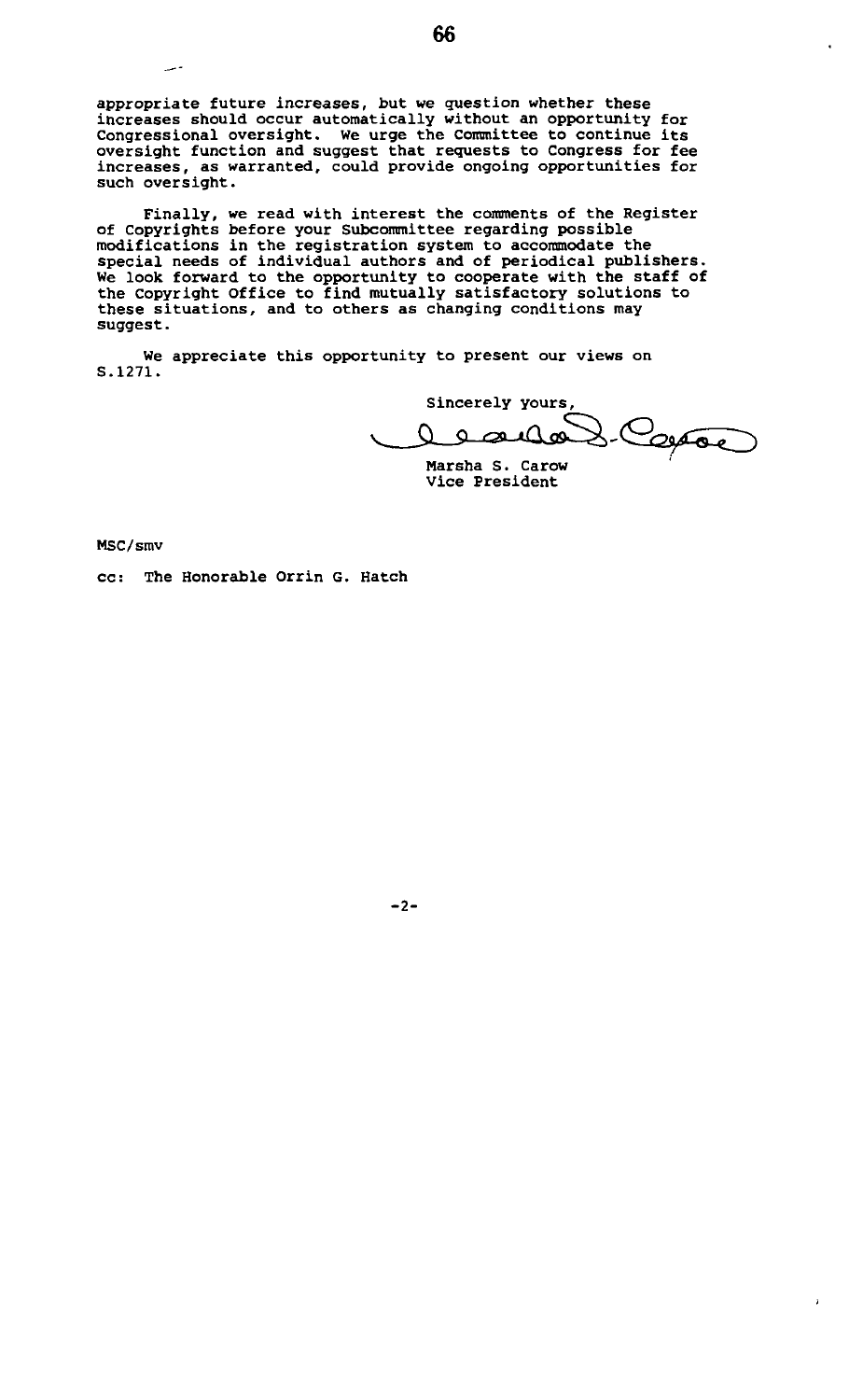

## **PATENT, TRADEMARK AND COPYRIGHT LAW SECTION**

**THE BAR ASSOCIATION of THE DISTRICT OF COLUMBIA 1819 H STREET, N.W. — 12TH FLOOR WASHINGTON, D.C. 20006-3690 (202)223-6600** 

**Jul y 20 , 1989** 

The Honorable Dennis DeConcini

Senate Hart Building

Dear Sen. DeConcini:

Washington, D.C. 20510

Room 328



**JOSEPH R. MAGNONE •arm, Ooene. Imili i 1 Media C9v nlnct 5cwt C o . Ma n ade, - Sune « 0 AfaaeMa. VA 223U** 

**RICHARD A • Coodnaa - SuR< 204 12a CoaaxOail Avenue, N.W. Wetkkvjton, D C 20036**  *mum* 

**IAMES F. A** Antonelii, Terry & Wands<br>**1919 Pennsylvania Avenue, N.W. Sun\* COO vV»Mi«)m, D.C loo t** 

> **CLffTON E. McCANN LeneliAAten 2400 Virginia Avenue, N.W. Suite 301 WaMnfBn , O.C 200J7 137-SSSt**

> > **IAMES M. COULD (Term 1912) 293-?9f0 EDWIN KOMEN (Tenn TISu) SC-1331 SUSAN I. MACK (Tennis\*!) 293-JQIQ IOKN W. SCKNEUER ' (Term 1991) 82M0D0 , MAROA H SUNDEEN (Tenn 1990) 523-0\*30 IOHNT. WHELAN (Tenn 1992) 2994950**

**T\*n » Berne) ei c RKHARD A. HVNT (Term 9990) C59407C ARCHIE W. UMMET T (Term 1990) 795-1390** 

**XT C. WELACHER (term T9B0I (59-2911** 

 $\ddotsc$ 

 $\sim$   $\epsilon$  $\sim$ **RANDAU W. SCOTT,\*\*), executive Deecror** 

**ALLISON t . tAWANSON** 

I am writing this letter on behalf of the Patent, Trademark and Copyright Law Section of the Bar Association of the District of Columbia expressing our strong support for the bill which Rep. Kastenmeier recently introduced on March 23, 1989.

Re: Copyright Fees and Technical Amendments<br>Act of 1989 -- H.R. 1622

Members of the private bar are generally not enthusiastic in recommending fee increases directly affecting the pocketbooks of their clients. We are, however, acutely aware of the fine job that the Copyright Office is doing with an ever dwindling staff and a perpetually increasing caseload. Unfortunately and<br>inevitably, without additional support from the public in<br>the form of increased fees, the quality and promptness of<br>this service must necessarily decline to the benefit of

In light of the potential benefits of the pending bill **and** the obvious risks of failing to act, the modest fee increase from \$10 to \$20 per application, with correspondingly modest fee increases for other services, seems well justified.

bill. We therefore urge prompt and favorable action on this

Sincerery vours,

ph R. **Magnone<br>PTZ Section** ehairman, PTe The Bar Association of the District of Columbia